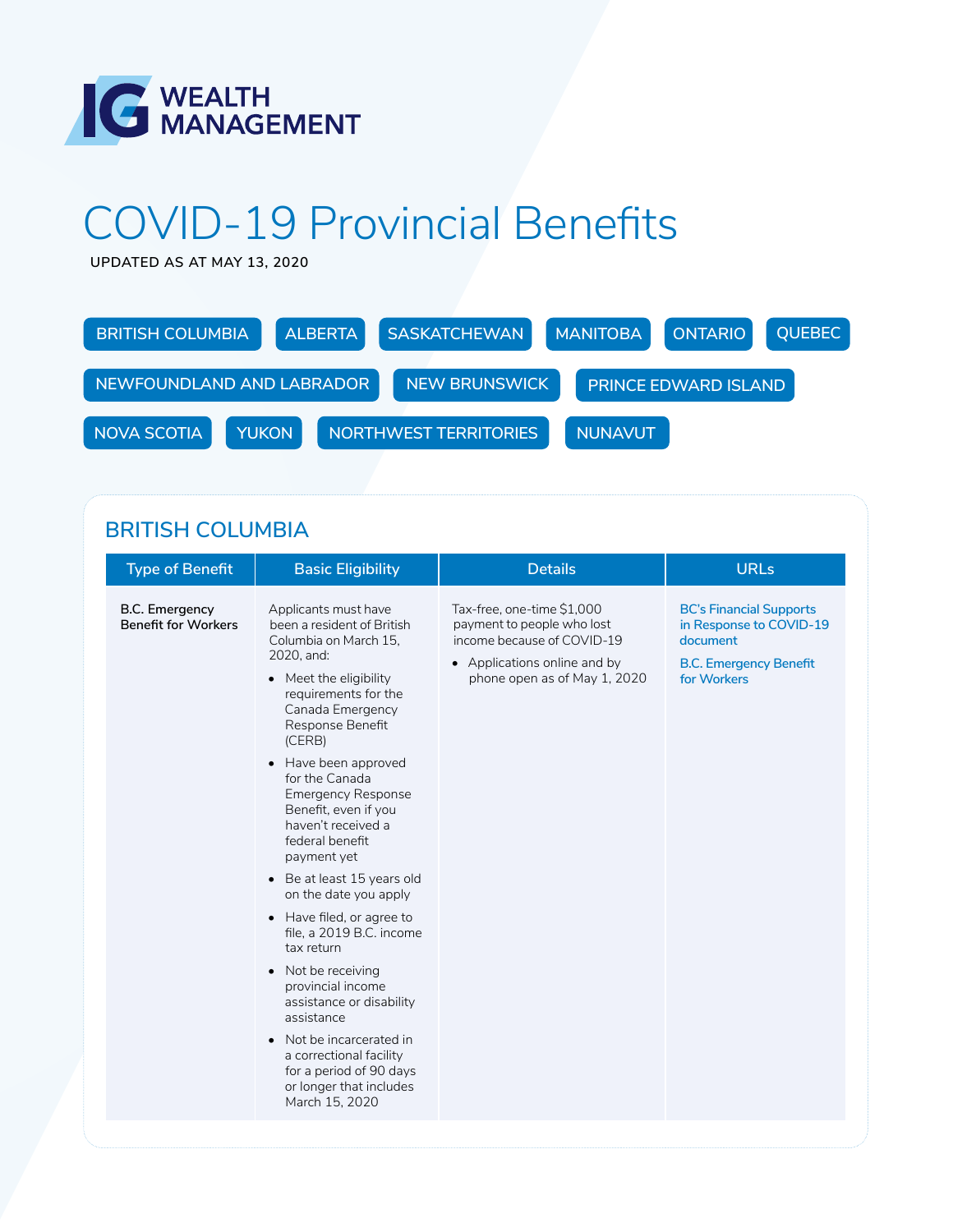#### **BRITISH COLUMBIA** continued

| <b>Type of Benefit</b>                                              | <b>Basic Eligibility</b>                                                                                                                                                                                                                                                                                                                                                                                                                                                                                                                                                                                                                                                                                                                                          | <b>Details</b>                                                                                                                                                                                                                                                                                                                                                                                                                                                                                  | <b>URLs</b>                                                                                                                                                        |
|---------------------------------------------------------------------|-------------------------------------------------------------------------------------------------------------------------------------------------------------------------------------------------------------------------------------------------------------------------------------------------------------------------------------------------------------------------------------------------------------------------------------------------------------------------------------------------------------------------------------------------------------------------------------------------------------------------------------------------------------------------------------------------------------------------------------------------------------------|-------------------------------------------------------------------------------------------------------------------------------------------------------------------------------------------------------------------------------------------------------------------------------------------------------------------------------------------------------------------------------------------------------------------------------------------------------------------------------------------------|--------------------------------------------------------------------------------------------------------------------------------------------------------------------|
| <b>Climate Action Tax</b><br>Credit enhancement                     | BC residents who are<br>considered to be<br>"moderate to low-income<br>families"                                                                                                                                                                                                                                                                                                                                                                                                                                                                                                                                                                                                                                                                                  | One-time enhancement to be paid<br>in July 2020<br>Adults will receive \$218.00<br>(increase of \$43.50), and children<br>will receive \$64.00 (increase of<br>$$12.75$ )                                                                                                                                                                                                                                                                                                                       | <b>BC's Financial Supports</b><br>in Response to COVID-19<br>document<br><b>One-Time Enhanced July</b><br>2020 Payment for the<br><b>Climate Action Tax Credit</b> |
| <b>Provincial student</b><br>loan payment<br>freeze                 | Provincial student loan<br>borrowers                                                                                                                                                                                                                                                                                                                                                                                                                                                                                                                                                                                                                                                                                                                              | Effective March 30th, 2020,<br>payments are automatically frozen<br>for six months.                                                                                                                                                                                                                                                                                                                                                                                                             | <b>BC's Financial Supports</b><br>in Response to COVID-19<br>document<br>StudentAidBC's<br><b>COVID-19 Information</b><br><b>Bulletin</b>                          |
| <b>BC Temporary</b><br><b>Rental Supplement</b><br>Program (BC-TRS) | On a per-household<br>basis, the following<br>must all be met:<br>• receiving or eligible for<br>Employment Insurance,<br>the Canada Emergency<br>Response Benefit or<br>experiencing a 25%<br>reduction in monthly<br>employment income as<br>a result of COVID-19:<br>• 2019 household<br>income of less than<br>\$74,150 for households<br>with no dependents<br>and \$113,040 for<br>households with<br>dependents;<br>• paying more than 30%<br>of current/reduced<br>gross monthly income<br>towards rent:<br>• and not receiving any<br>other rent subsidy from<br>any level of government,<br>including subsidized<br>housing or rent<br>supplements, such as<br>Shelter Aid for Elderly<br>Renters (SAFER) or<br>the Rental Assistance<br>Program (RAP). | The program will provide \$300<br>per month for eligible households<br>with no dependents and \$500 per<br>month for eligible households with<br>dependents. Eligible roommates<br>will each be able to apply for the<br>supplement.<br>Eligible individuals can apply via<br><b>BC Housing's portal (applications</b><br>opened April 9)<br>The program will cover April, May<br>and June, and individuals eligible<br>for April may apply even if rent has<br>already been paid for the month | <b>BC's COVID-19 Support</b><br>for Renters and Landlords<br>document<br><b>BC Housing - BC</b><br><b>Temporary Rental</b><br><b>Supplement Program</b>            |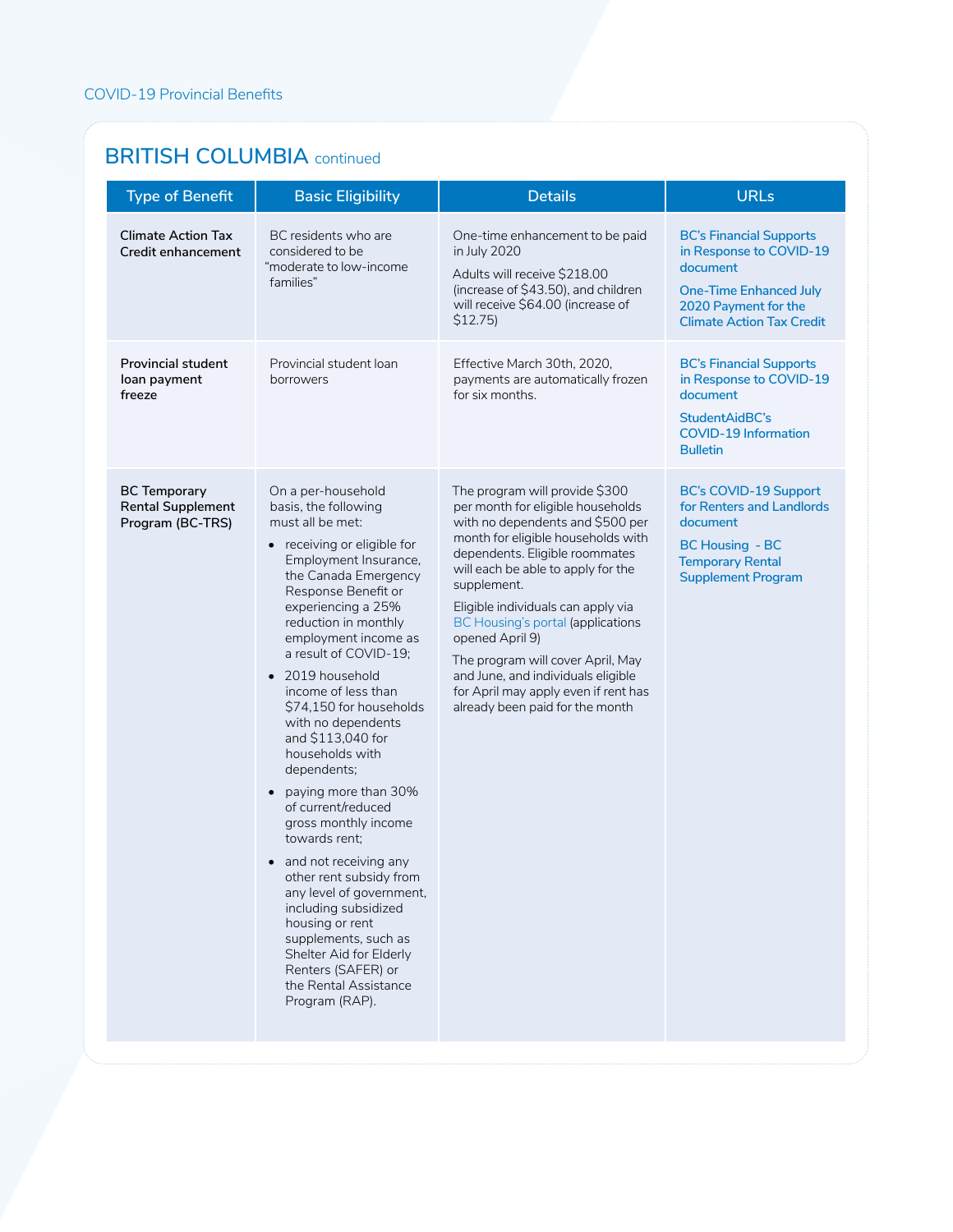#### **BRITISH COLUMBIA** continued

| <b>Type of Benefit</b>                                              | <b>Basic Eligibility</b>                                                                                                                                                                                  | <b>Details</b>                                                                                                                                                                                                                                                                                                                                                                                                                    | <b>URLs</b>                                                                                                                                                                                                             |
|---------------------------------------------------------------------|-----------------------------------------------------------------------------------------------------------------------------------------------------------------------------------------------------------|-----------------------------------------------------------------------------------------------------------------------------------------------------------------------------------------------------------------------------------------------------------------------------------------------------------------------------------------------------------------------------------------------------------------------------------|-------------------------------------------------------------------------------------------------------------------------------------------------------------------------------------------------------------------------|
| <b>BC Hydro payment</b><br>deferrals and grants                     | All customers can defer<br>bill payments with no<br>penalty (or arrange flexible<br>payment plans)<br>Grants available to<br>customers experiencing<br>job loss, illness or lost<br>wages due to COVID-19 | Effective immediately, grants<br>available up to \$600 per<br>affected customer<br>BC Hydro rates have been<br>reduced by 1% effective<br>April 1, 2020                                                                                                                                                                                                                                                                           | <b>BC's Financial Supports</b><br>in Response to COVID-19<br>document<br><b>BC Hydro announces</b><br>bill help for customers<br>affected by COVID-19<br><b>BC Hydro statement</b><br>on one per cent rate<br>reduction |
| <b>ICBC</b> auto<br>insurance payment<br>deferrals                  | All customers with<br>monthly payments and up<br>to date accounts facing<br>financial challenges due to<br>COVID-19                                                                                       | Monthly payments may<br>be deferred up to 90 days<br>without penalty                                                                                                                                                                                                                                                                                                                                                              | <b>BC's Financial Supports</b><br>in Response to COVID-19<br>document<br><b>ICBC's Update on</b><br>COVID-19                                                                                                            |
| Deferred tax filing<br>and payment<br>deadlines for<br>select taxes | Taxpayers required to file<br>the applicable returns                                                                                                                                                      | Employer Health Tax -<br>September 30, 2020<br>Sales tax returns for the Provincial<br>sales tax, Carbon tax, Motor fuel<br>tax, and Tobacco tax - September<br>30, 2020                                                                                                                                                                                                                                                          | <b>BC's COVID-19 Action</b><br><b>Plan - Provincial Tax</b><br><b>Changes document</b>                                                                                                                                  |
| <b>Provincial carbon</b><br>tax rates freeze                        | Businesses required to pay<br>provincial carbon tax                                                                                                                                                       | Carbon tax rates will remain at<br>current levels until further notice.<br>Budget announcements regarding<br>alignment with the federal carbon<br>pricing backstop will be postponed<br>indefinitely                                                                                                                                                                                                                              | <b>BC's COVID-19 Action</b><br><b>Plan - Provincial Tax</b><br><b>Changes document</b>                                                                                                                                  |
| Reduced school<br>tax rates for<br>commercial<br>properties         | Commercial properties<br>paying 2020<br>property taxes                                                                                                                                                    | Class 4, 5 and 6 commercial<br>properties - school tax rates<br>reduced by 50% for 2020<br>On April 16, BC announced<br>that they would further reduce<br>the school property tax rate for<br>commercial properties to achieve<br>an average 25% reduction in the<br>total property tax bill for most<br>businesses.<br>Date that late payment penalties<br>apply postponed for classes 4, 5, 6,<br>7 and 8 until October 1, 2020 | <b>BC's COVID-19 Action</b><br><b>Plan - Provincial Tax</b><br><b>Changes document</b><br><b>BC</b> press release - New<br><b>COVID-19 supports</b><br>for businesses, local<br>governments                             |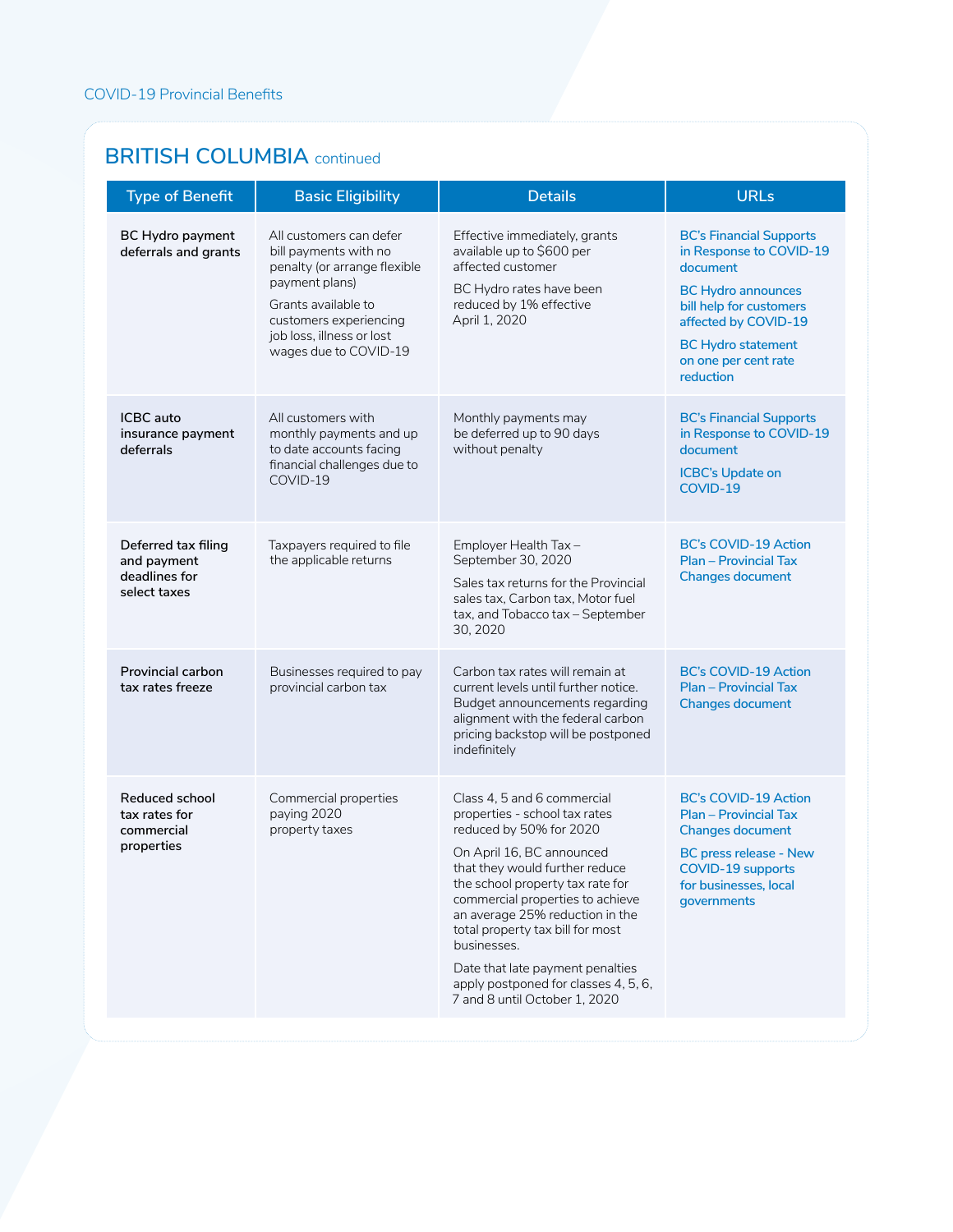#### **BRITISH COLUMBIA** continued

| <b>Type of Benefit</b>                                                | <b>Basic Eligibility</b>                                                                                                                                                                                                        | <b>Details</b>                                                                                                                                                                                                                                                                                                                                                                                                                                                                          | <b>URLs</b>                                                                                                                                                                                    |
|-----------------------------------------------------------------------|---------------------------------------------------------------------------------------------------------------------------------------------------------------------------------------------------------------------------------|-----------------------------------------------------------------------------------------------------------------------------------------------------------------------------------------------------------------------------------------------------------------------------------------------------------------------------------------------------------------------------------------------------------------------------------------------------------------------------------------|------------------------------------------------------------------------------------------------------------------------------------------------------------------------------------------------|
| <b>BC Hydro</b><br>payment relief                                     | Residential customers that<br>have lost their jobs, or are<br>unable to work as a result<br>of COVID-19<br>Small business that have<br>been forced to close due to<br>COVID-19<br>Major industries affected<br>by COVID-19      | Eligible residential customers will<br>receive a credit to cover three<br>times their average monthly bill<br>over the past year, and the credit<br>will not need to be repaid<br>Eligible small businesses will have<br>their power bills forgiven for three<br>months (April to June)<br>• BC Hydro small business portal<br>will accept applications until<br>June 30, 2020<br>Major industries will have the<br>opportunity to defer 50% of their<br>bill payments for three months | <b>BC Press release -</b><br><b>Province supporting</b><br>people with relief on<br>power bills during<br>COVID-19<br>BC Hydro - COVID-19<br><b>Relief Fund for small</b><br><b>businesses</b> |
| COVID-19 Support<br>for Income and<br><b>Disability</b><br>Assistance | Individuals receiving<br>Income Assistance.<br>Disability Assistance,<br>Comforts Allowance, or the<br><b>BC Senior's Supplement</b><br>Cannot be receiving<br>federal El or the Canada<br><b>Emergency Response</b><br>Benefit | Eligible individuals will receive<br>a \$300 supplemental monthly<br>cheque issued for April, May,<br>and lune<br>Those on Disability Assistance<br>and receiving a BC Bus Pass will<br>also receive a credit of \$52 as a<br><b>Transportation Supplement</b>                                                                                                                                                                                                                          | <b>BC's COVID-19 Support</b><br>for Income and Disability<br>Assistance document                                                                                                               |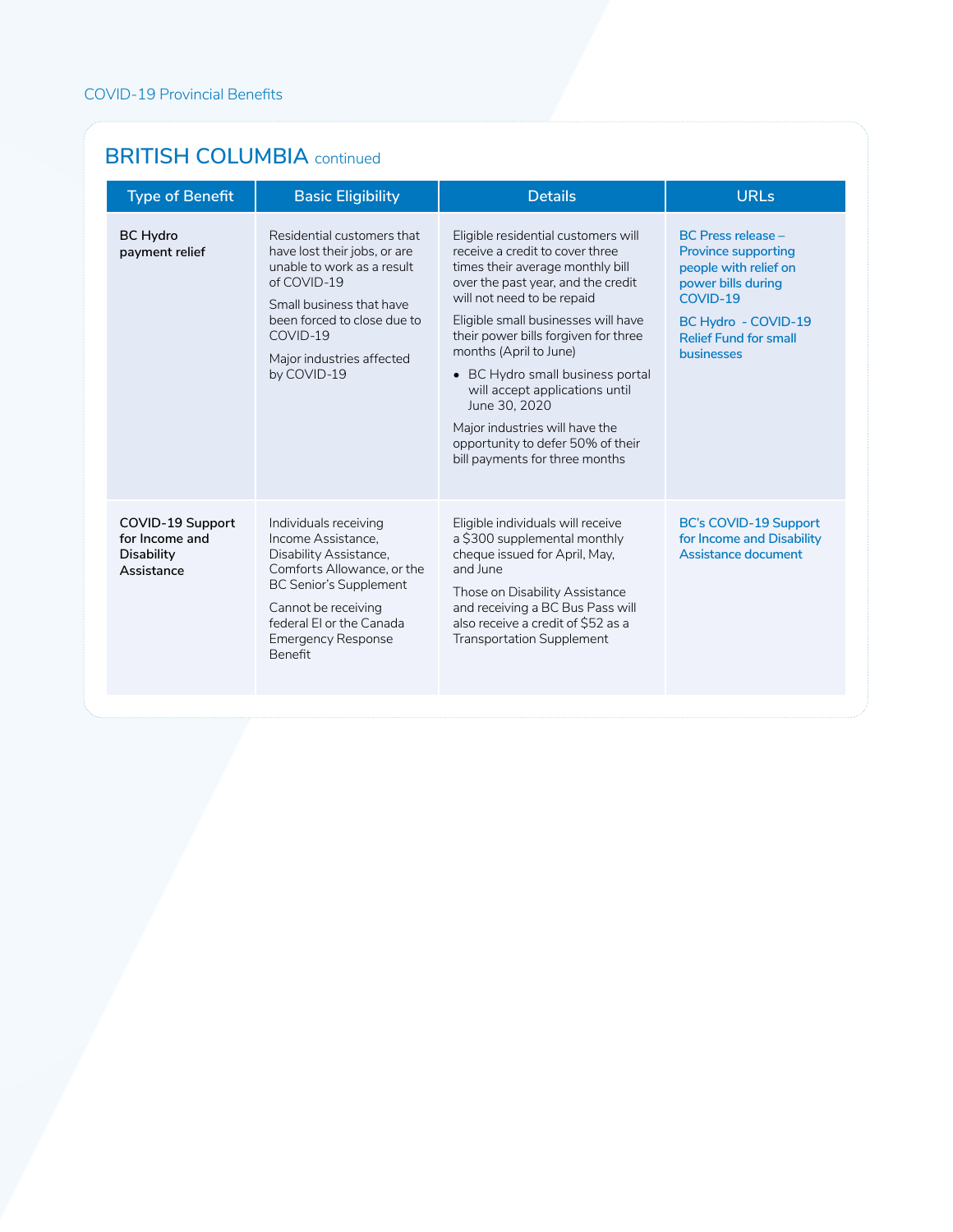### **ALBERTA**

| <b>Type of Benefit</b>                                                  | <b>Basic Eligibility</b>                                                                                                                                                                                                                                                                                   | <b>Details</b>                                                                                                                                                                                                                                                                                                                                                                                                                                                                            | <b>URLs</b>                                                                                   |
|-------------------------------------------------------------------------|------------------------------------------------------------------------------------------------------------------------------------------------------------------------------------------------------------------------------------------------------------------------------------------------------------|-------------------------------------------------------------------------------------------------------------------------------------------------------------------------------------------------------------------------------------------------------------------------------------------------------------------------------------------------------------------------------------------------------------------------------------------------------------------------------------------|-----------------------------------------------------------------------------------------------|
| <b>Emergency isolation</b><br>support payment<br>(closed April 7, 2020) | Albertan residents<br>who experience total or<br>significant loss of income<br>as a result of having to<br>self-isolate (or are the sole<br>caregiver of a dependent<br>who is self-isolating),<br>and have no other source<br>of compensation (such<br>as workplace sick leave<br>benefits or federal EI) | One-time payment of \$1,146<br>available immediately (48 hours<br>after application approved) until<br>the Canada Emergency Response<br>Benefit is available.<br>This program is now closed,<br>effective April 7.                                                                                                                                                                                                                                                                        | <b>COVID-19 supports</b><br>for Albertans<br><b>Emergency isolation</b><br>support            |
| Utility payment<br>deferrals                                            | Individuals, families, farms,<br>and small businesses who<br>are experiencing financial<br>hardship as a direct result<br>of COVID-19                                                                                                                                                                      | Electricity and natural gas<br>payments can be deferred until<br>June 18, 2020                                                                                                                                                                                                                                                                                                                                                                                                            | <b>COVID-19 supports</b><br>for Albertans<br>Utility payment deferral                         |
| <b>Provincial student</b><br>loan payment freeze                        | Provincial student loan<br>borrowers                                                                                                                                                                                                                                                                       | Effective March 30th, 2020,<br>payments are automatically frozen<br>for six months. Interest will not<br>accrue for six months.                                                                                                                                                                                                                                                                                                                                                           | <b>COVID-19 supports</b><br>for Albertans                                                     |
| ATB and credit<br>union payment<br>deferrals                            | ATB personal banking<br>customers and credit union<br>members<br>ATB small business<br>customers                                                                                                                                                                                                           | ATB personal banking customers<br>can apply for a deferral on<br>ATB loans, lines of credit and<br>mortgages for up to six months<br>Credit union members will have<br>access to a variety of programs<br>to ease short-term cash flow<br>issues. Local credit unions must be<br>contacted.<br>ATB small business customers<br>can apply for payment deferral<br>on loans and lines of credit for up<br>to six months. As well, additional<br>working capital is being made<br>available. | <b>COVID-19 supports</b><br>for Albertans<br>COVID-19 supports for<br><b>businesses</b>       |
| <b>Education property</b><br>tax rates freeze                           | All education property<br>taxpayers                                                                                                                                                                                                                                                                        | Rates will remain at 2019 levels<br>and the 3.4% increase will be<br>cancelled for 2020                                                                                                                                                                                                                                                                                                                                                                                                   | <b>COVID-19 supports</b><br>for Albertans                                                     |
| Corporate income<br>tax payment<br>deferral and filing<br>extensions    | Corporate taxpayers with<br>instalment payments due<br>between March 18 and<br>August 31<br>Corporate taxpayers with<br>corporate income tax<br>returns due after March 18<br>and before June 1                                                                                                            | All balances and instalment<br>payments due between March 18<br>and August 31 are deferred until<br>August 31<br>Corporate income tax returns due<br>after March 18 and before June 1<br>have received a filing extension<br>until June 1                                                                                                                                                                                                                                                 | COVID-19 support for<br>employers and employees<br>COVID-19 supports for<br><b>businesses</b> |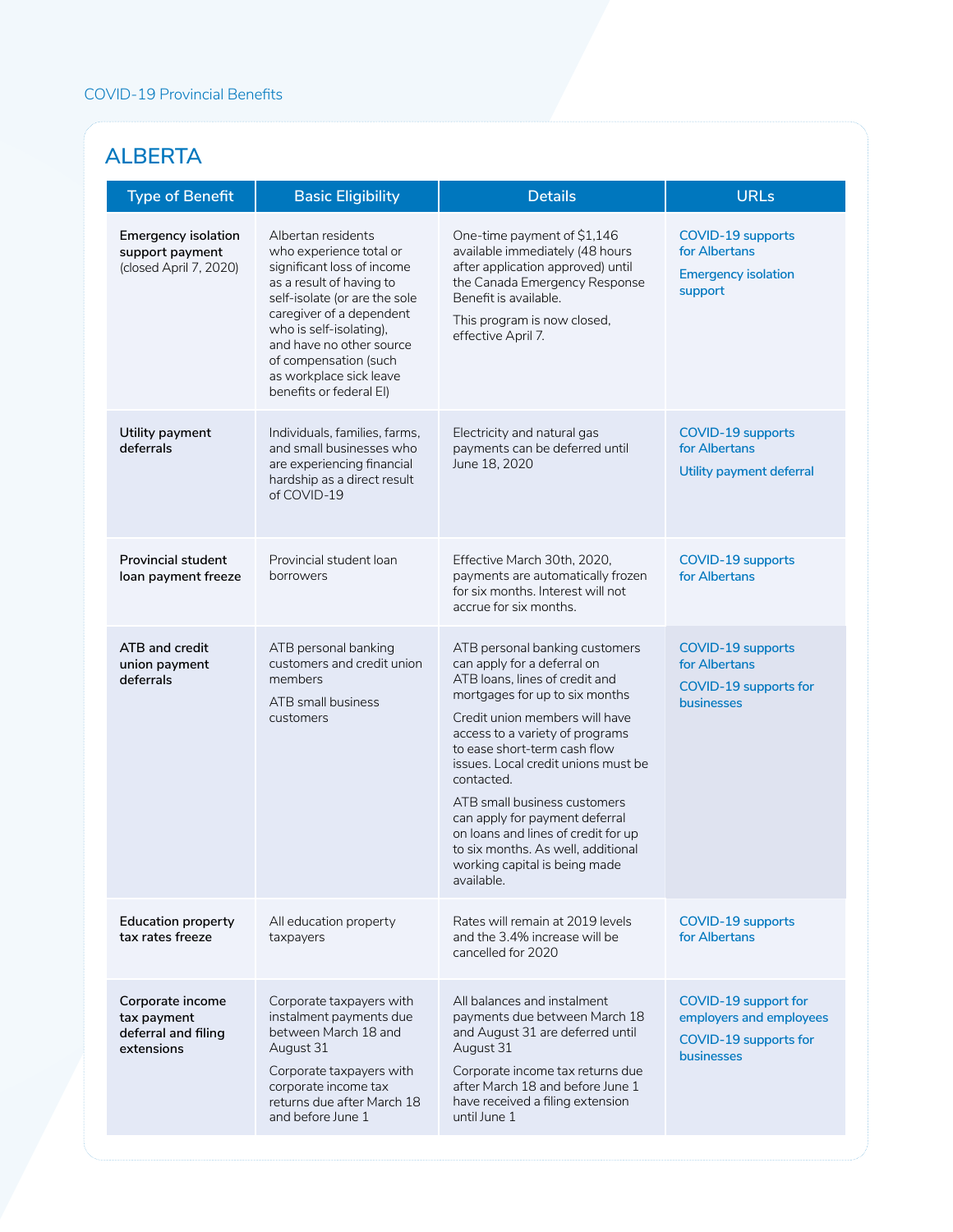#### **ALBERTA** continued

| <b>Type of Benefit</b>                        | <b>Basic Eligibility</b>                                                      | <b>Details</b>                                                                                                                                                                                                                                                                                                                                                                                                                                                      | <b>URLs</b>                                                                       |
|-----------------------------------------------|-------------------------------------------------------------------------------|---------------------------------------------------------------------------------------------------------------------------------------------------------------------------------------------------------------------------------------------------------------------------------------------------------------------------------------------------------------------------------------------------------------------------------------------------------------------|-----------------------------------------------------------------------------------|
| <b>Education property</b><br>tax deferral     | Non-residential education<br>property taxpayers                               | Collection of non-residential<br>education property tax for<br>businesses will be deferred for six<br>months. Deferred amounts will be<br>repaid in future tax years.<br>Commercial landlords are<br>encouraged to pass savings on to<br>tenants via reduced or deferred<br>payments.                                                                                                                                                                               | COVID-19 supports for<br>businesses                                               |
| WCB premium<br>payment deferral<br>until 2021 | Small, medium and large<br>private sector employers                           | Small and medium businesses -<br>government will cover 50% of<br>2020 premium and defer the<br>remaining amount until 2021<br>Large employers - deferral<br>until 2021<br>Employers who have already paid<br>2020 premiums are eligible for a<br>rebate or credit                                                                                                                                                                                                   | COVID-19 supports for<br>businesses<br><b>WCB</b> premium relief for<br>employers |
| Tourism levy<br>deferral                      | Hotels and other lodging<br>providers required to<br>collect the tourism levy | Amounts due on or after<br>March 27, 2020 are deferred until<br>August 31, 2020 without penalty<br>or interest.<br>Must still collect tourism levy from<br>guests staying at properties during<br>this period                                                                                                                                                                                                                                                       | COVID-19 support for<br>employers and employees<br><b>Alberta Tourism Levy</b>    |
| AgriRecovery<br>Initiative                    | Farmers and Ranchers that<br>produce cattle                                   | Increase interim payments under<br>AgriStability from 50% to 75%                                                                                                                                                                                                                                                                                                                                                                                                    | <b>Supporting Alberta's</b><br><b>Agriculture Industry</b>                        |
| Relief for the<br>childcare sector            | Day care centres and out-<br>of-school care centres                           | Phase 1 - centres will receive a<br>one-time grant to cover up to 25%<br>of overhead costs<br>Phase 2 - Upon opening will receive<br>a grant for cleaning and sanitation<br>supplies as well as to assist with<br>staff recruitment and training<br>Phase 3 - After 3 months of being<br>open, a grant will be offered to<br>offset deferred bills and to address<br>unforeseen operational issues<br>( \$500)<br>This program is in addition to<br>federal funding | <b>Relief for the</b><br>childcare sector                                         |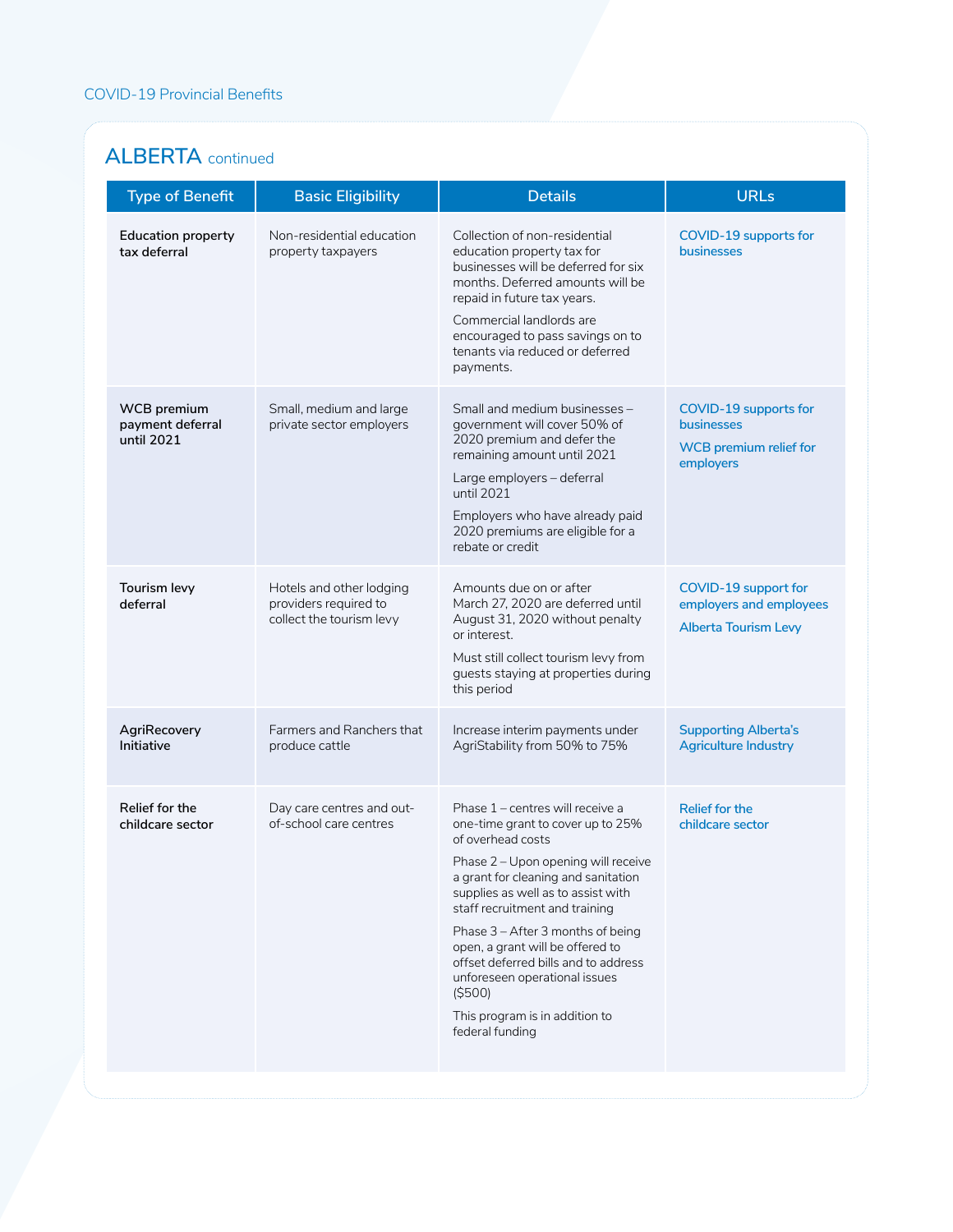#### **SASKATCHEWAN**

| <b>Type of Benefit</b>                                                                                                      | <b>Basic Eligibility</b>                                                                                                                                                                                                                                                                                                                                                                                                                                                                                                                                | <b>Details</b>                                                                                                                                                                                                                                                                                                                                                                                                                                                                       | <b>URLs</b>                                                                                                                                                                              |
|-----------------------------------------------------------------------------------------------------------------------------|---------------------------------------------------------------------------------------------------------------------------------------------------------------------------------------------------------------------------------------------------------------------------------------------------------------------------------------------------------------------------------------------------------------------------------------------------------------------------------------------------------------------------------------------------------|--------------------------------------------------------------------------------------------------------------------------------------------------------------------------------------------------------------------------------------------------------------------------------------------------------------------------------------------------------------------------------------------------------------------------------------------------------------------------------------|------------------------------------------------------------------------------------------------------------------------------------------------------------------------------------------|
| Self-Isolation<br><b>Support Program</b>                                                                                    | All workers forced to self-<br>isolate due to COVID-19<br>and who are not eligible<br>for EI or other supports<br>(including sick leave, or<br>private insurance).<br>Intended to provide<br>assistance prior to the<br>Canada Emergency<br>Response Benefit coming<br>into effect on April 6.<br>Workers must have either<br>contracted COVID-19<br>(or showing symptoms),<br>been in contact with an<br>individual infected with<br>COVID-19, or recently<br>returned from international<br>travel.<br>Only available to workers<br>aged 18 and over. | The program provides support of<br>\$450 per week, for a maximum of<br>two weeks.<br>Applications accepted<br>until June 30, 2020.                                                                                                                                                                                                                                                                                                                                                   | Saskatchewan's Support<br>for Workers document<br><b>Self-Isolation Support</b><br>Program                                                                                               |
| <b>Provincial student</b><br>loan payment freeze<br>and emergency<br>bursaries                                              | Provincial student loan<br>borrowers<br>Eligibility requirements<br>and application details for<br>bursaries will be available<br>to students through<br>their post-secondary<br>educational institution.                                                                                                                                                                                                                                                                                                                                               | Effective March 30, 2020,<br>payments are automatically frozen<br>for six months. Interest will not<br>accrue for six months.<br>Emergency bursaries for students<br>will be available from April 1, 2020<br>to September 30, 2020.                                                                                                                                                                                                                                                  | <b>Saskatchewan's Support</b><br>for Workers document<br>Saskatchewan press<br>release - Emergency<br><b>Aid Available for</b><br><b>Saskatchewan Post-</b><br><b>Secondary Students</b> |
| <b>Provincial Training</b><br>Allowance and<br><b>Skills Training</b><br><b>Benefit Programs</b><br>Repayment<br>Moratorium | Individuals with amounts<br>due April 6 onwards, and<br>will be revisited in three<br>months.                                                                                                                                                                                                                                                                                                                                                                                                                                                           | Repayment moratorium for the<br>Provincial Training Allowance and<br>Skills Training Benefit Programs.<br>This moratorium will initially last<br>three months however, more<br>information is expected to follow.                                                                                                                                                                                                                                                                    | <b>Saskatchewan's Support</b><br>for Workers document                                                                                                                                    |
| <b>Provincial Sales Tax</b><br>penalty and interest<br>relief for businesses                                                | Saskatchewan businesses<br>who are unable to remit<br>PST due to cashflow<br>concerns                                                                                                                                                                                                                                                                                                                                                                                                                                                                   | Three-month relief from penalty<br>and interest charges on PST<br>remittances.<br>Monthly filers with payments due<br>for February, March and April<br>2020 reporting periods may defer<br>until July 31, 2020.<br>Quarterly filers with payments due<br>for the January 1, 2020 to March<br>31, 2020 reporting period may<br>defer until July 31, 2020.<br>Businesses are not required to<br>submit a request for relief from<br>penalty and interest charges for<br>these returns. | <b>Saskatchewan's Support</b><br>for Businesses document                                                                                                                                 |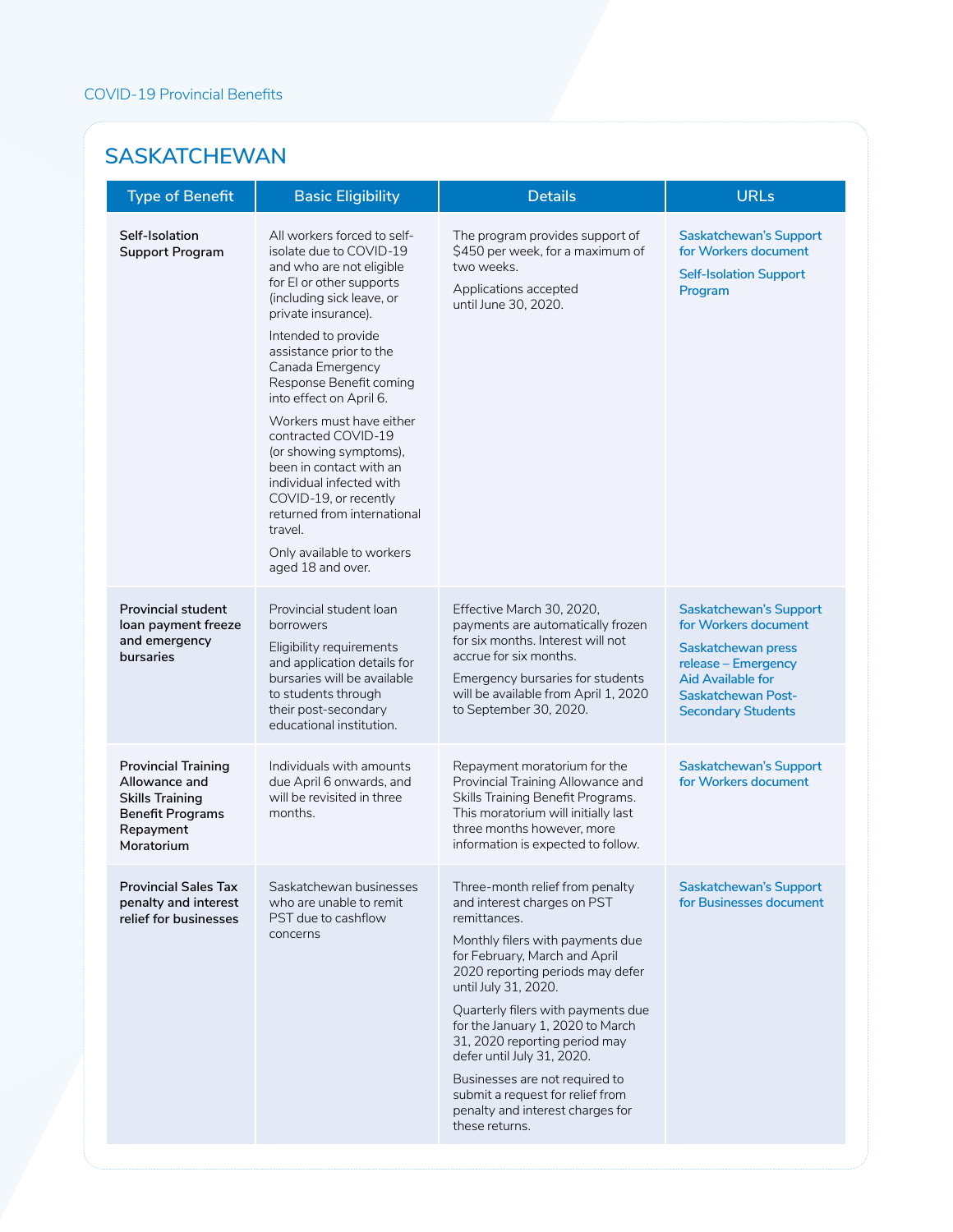#### **SASKATCHEWAN** continued

| <b>Type of Benefit</b>                                                | <b>Basic Eligibility</b>                                                                                                                                                                                                                                                                                                                                                                                                                                                                                                                                                                                                           | <b>Details</b>                                                                                                                                                                                                                                                                                                                                                                                                                                                                                                               | <b>URLs</b>                                                                                                                                                                                                                                                       |
|-----------------------------------------------------------------------|------------------------------------------------------------------------------------------------------------------------------------------------------------------------------------------------------------------------------------------------------------------------------------------------------------------------------------------------------------------------------------------------------------------------------------------------------------------------------------------------------------------------------------------------------------------------------------------------------------------------------------|------------------------------------------------------------------------------------------------------------------------------------------------------------------------------------------------------------------------------------------------------------------------------------------------------------------------------------------------------------------------------------------------------------------------------------------------------------------------------------------------------------------------------|-------------------------------------------------------------------------------------------------------------------------------------------------------------------------------------------------------------------------------------------------------------------|
| Saskatchewan<br><b>Small Business</b><br>Emergency<br>Payment (SSBEP) | To be eligible for the<br>SSBEP, a business must:<br>• have been fully<br>operational on<br>February 29, 2020;<br>• have ceased or<br>curtailed operations<br>as a result of the<br>COVID-19 public<br>health order:<br>• have less than<br>500 employees;<br>• commit to reopen<br>business operations<br>following the<br>cancellation of the<br>COVID-19 public<br>health order; and<br>• Have not received any<br>payments or amounts<br>from any other sources,<br>including insurance, to<br>replace or compensate<br>for the loss of sales<br>revenue other than<br>amounts from other<br>government assistance<br>programs | One-time grant for small and<br>medium-sized enterprises directly<br>affected by government public<br>health orders related to COVID-19.<br>Grants will be paid based on<br>15% of a business' monthly sales<br>revenue, to a maximum of \$5,000.<br>For seasonal businesses, a one-<br>time grant for 15% of business's<br>average sales revenues for the<br>operating months in the previous<br>year, to a maximum of \$5,000.<br>Extended to include May<br>Applications must be completed<br>on or before July 31, 2020. | <b>Saskatchewan's Support</b><br>for Businesses document<br>Saskatchewan's<br><b>Emergency Support</b><br>Program for<br>Saskatchewan Small<br><b>Businesses document</b><br>Saskatchewan Small<br><b>Business Emergency</b><br><b>Payment Program</b><br>(SSBEP) |
| <b>Bill-deferral</b><br>programs for<br>Crown utilities               | Saskatchewan business<br>customers whose ability to<br>make bill payments may be<br>impacted by COVID-19                                                                                                                                                                                                                                                                                                                                                                                                                                                                                                                           | Bill-deferral programs to allow<br>zero-interest bill deferral for up to<br>six months.                                                                                                                                                                                                                                                                                                                                                                                                                                      | <b>Saskatchewan's Support</b><br>for Businesses document                                                                                                                                                                                                          |
| <b>WCB</b> premium<br>penalties waived                                | All employers that owe<br>premiums between April 1<br>and June 30                                                                                                                                                                                                                                                                                                                                                                                                                                                                                                                                                                  | All premium penalties for<br>employers will be waived effective<br>April 1 until June 30.<br>Interest and penalties incurred for<br>later payments in March will<br>be forgiven.<br>Suspending payroll audits until<br>further notice unless an employer<br>may be eligible for a refund.                                                                                                                                                                                                                                    | <b>Saskatchewan's Support</b><br>for Businesses document<br><b>WCB's Employer Relief</b><br><b>Measures</b>                                                                                                                                                       |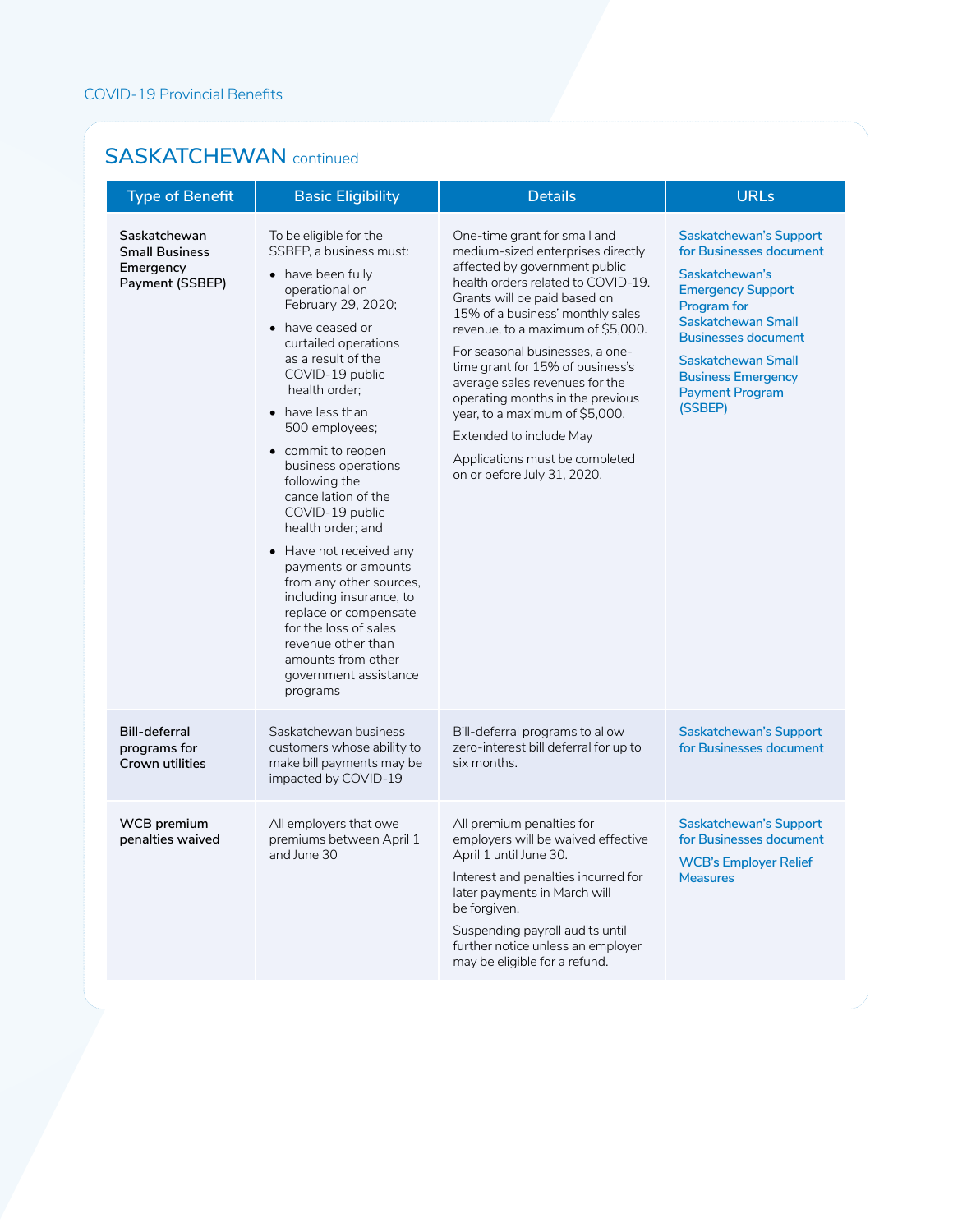#### **MANITOBA**

| <b>Type of Benefit</b>                                                                                                                  | <b>Basic Eligibility</b>                                                                                                                                                                                                                                                                                                                   | <b>Details</b>                                                                                                                                                                                                                                                                                                                                                                                                                 | <b>URLs</b>                                                                                                                                                                                                                                            |
|-----------------------------------------------------------------------------------------------------------------------------------------|--------------------------------------------------------------------------------------------------------------------------------------------------------------------------------------------------------------------------------------------------------------------------------------------------------------------------------------------|--------------------------------------------------------------------------------------------------------------------------------------------------------------------------------------------------------------------------------------------------------------------------------------------------------------------------------------------------------------------------------------------------------------------------------|--------------------------------------------------------------------------------------------------------------------------------------------------------------------------------------------------------------------------------------------------------|
| RST filing deadline<br>extension                                                                                                        | Small and medium<br>businesses with monthly<br>RST remittances of no<br>more than \$10,000.<br>Businesses with quarterly<br>returns with a due date of<br>April 20, 2020                                                                                                                                                                   | Deadline extended until June 22,<br>2020 without penalty or interest<br>for the retail sales tax, and the<br>Health and Post-Secondary<br>Education Tax Levy (payroll tax)<br>Interest will continue to accrue<br>on all outstanding tax debts<br>established prior to March<br>remittance deadlines.<br>If above the \$10,000 cap, the<br>finance department will work with<br>businesses regarding repayment<br>flexibility. | <b>Bulletin providing notice</b><br>to RST remitters<br>Manitoba press release –<br><b>Manitoba Government</b><br><b>Extends Tax Payment</b><br><b>Filing Deadlines</b><br>for Businesses                                                              |
| Manitoba Hydro,<br>Centra Gas and<br>Manitoba Public<br>Insurance interest<br>and penalty waiver                                        | All Manitobans unable to<br>pay at this time                                                                                                                                                                                                                                                                                               | Interest and penalties will not be<br>charged on amounts owing until<br>October 1, 2020.<br>Customers will not be<br>disconnected because of past<br>amounts owed during this time.                                                                                                                                                                                                                                            | Manitoba press release -<br><b>Province Announces over</b><br>\$100 Million in Support<br>and Relief for Manitoba's<br><b>Fight Against COVID-19</b><br>Manitoba Hydro - Our<br>response to COVID-19                                                   |
| <b>Provincial income</b><br>tax and corporate<br>income tax filing<br>and payment<br>extensions                                         | All taxpayers required to<br>file provincial income tax or<br>corporate income tax                                                                                                                                                                                                                                                         | Deadlines extended until<br>August 31 (subject to further<br>extension with federal<br>governments approval)                                                                                                                                                                                                                                                                                                                   | Manitoba press release -<br><b>Province Announces over</b><br>\$100 Million in Support<br>and Relief for Manitoba's<br><b>Fight Against COVID-19</b>                                                                                                   |
| <b>Provincial student</b><br>loan repayment<br>suspension                                                                               | Provincial student<br>loan borrowers                                                                                                                                                                                                                                                                                                       | All mandatory repayments are<br>suspended under the Manitoba<br>Student Aid Program from<br>April 1 - September 30, 2020<br>Manitoba Student Loans remain<br>interest free                                                                                                                                                                                                                                                     | Manitoba press release -<br><b>Student Loan Repayments</b><br><b>Suspended to Lessen Cost</b><br><b>Burden During Pandemic</b><br><b>Payment Pause</b><br>information                                                                                  |
| <b>Workers</b><br>Compensation<br><b>Board surplus</b><br>premiums refund to<br>eligible employers,<br>and premium<br>payment deferrals | Eligible employers for<br>return of premiums:<br>• Must have fulfilled<br>payroll reporting<br>responsibilities for<br>2019 and paid a WCB<br>premium in 2019.<br>Employers can still<br>report 2019 payroll<br>to receive surplus<br>distribution.<br>• All employers paying<br>premiums are eligible<br>for premium payment<br>deferrals | Eligible employers will receive a<br>credit to their account based on<br>20% of their 2019 premium<br>Premium payments deferred until<br>the end of May<br>No interest and/or penalties until<br>further notice, and extension of<br>payroll-reporting deadline until<br>the end of May                                                                                                                                        | Manitoba press release -<br><b>Workers Compensation</b><br><b>Board of Manitoba</b><br>Returns \$37-Million<br><b>Surplus to Provide</b><br><b>Financial Relief to</b><br><b>Employers</b><br><b>WCB's Response to the</b><br><b>COVID-19 Pandemic</b> |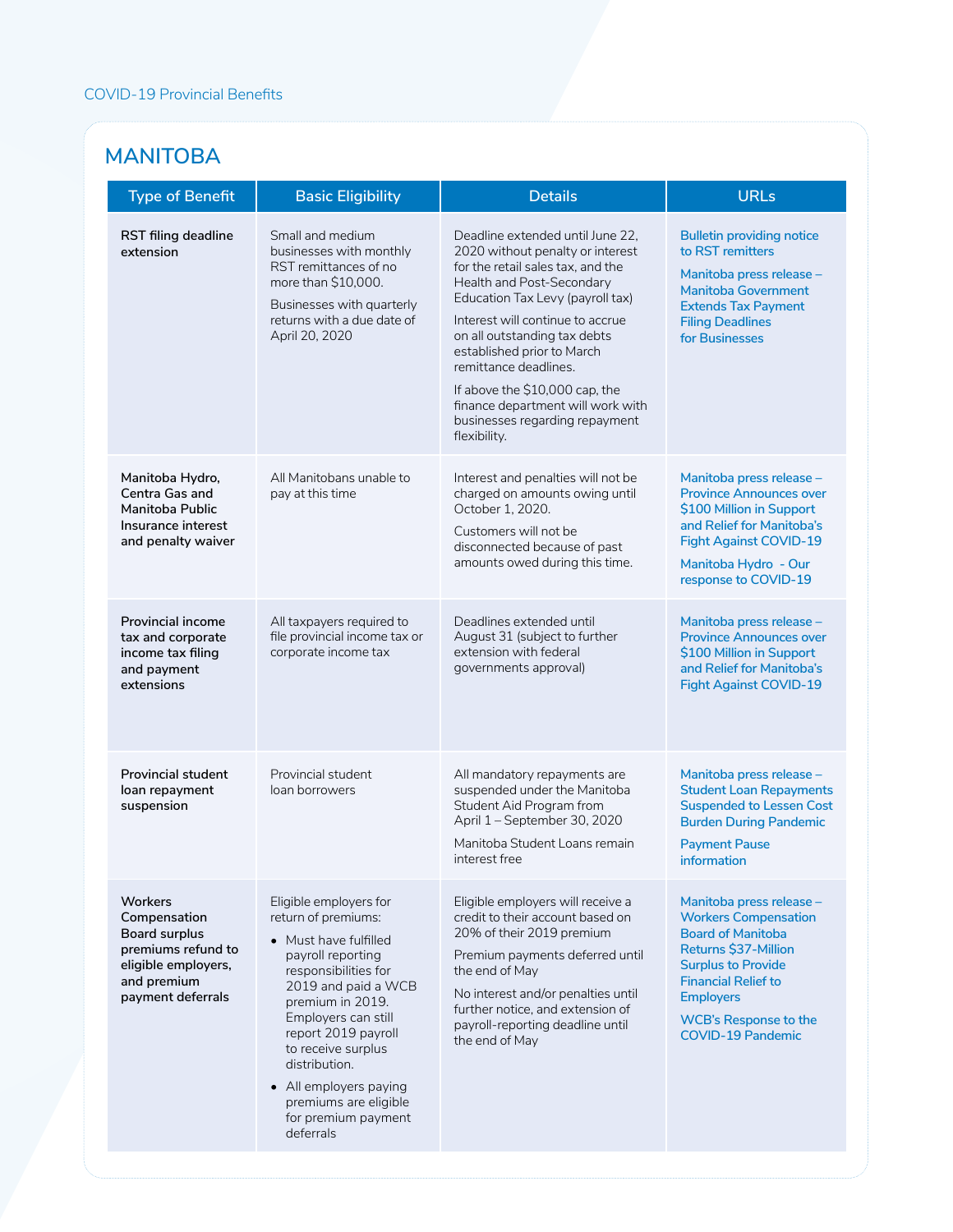#### **MANITOBA** continued

| <b>Type of Benefit</b>                                     | <b>Basic Eligibility</b>                                                                                                                                                                                                                                                                                                                                                                                                                                                                                                                                                                                                                                                                                                                                                                                                     | <b>Details</b>                                                                                                                                                                                                                                                                                                                                                                                                                                                                                                                                                                                                                     | <b>URLs</b>                                                                                                                                                                                                                                                                                                                     |
|------------------------------------------------------------|------------------------------------------------------------------------------------------------------------------------------------------------------------------------------------------------------------------------------------------------------------------------------------------------------------------------------------------------------------------------------------------------------------------------------------------------------------------------------------------------------------------------------------------------------------------------------------------------------------------------------------------------------------------------------------------------------------------------------------------------------------------------------------------------------------------------------|------------------------------------------------------------------------------------------------------------------------------------------------------------------------------------------------------------------------------------------------------------------------------------------------------------------------------------------------------------------------------------------------------------------------------------------------------------------------------------------------------------------------------------------------------------------------------------------------------------------------------------|---------------------------------------------------------------------------------------------------------------------------------------------------------------------------------------------------------------------------------------------------------------------------------------------------------------------------------|
| Manitoba Gap<br><b>Protection Plan</b><br>(MGPP)           | To be eligible,<br>a business must:<br>• be a permanent,<br>Manitoba-based<br>business operating<br>in the province of<br>Manitoba<br>have been operational<br>$\bullet$<br>on March 20, 2020,<br>the date the Manitoba<br>government declared a<br>provincewide state of<br>emergency;<br>• be a for profit sole<br>proprietor, partnership,<br>corporation, or co-<br>operative;<br>• have temporarily<br>ceased or curtailed<br>operations as a result<br>of a COVID-19 public<br>health order and have<br>been harmed by the<br>health order:<br>• be registered and in<br>good standing with<br>the Companies Office<br>and possess a valid<br><b>Business Number;</b><br>have not qualified for<br>$\bullet$<br>federal government<br>COVID-19 grant<br>support; and<br>• have an email address<br>and a bank account. | Each eligible business will receive<br>a non-interest bearing forgivable<br>loan of \$6,000. The loan will be<br>forgiven on Dec. 31, 2020, if the<br>recipient has not received any<br>non-repayable COVID-19 federal<br>supports greater than \$6,000.<br>If the applicant has received, or<br>receives, benefits under a federal<br>COVID program, then the loan will<br>be added to the recipient's 2020<br>tax bill.<br>Some businesses may not be<br>eligible (even if met criteria above)<br>as noted on the MGPP page<br>Application can be completed here<br>Application deadline is July 31,<br>2020 (subject to change) | Manitoba press release -<br><b>Province to Provide \$120</b><br><b>Million of Support to</b><br><b>Small and Medium-Sized</b><br><b>Businesses Harmed by</b><br>COVID-19<br><b>Manitoba Gap Protection</b><br>Program (MGPP)                                                                                                    |
| Manitoba Summer<br><b>Student Recovery</b><br>Jobs Program | Businesses that employ<br>Manitoba students<br>aged 15 to 29, with an<br>employment period from<br>May 1 to September 4<br>Program covers five<br>students per business                                                                                                                                                                                                                                                                                                                                                                                                                                                                                                                                                                                                                                                      | Employers can receive a \$7 per<br>hour wage subsidy, up to a<br>maximum of \$5,000 per student<br>Employers will be reimbursed at<br>the end of the employment period,<br>upon proof of payment of student<br>wages<br>Initial priority will be given to em-<br>ployers who do not qualify for the<br>various federal government assis-<br>tance programs<br>Applications can be<br>completed here                                                                                                                                                                                                                                | <b>Manitoba's Information</b><br>for Businesses – Manitoba<br><b>Summer Student</b><br><b>Recovery Jobs Program</b><br>Manitoba press release -<br>Province Announces up to<br>\$120 Million for Manitoba<br><b>Summer Student</b><br><b>Recovery Plan</b><br><b>Manitoba Summer</b><br><b>Student Recovery Jobs</b><br>Program |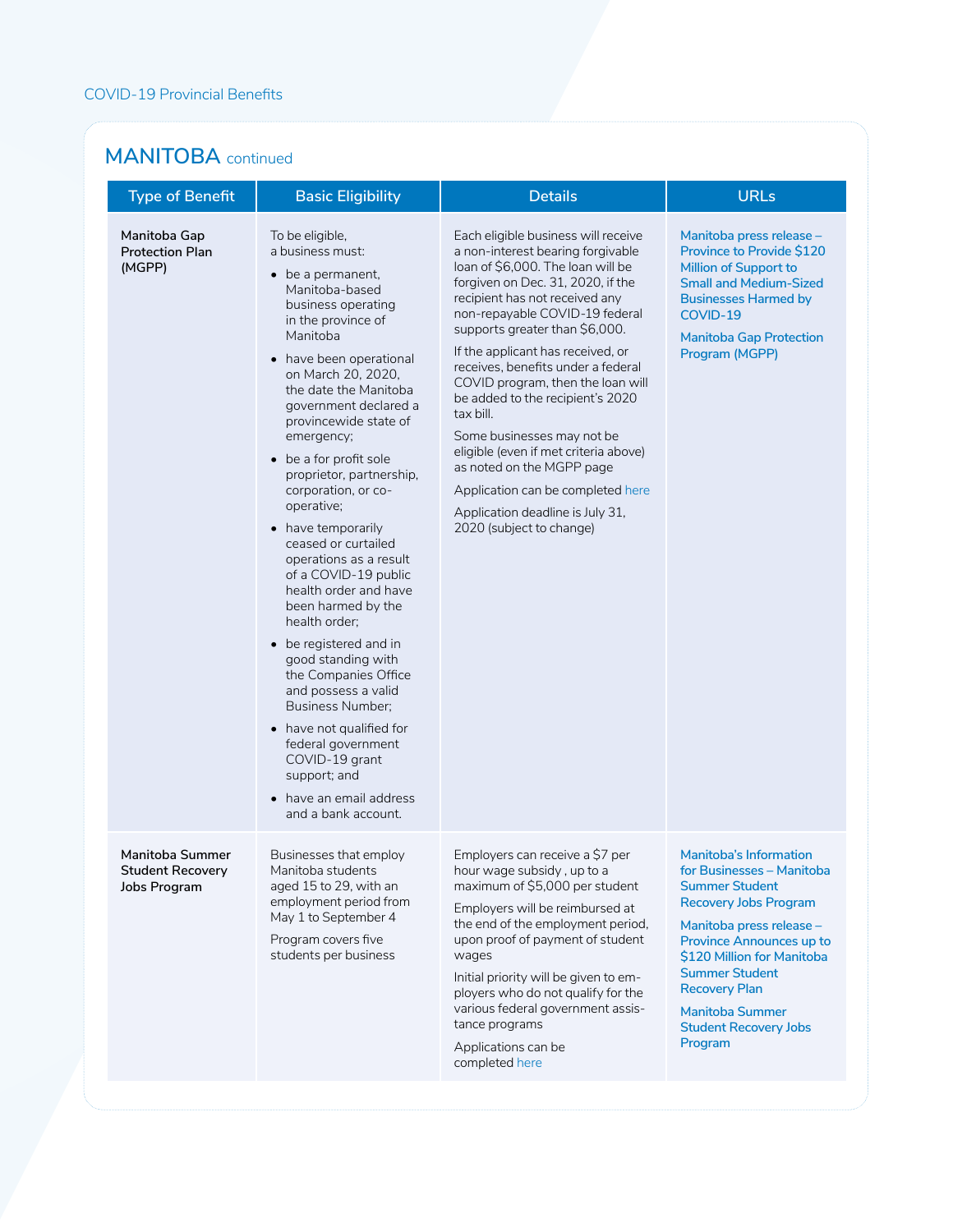#### **MANITOBA** continued

| <b>Type of Benefit</b>                                                 | <b>Basic Eligibility</b>                                                                                                                                                                                                                                                                                          | <b>Details</b>                                                                                                                                                                                                                                                                                                                                                                                                                                                                                                                                    | <b>URLs</b>                                                                                           |
|------------------------------------------------------------------------|-------------------------------------------------------------------------------------------------------------------------------------------------------------------------------------------------------------------------------------------------------------------------------------------------------------------|---------------------------------------------------------------------------------------------------------------------------------------------------------------------------------------------------------------------------------------------------------------------------------------------------------------------------------------------------------------------------------------------------------------------------------------------------------------------------------------------------------------------------------------------------|-------------------------------------------------------------------------------------------------------|
| Seniors Economic<br><b>Recovery Credit</b>                             | Eligible if:<br>• Aged $65+$ in 2020<br>• Live in Manitoba in<br>2020<br>File income tax returns<br>as a Manitoba resident                                                                                                                                                                                        | Provides a \$200 one-time,<br>refundable tax credit to Manitoba<br>seniors, intended to help offset<br>additional costs due to COVID-19<br>such as grocery deliveries and<br>technology to stay connected with<br>loved ones<br>Cheque automatically mailed to<br>address on 2018 tax return<br>If address changed, notify<br>Manitoba Finance by<br>May 12, 2020<br>Seniors who became a resident<br>of Manitoba after 2018 will not<br>receive a cheque but will be able to<br>claim the credit when they file their<br>2020 income tax return. | <b>Seniors Economic</b><br><b>Recovery Credit</b><br><b>Information and Support</b><br>for Manitobans |
| <b>Temporary Child</b><br><b>Care Services Grant</b>                   | Eligible if:<br>• Existing Child Care<br>Assistant or Early Child<br>Educator<br>• Identify and secure<br>appropriate space for<br>providing care<br>• Complete and meet<br>safety assessment<br>criteria<br>Confirmation of enrolment<br>of children of critical service<br>workers required prior to<br>payment | A new \$3,000 grant to help<br>childhood educators begin<br>independently offering childcare<br>services in their homes or<br>communities.<br>Application available here                                                                                                                                                                                                                                                                                                                                                                          | <b>Temporary</b><br><b>Child Care Grant</b>                                                           |
| Employment<br><b>Standards</b><br>Regulation<br>Temporary<br>Exemption | Manitoba employers                                                                                                                                                                                                                                                                                                | Temporary exemption to<br>employment standards to allow<br>employers more time to recall<br>laid off employees as a result of<br>COVID-19 prior to it being deemed<br>a termination.<br>Exemption ends on the day on<br>which the declaration of a state<br>of emergency was declared<br>under The Emergency Measures<br>Act concerning COVID-19 is<br>terminated                                                                                                                                                                                 | <b>Employment Standards</b><br><b>Regulation Temporary</b><br>Exemption                               |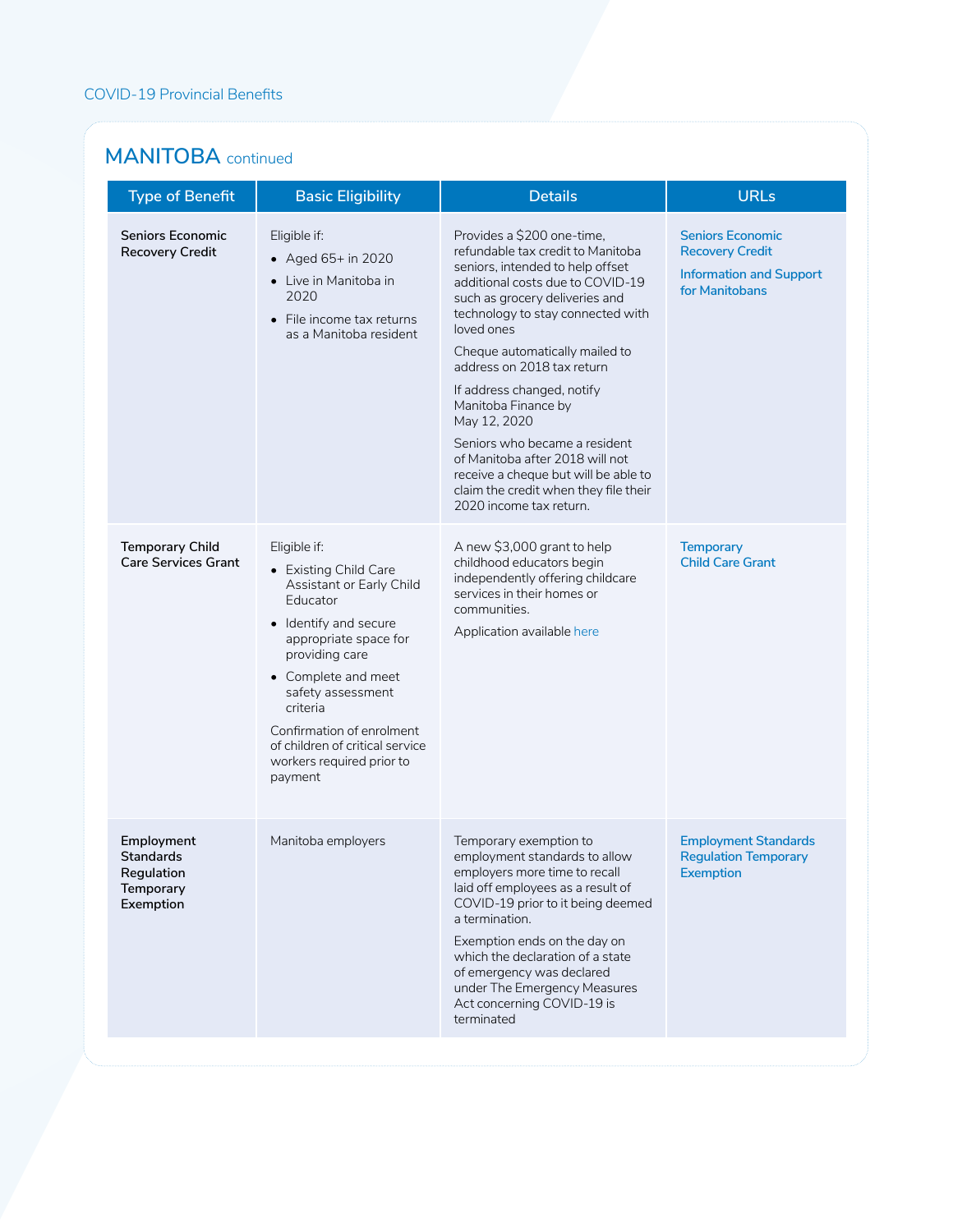#### **MANITOBA** continued

| <b>Type of Benefit</b>                                                                                                  | <b>Basic Eligibility</b>        | <b>Details</b>                                                                                                                                                                                                                                                                    | <b>URLs</b>                                                                                                                                        |
|-------------------------------------------------------------------------------------------------------------------------|---------------------------------|-----------------------------------------------------------------------------------------------------------------------------------------------------------------------------------------------------------------------------------------------------------------------------------|----------------------------------------------------------------------------------------------------------------------------------------------------|
| Manitoba<br>Scholarship and<br><b>Bursary Initiative</b><br>(MSBI) - increased<br>funding for 2020-<br>21 academic year | Students                        | Government will now match each<br>dollar a university or college raises<br>for the next school year (instead of<br>one dollar for every two raised)<br>Increases financial supports amid<br>fundraising challenges faced by<br>post-secondary institutions due to<br>the pandemic | Manitoba press release -<br><b>Province Supporting</b><br><b>Students, Post-secondary</b><br>institutions with Increased<br><b>Bursary Funding</b> |
| <b>Reduced Vehicle</b><br><b>Registration Fees</b>                                                                      | Families with<br>owned vehicles | Reduction in registration<br>fee by $10\%$                                                                                                                                                                                                                                        | Manitoba government to<br>lower vehicle registration<br>fees by 10 per cent                                                                        |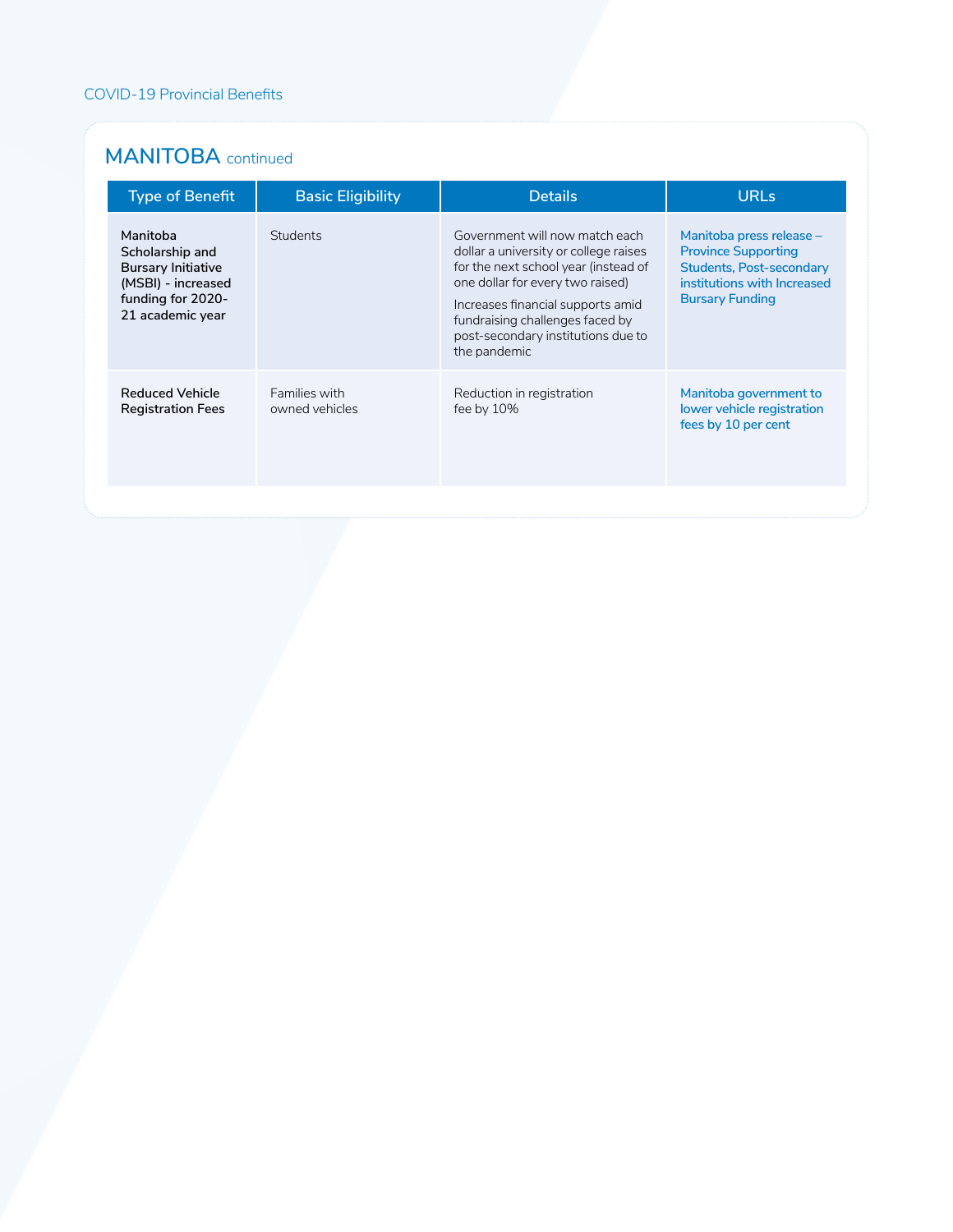#### **ONTARIO**

| <b>Type of Benefit</b>                                                                              | <b>Basic Eligibility</b>                                                                                                                                                                                                                                                                                                                                                                                                                                                                                                                       | <b>Details</b>                                                                                                                                                                                                                                                                                                                                          | <b>URLs</b>                                                                                                                                                                                                    |
|-----------------------------------------------------------------------------------------------------|------------------------------------------------------------------------------------------------------------------------------------------------------------------------------------------------------------------------------------------------------------------------------------------------------------------------------------------------------------------------------------------------------------------------------------------------------------------------------------------------------------------------------------------------|---------------------------------------------------------------------------------------------------------------------------------------------------------------------------------------------------------------------------------------------------------------------------------------------------------------------------------------------------------|----------------------------------------------------------------------------------------------------------------------------------------------------------------------------------------------------------------|
| <b>Guaranteed Annual</b><br>Income System<br>(GAINS) payment<br>increase                            | Qualifiying low income<br>seniors:<br>• Aged $65+$<br>• Lived in Ontario for the<br>past 12 months or for a<br>total of 20 years since<br>turning 18<br>• Canadian resident for<br>10 years or more<br>• Receive OAS pension<br>and GIS payments<br>• Have an annual private<br>income of up to \$1,992<br>if you are a single senior<br>or up to \$3,984 if you<br>are a senior couple.<br>• Must file your return<br>before April 30, every<br>year<br>• Complete GIS<br>application and send it<br>to your nearest Service<br>Canada Office | Doubling the maximum payment<br>for 6 months, to \$166 per month<br>for individuals, and \$332 per<br>month for couples<br>Beginning in April (first payment<br>on April 24, 2020) and ending<br>September                                                                                                                                              | <b>Ontario's Action Plan:</b><br><b>Responding to COVID-19</b><br><b>Ontario Guaranteed</b><br><b>Annual Income System</b><br>payments for seniors<br><b>COVID-19: Support for</b><br>people                   |
| <b>Family support</b>                                                                               | Qualifying parents                                                                                                                                                                                                                                                                                                                                                                                                                                                                                                                             | One-time \$200 payment per child up<br>to 12 years old to help offset cost of<br>buying materials to support children's<br>learning while away from school<br>One-time \$250 payment per child<br>with special needs, aged 0-21<br>including kids enrolled in private<br>schools<br>No income cap for this program<br>Application can be completed here | <b>Ontario's Action Plan:</b><br><b>Responding to COVID-19</b><br><b>Ontario Government</b><br><b>Supports Families in</b><br><b>Response to COVID-19</b><br><b>Ontario.ca - "Get support</b><br>for families" |
| <b>Ontario Student</b><br><b>Assistance Program</b><br>(OSAP) – student<br>loan payment<br>deferral | Provincial student loan<br>borrowers                                                                                                                                                                                                                                                                                                                                                                                                                                                                                                           | Six months of principal and<br>interest accrual payment deferral,<br>in coordination with the federal<br>government's measures<br>No repayments required from<br>March 30 - September 30, 2020                                                                                                                                                          | <b>Ontario's Action Plan:</b><br><b>Responding to COVID-19</b><br><b>OSAP: Ontario Student</b><br>COVID-19 support for<br>people                                                                               |
| Electricity cost relief<br>& off-peak pricing                                                       | Eligible residential, farm,<br>and small business<br>consumers                                                                                                                                                                                                                                                                                                                                                                                                                                                                                 | Increase to electricity cost<br>relief programs<br>Electricity prices set for time-of-<br>use customers at the lowest rate<br>(known as the off-peak price) for<br>24 hours a day from March 24 up to<br>and including May 31, 2020<br>The off-peak price of 10.1 ¢/kWh<br>will be automatically applied to bill                                        | <b>Ontario's Action Plan:</b><br><b>Responding to COVID-19</b><br>Oeb.ca - COVID-19 -<br>Off-peak electricity pricing<br>extended to May 31, 2020<br>COVID-19 support for<br>people                            |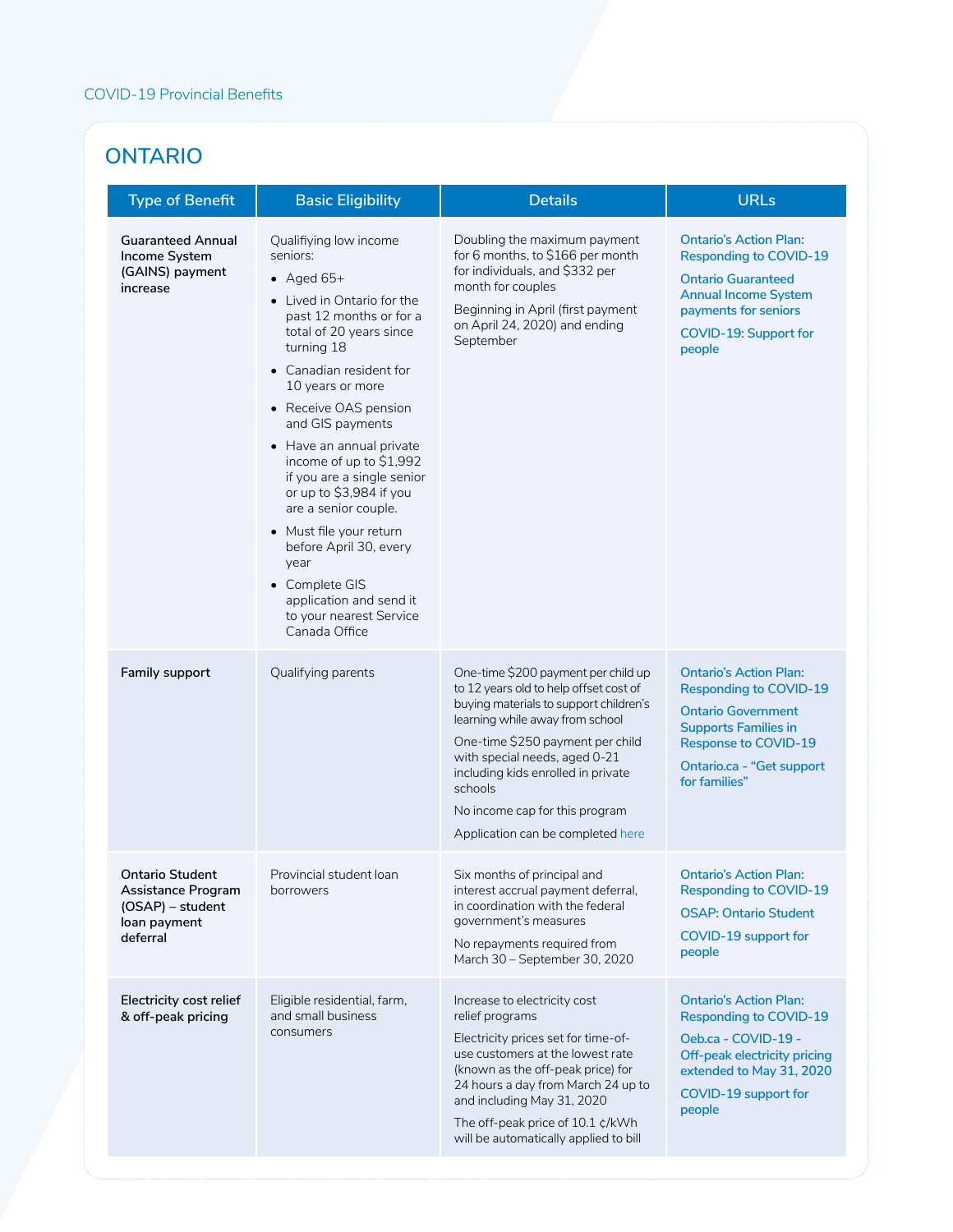#### **ONTARIO** continued

| <b>Type of Benefit</b>                                       | <b>Basic Eligibility</b>                                                                                                                                                                                                                                                                                | <b>Details</b>                                                                                                                                                                                                                                                                                                                                                                             | <b>URLs</b>                                                                                                                                                                                                                          |
|--------------------------------------------------------------|---------------------------------------------------------------------------------------------------------------------------------------------------------------------------------------------------------------------------------------------------------------------------------------------------------|--------------------------------------------------------------------------------------------------------------------------------------------------------------------------------------------------------------------------------------------------------------------------------------------------------------------------------------------------------------------------------------------|--------------------------------------------------------------------------------------------------------------------------------------------------------------------------------------------------------------------------------------|
| Low-income Energy<br>Assistance Program<br>(LEAP)            | Qualifying low-income<br>individuals based on<br>household after tax income<br>and the number of people<br>living in home<br>• Received LEAP<br>assistance within past<br>few years<br>• Receiving OESP<br>assistance<br>Eligibility chart can be<br>found here                                         | Expanded eligibility for LEAP<br>Ensuring electricity and natural gas<br>services are not disconnected for<br>non-payment during COVID-19<br>If behind on bills or in arrears<br>(facing service disconnection),<br>may qualify for up to \$500 for<br>electricity bills (up to \$600 if home<br>heated electrically) and \$500 for<br>natural gas bills<br>Waiving all reconnection fees  | <b>Ontario's Action Plan:</b><br><b>Responding to COVID-19</b><br><b>COVID-19: Support</b><br>for people<br><b>Low-income Energy</b><br><b>Assistance Program</b>                                                                    |
| <b>Employer Health</b><br>Tax (EHT)<br>exemption             | Eligible private-sector<br>employers with annual<br>payrolls of up to \$5 million                                                                                                                                                                                                                       | Retroactive temporary increase<br>to the EHT exemption from<br>\$490,000 to \$1 million for 2020<br>Maximum relief would increase by<br>up to \$9,945 per eligible employer<br>Five-month relief period for Ontario<br>businesses who are unable to file or<br>remit their provincial taxes on time<br>due to their special circumstances<br>caused by COVID-19 (Until August<br>25, 2020) | <b>Ontario's Action Plan:</b><br><b>Responding to COVID-19</b><br><b>Annex: Details of Tax</b><br><b>Measures</b><br><b>COVID-19: Support for</b><br><b>businesses</b><br><b>Ministry of Finance -</b><br><b>Employer Health Tax</b> |
| Regional<br>Opportunities<br><b>Investment Tax</b><br>Credit | Eligible businesses that<br>construct, renovate,<br>or acquire qualifying<br>commercial and industrial<br>buildings in designated<br>regions of the province<br><b>CCPCs that make</b><br>qualifying investments that<br>become available for use<br>on or after March 25, 2020<br>in specified regions | 10% refundable corporate income<br>tax credit<br>Credit available for expenditures<br>in excess of \$50,000, up to<br>\$500,000<br>Qualifying investments would be<br>eligible expenditures for capital<br>property included in Class 1 and<br>Class 6<br>Supports regions lagging in<br>employment growth (below<br>provincial average)                                                   | <b>Ontario's Action Plan:</b><br><b>Responding to COVID-19</b><br><b>Annex: Details of Tax</b><br><b>Measures</b><br>COVID-19 support for<br>business                                                                                |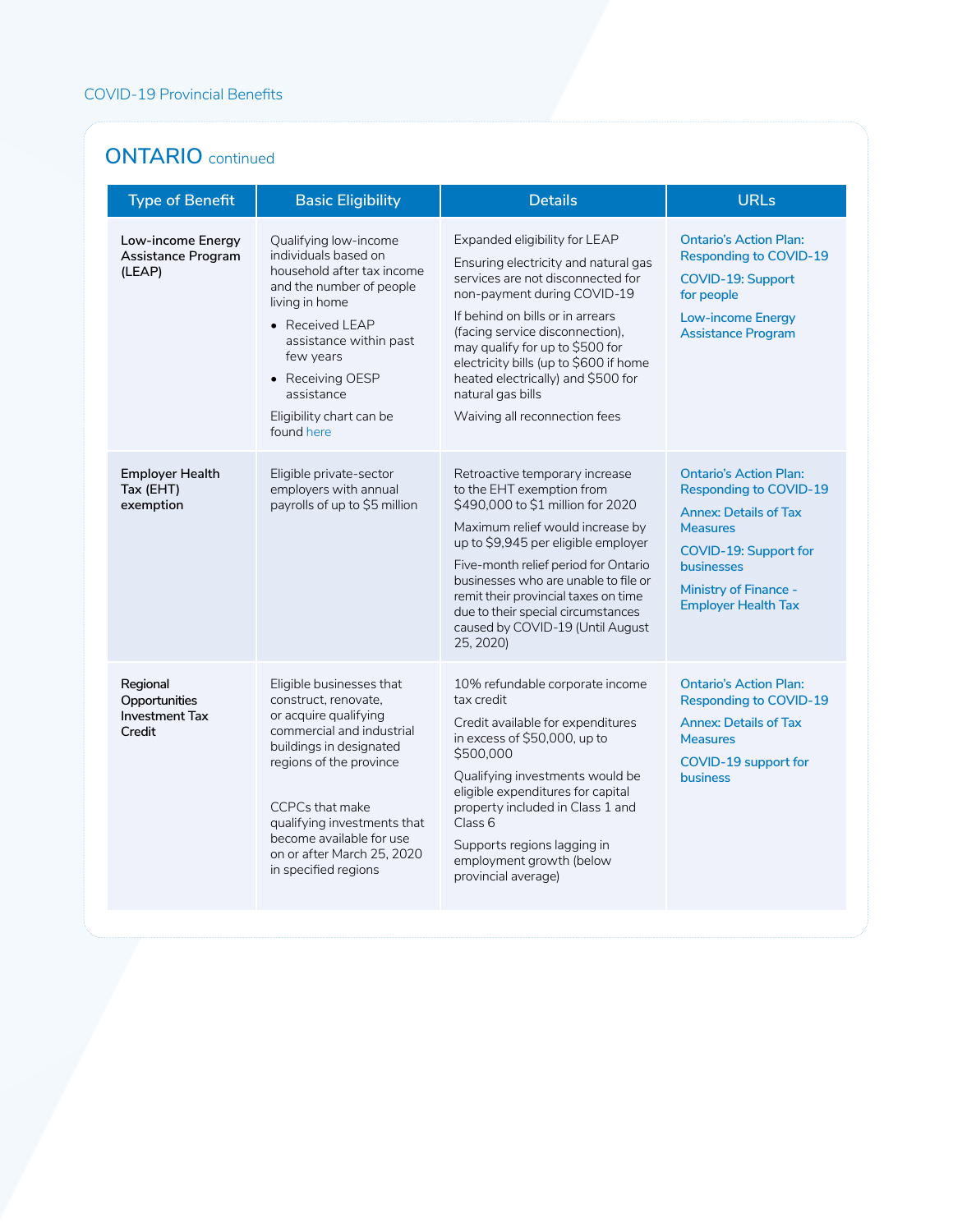#### **ONTARIO** continued

| <b>Type of Benefit</b>                                                                                                                                                                                                                                                                                                                           | <b>Basic Eligibility</b>                                                                                                 | <b>Details</b>                                                                                                                                                                                                                                            | <b>URLs</b>                                                                                                                                                   |
|--------------------------------------------------------------------------------------------------------------------------------------------------------------------------------------------------------------------------------------------------------------------------------------------------------------------------------------------------|--------------------------------------------------------------------------------------------------------------------------|-----------------------------------------------------------------------------------------------------------------------------------------------------------------------------------------------------------------------------------------------------------|---------------------------------------------------------------------------------------------------------------------------------------------------------------|
| Interest and penalty<br>relief on provincially<br>administered taxes:<br>- Employer Health Tax<br>- Tobacco Tax<br>- Fuel Tax<br>- Gas Tax<br>- Beer, Wine & Spirits Tax<br>- Mining Tax<br>- Insurance Premium Tax<br>- International Fuel Tax<br>- Retail Sales Tax on<br><b>Insurance Contracts</b><br>and Benefit Plans<br>- Race Tracks Tax | All businesses that are<br>required to file returns<br>and make remittances for<br>these programs                        | Five-month interest and<br>penalty-free period to make<br>payments for certain provincially<br>administered taxes, from<br>April 1 - August 31, 2020<br>No supporting documentation<br>required and not required to advise<br>Ontario Ministry of Finance | <b>Ontario's Action Plan:</b><br><b>Responding to COVID-19</b><br>COVID-19: Support for<br>businesses<br><b>Interest and Penalty Relief</b><br>for Businesses |
| <b>Education property</b><br>tax remittance<br>deferral                                                                                                                                                                                                                                                                                          | Municipalities (indirectly<br>property taxpayers)                                                                        | Deferring the June 30, 2020<br>quarterly remittance of education<br>property tax to school boards by<br>90 days.<br>Allows municipalities to introduce<br>measures to defer property tax<br>payments for property taxpayers                               | <b>Ontario's Action Plan:</b><br><b>Responding to COVID-19</b><br>COVID-19: support for<br><b>business</b>                                                    |
| Deferral of<br><b>Workplace Safety</b><br>and Insurance<br>Board (WSIB)<br>premiums                                                                                                                                                                                                                                                              | Employers covered by<br>WSIB insurance, or pay<br>WSIB for costs of claims<br>("Schedule 1" & "Schedule<br>2" employers) | Payment and reporting deferral for<br>6 months until August 31, 2020<br>No interest accrual or penalties will<br>be charged during this period                                                                                                            | <b>Ontario's Action Plan:</b><br><b>Responding to COVID-19</b><br><b>Businesses: WSIB</b><br>financial relief package                                         |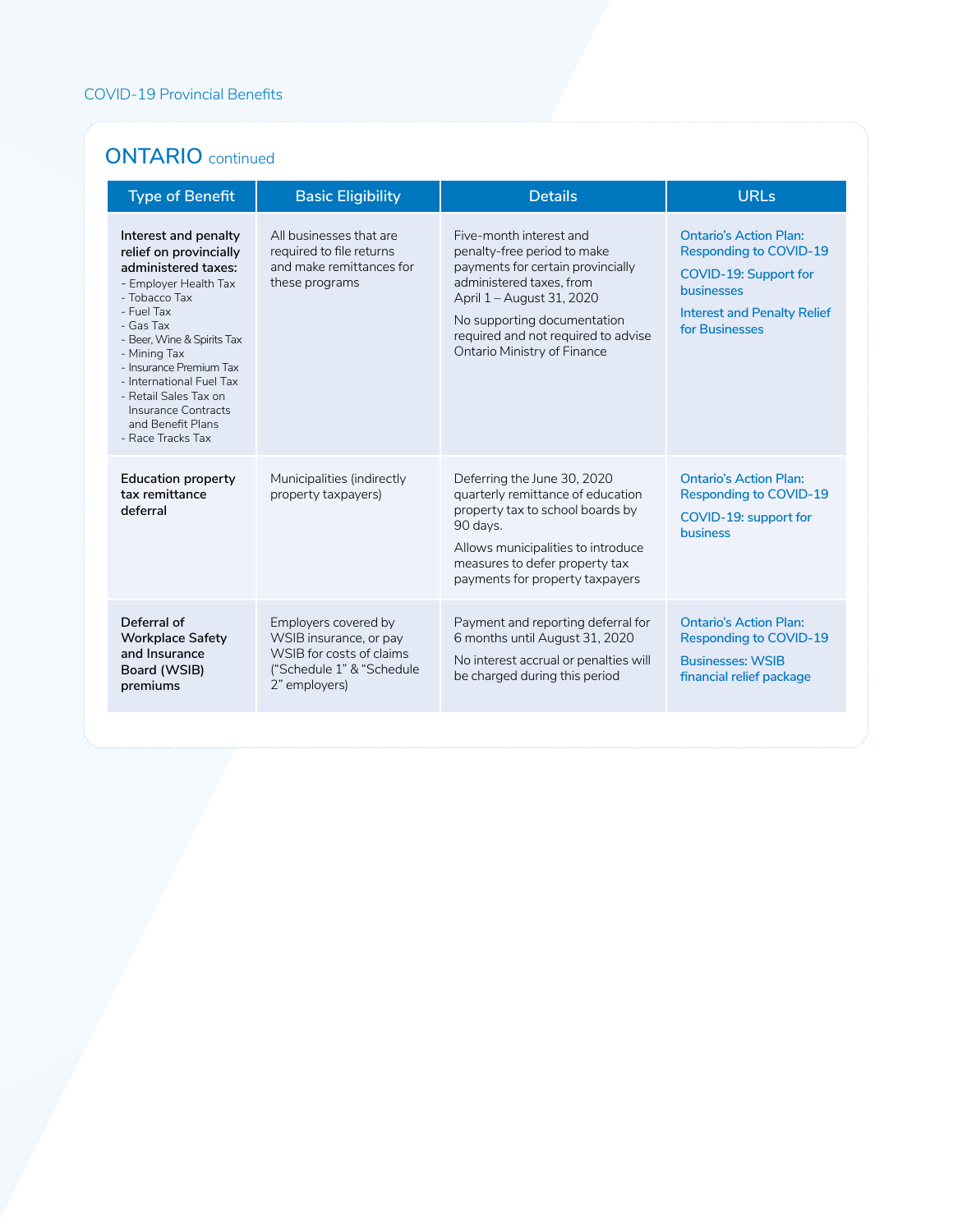#### **ONTARIO** continued

| <b>Type of Benefit</b>                                                                  | <b>Basic Eligibility</b>                                                                                                                                                                                                                                                                                                                                                                                                                                                                                                                                                                                                                                                  | <b>Details</b>                                                                                                                                                                        | <b>URLs</b>                                                                                                                                                                                            |
|-----------------------------------------------------------------------------------------|---------------------------------------------------------------------------------------------------------------------------------------------------------------------------------------------------------------------------------------------------------------------------------------------------------------------------------------------------------------------------------------------------------------------------------------------------------------------------------------------------------------------------------------------------------------------------------------------------------------------------------------------------------------------------|---------------------------------------------------------------------------------------------------------------------------------------------------------------------------------------|--------------------------------------------------------------------------------------------------------------------------------------------------------------------------------------------------------|
| Ontario-Canada<br>Emergency<br><b>Commercial Rent</b><br>Assistance Program<br>(OCECRA) | Commercial property<br>owners experiencing<br>rent shortfalls because<br>their small business<br>tenants have been heavily<br>impacted by COVID-19<br>Property owner eligibility:<br>• Required to reduce the<br>rental costs of small<br>business tenants for<br>April, May and June by<br>at least 75%<br>$\bullet$ Commit to a<br>moratorium on eviction<br>for three months<br>Eligible Tenants;<br>• Pays monthly rents not<br>exceeding \$50,000<br>• Generates no more than<br>\$20 million in gross<br>annual revenues<br>Non-essential<br>business that has<br>temporarily closed, or<br>is experiencing a 70%<br>drop in revenues or a<br>non-profit or charity | Forgivable loan where the<br>government pays 50% of the rent<br>Tenant pays 25% and landlord<br>covers remaining 25%                                                                  | <b>Ontario Provides</b><br><b>Urgent Relief for Small</b><br><b>Businesses and Landlords</b><br>Ontario-Canada<br><b>Emergency Commercial</b><br><b>Rent Assistance Program</b>                        |
| <b>Temporary</b><br>pandemic pay for<br>frontline workers                               | Frontline staff working<br>during the COVID-19<br>outbreak, including<br>workers in:<br>• Long-term care homes<br>• Retirement homes<br>• Emergency shelters<br>• Supportive housing<br>• Social services<br>congregate care<br>settings<br>• Correction institutions<br>• Youth justice facilities<br>• Home and community<br>care<br>• Hospitals (some<br>workers)<br>A full list of eligible workers<br>can be found here                                                                                                                                                                                                                                              | Additional \$4/hour wage on top of<br>existing hourly wages<br>Additional \$250 lump sum<br>payment each month for next four<br>months if employee works over<br>100 hours each month | <b>Ontario Supporting</b><br><b>Frontline Heroes of</b><br>COVID-19 with<br><b>Pandemic Pay</b><br><b>Pandemic Pay Provides</b><br><b>Support for Frontline</b><br><b>Workers Fighting</b><br>COVID-19 |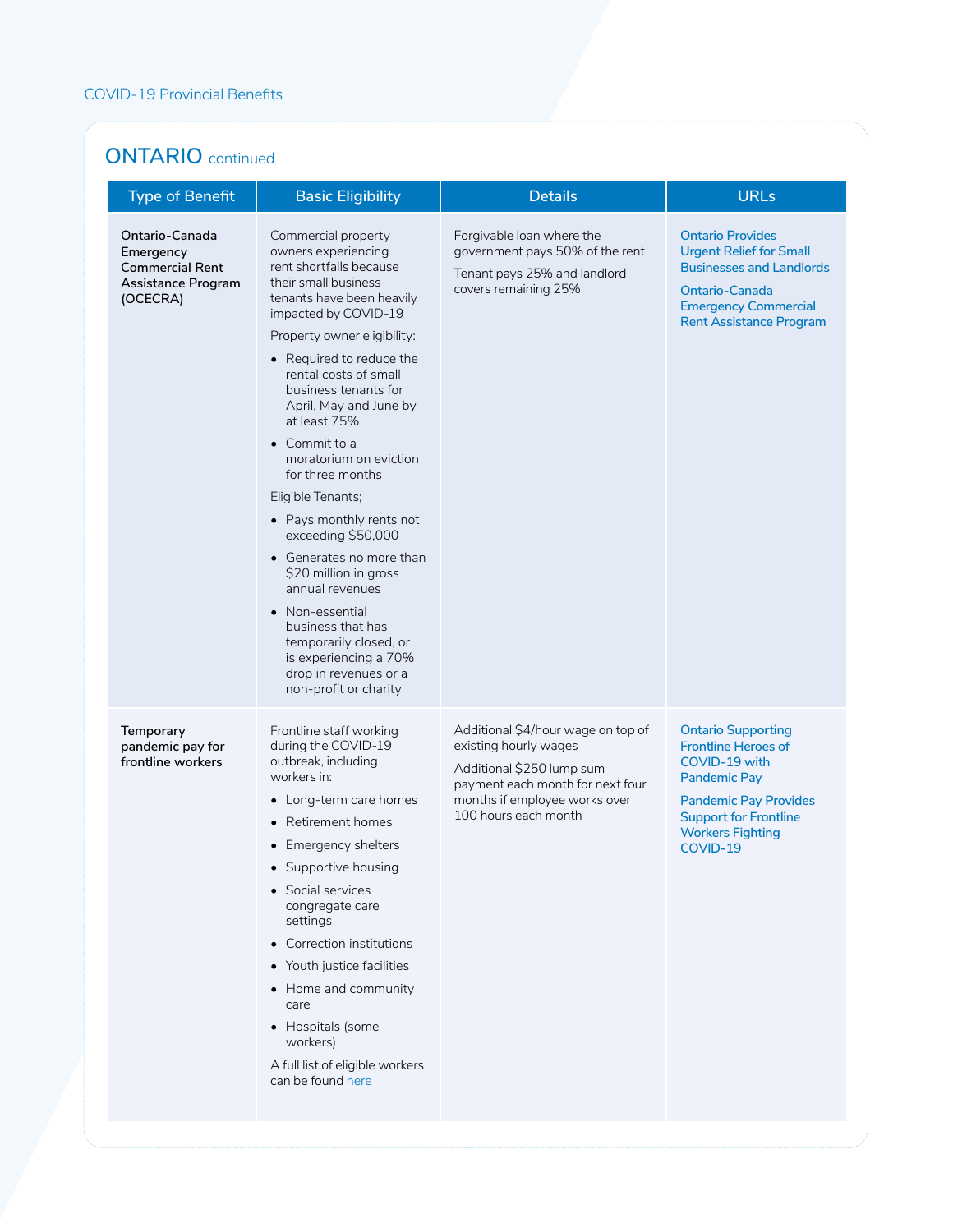## **QUEBEC**

| <b>Type of Benefit</b>                                                                                              | <b>Basic Eligibility</b>                                                                             | <b>Details</b>                                                                                                                                                                                                                                                                                                                                                                                                                                                                                                                                                               | <b>URLs</b>                                                                             |
|---------------------------------------------------------------------------------------------------------------------|------------------------------------------------------------------------------------------------------|------------------------------------------------------------------------------------------------------------------------------------------------------------------------------------------------------------------------------------------------------------------------------------------------------------------------------------------------------------------------------------------------------------------------------------------------------------------------------------------------------------------------------------------------------------------------------|-----------------------------------------------------------------------------------------|
| Tax filing and<br>payment deadlines<br>deferrals -<br>Partnerships<br>(Deferral now<br>closed as of<br>May 1, 2020) | Certain partnership<br>information returns                                                           | Deadline to file Partnership<br>Information Return (form TP-<br>600-V) for 2019 extended to<br>May 1, 2020                                                                                                                                                                                                                                                                                                                                                                                                                                                                   | COVID-19 - Relief<br><b>Measures for Individuals</b><br>and Businesses<br>COVID-19: FAQ |
| Tax filing and<br>payment deadlines<br>deferrals -<br>Corporations                                                  | Corporations whose tax<br>installment or tax is due<br>between March 17, 2020<br>and August 31, 2020 | Deadline for filing income tax<br>returns extended to June 1, 2020<br>for corporations whose deadline<br>would otherwise be during the<br>period March 17, 2020 and ending<br>May 31, 2020<br>Deadline to pay tax balances<br>owing during the period March<br>17, 2020 and ending August 31,<br>2020, is extended to September<br>1,2020                                                                                                                                                                                                                                    | COVID-19 - Relief<br><b>Measures for Individuals</b><br>and Businesses<br>COVID-19: FAQ |
| Tax filing and<br>payment deadlines<br>deferrals -<br><b>Individuals</b>                                            | Individuals                                                                                          | Deadline for filing income tax returns<br>extended to June 1, 2020 for<br>individuals whose deadline would<br>otherwise be April 30, 2020<br>Deadline for filing income tax<br>returns remains at June 15, 2020<br>for individuals whose deadline<br>would otherwise be June 15, 2020<br>Deadline for filing income tax<br>returns extended to June 1, 2020<br>for deceased individuals who died<br>before December 1, 2019<br>Deadline to pay tax balances<br>owing extended to September 1,<br>2020<br>June 15, 2020 installment payments<br>extended to September 1, 2020 | COVID-19 - Relief<br><b>Measures for Individuals</b><br>and Businesses<br>COVID-19: FAQ |
| Tax filing and<br>payment deadlines<br>deferrals - Trusts                                                           | Trusts (other than SIFTs)                                                                            | Deadline for filing income tax<br>returns extended to May 1, 2020<br>for most trusts<br>Deadline to pay tax balances for<br>2019 tax year extended to<br>September 1, 2020<br>June 15, 2020 installment<br>payments extended to<br>September 1, 2020                                                                                                                                                                                                                                                                                                                         | COVID-19 - Relief<br><b>Measures for Individuals</b><br>and Businesses<br>COVID-19: FAQ |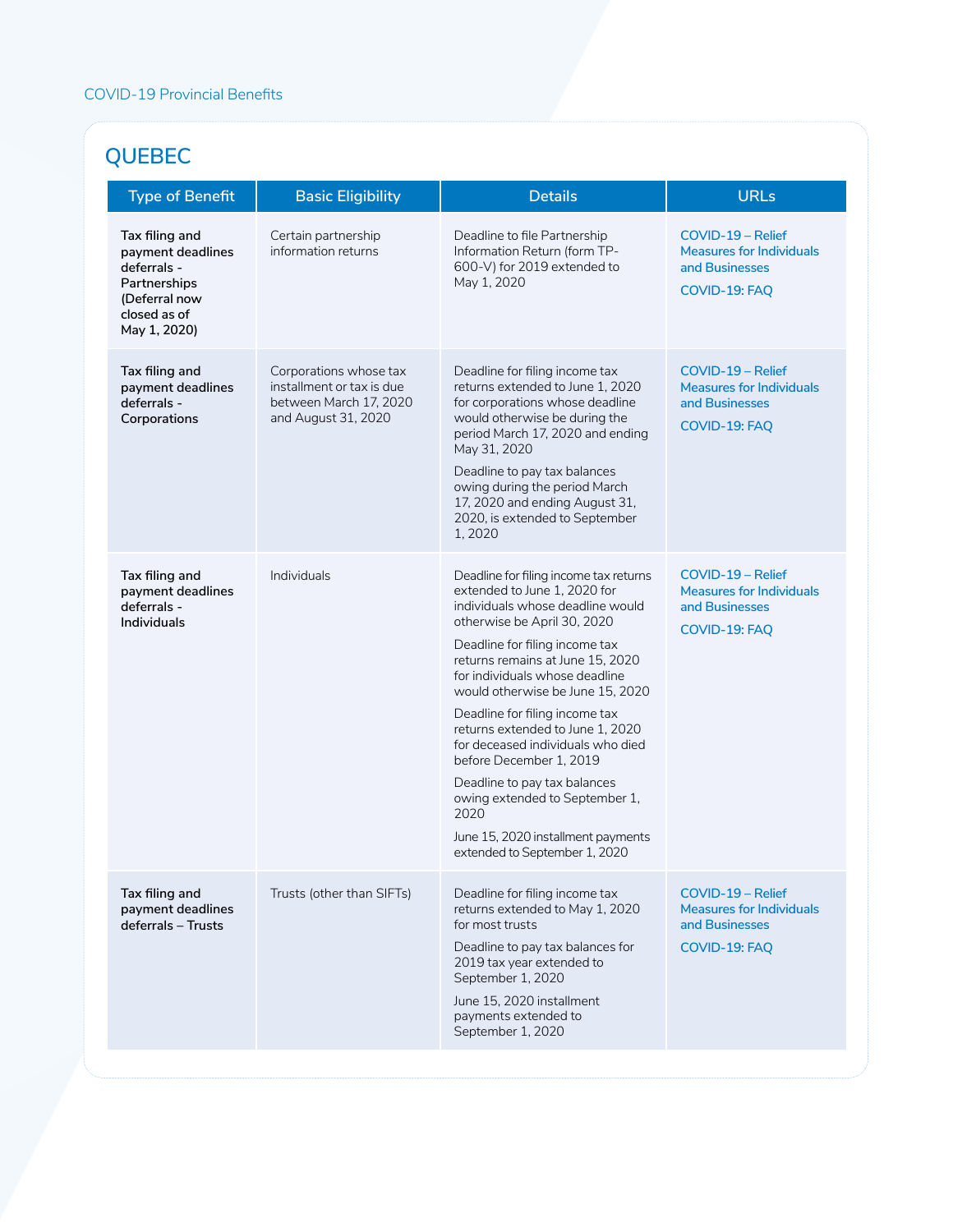## **QUEBEC** continued

| <b>Type of Benefit</b>                                                | <b>Basic Eligibility</b>                  | <b>Details</b>                                                                                                                                                                                                                                                                                                                      | <b>URLs</b>                                                                                                                                                    |
|-----------------------------------------------------------------------|-------------------------------------------|-------------------------------------------------------------------------------------------------------------------------------------------------------------------------------------------------------------------------------------------------------------------------------------------------------------------------------------|----------------------------------------------------------------------------------------------------------------------------------------------------------------|
| Mining tax payment<br>deferral                                        | Companies that pay mining<br>tax          | Deadline to pay tax balance<br>and installments extended to<br>September 1, 2020                                                                                                                                                                                                                                                    | COVID-19 - Relief<br><b>Measures for Individuals</b><br>and Businesses<br>COVID-19: FAQ                                                                        |
| Logging tax deferral                                                  | Companies that pay<br>logging tax         | Deadline to pay logging tax in<br>respect of forest operations that<br>would otherwise be payable in the<br>period beginning March 17, and<br>ending August 31, 2020 is<br>extended to September 1, 2020                                                                                                                            | COVID-19 - Relief<br><b>Measures for Individuals</b><br>and Businesses<br>COVID-19: FAQ                                                                        |
| QST tax filing and<br>payment deferral                                | Taxpayers who pay QST                     | Deadline for remitting QST<br>extended to June 30, 2020 for<br>statements produced from March<br>27 to June 1, 2020<br>Same applies for installment<br>payments<br>Filing deadline extended to June<br>30, for QST returns and payments<br>respecting the March 31, April 30,<br>and May 31 remittances<br>No interest or penalties | COVID-19 - Relief<br><b>Measures for Individuals</b><br>and Businesses<br>COVID-19: FAQ<br>Quebec.ca - Situation<br>of the coronavirus<br>(COVID-19) in Québec |
| Tax filing and<br>payment deadlines<br>deferrals - Charities          | Registered charities                      | Deadline for filing the Registered<br><b>Charities and Other Donees</b><br>Information Return (TP-985.22)<br>extended to December 31, 2020<br>for registered charities required to<br>file no later than between March<br>17 and December 30, 2020<br>Applies to other donees required<br>to file form TP-985.22-V                  | COVID-19 - Relief<br><b>Measures for Individuals</b><br>and Businesses<br>COVID-19: FAQ                                                                        |
| <b>Provincial student</b><br>loan repayment<br>suspension             | All Aide financière aux<br>études clients | No payments required for the next<br>6 months<br>No interest will be calculated or<br>added to student loan                                                                                                                                                                                                                         | Quebec.ca - Repayment of<br>a student loan                                                                                                                     |
| Hydro-Québec<br>administration<br>charge relief &<br>payment deferral | All customers                             | Administration charges for<br>unpaid bills will not apply until<br>further notice<br>Customers unable to pay bills will<br>not be penalized<br>Payment deferral can be arranged,<br>and power will not be cut off for<br>non-payment                                                                                                | <b>COVID-19 -</b><br>Hydro-Québec                                                                                                                              |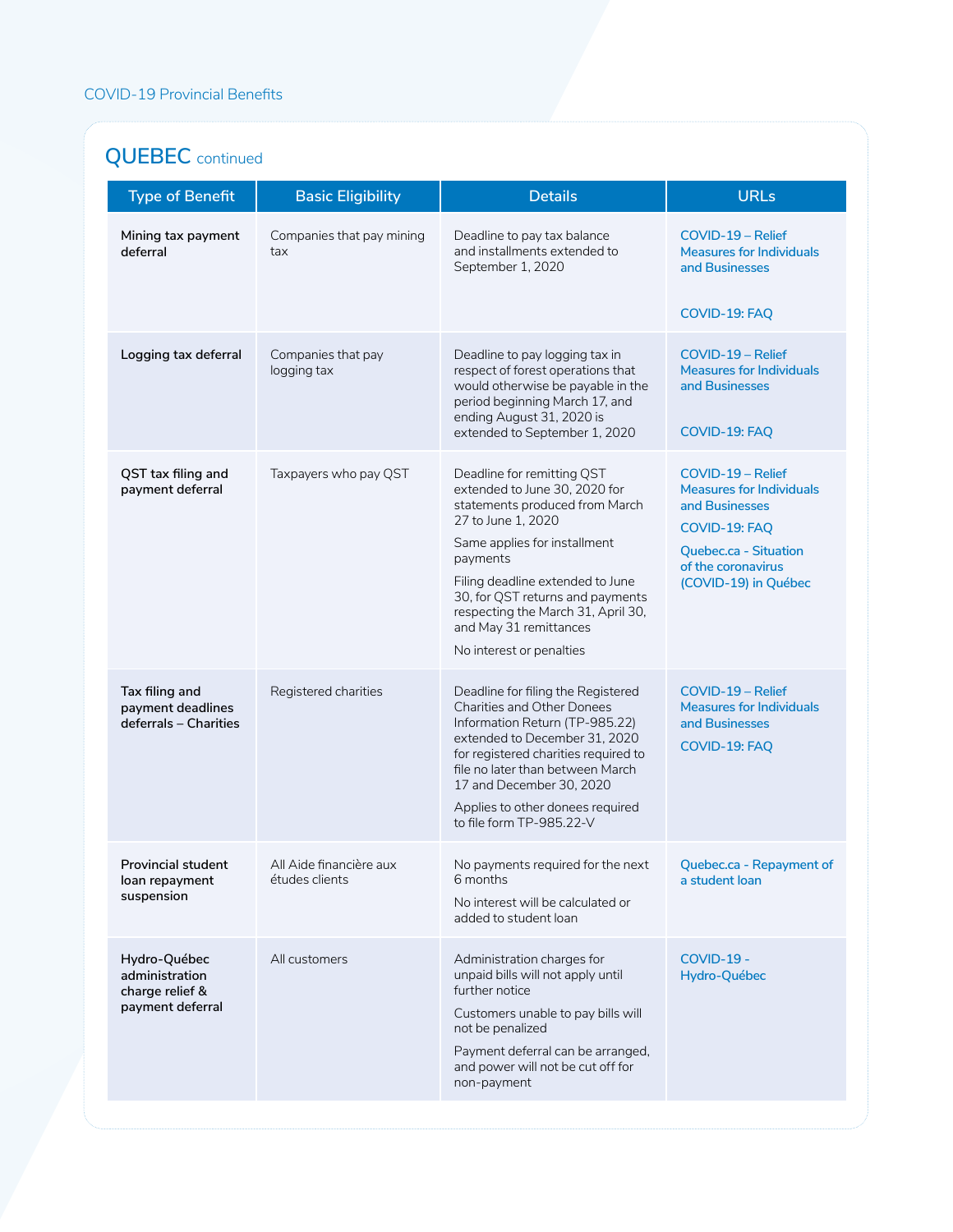# **QUEBEC** continued

| <b>Type of Benefit</b>                                                 | <b>Basic Eligibility</b>                                                                                                                                                                                                                                                                                         | <b>Details</b>                                                                                                                                                                                                                                                                                                                                        | <b>URLs</b>                                                                                                                                   |
|------------------------------------------------------------------------|------------------------------------------------------------------------------------------------------------------------------------------------------------------------------------------------------------------------------------------------------------------------------------------------------------------|-------------------------------------------------------------------------------------------------------------------------------------------------------------------------------------------------------------------------------------------------------------------------------------------------------------------------------------------------------|-----------------------------------------------------------------------------------------------------------------------------------------------|
| Concerted<br>temporary action<br>program for<br>businesses (PACTE)     | Businesses whose<br>liquidity is affected by<br>repercussions of COVID-19<br>• Must demonstrate that<br>financial structure offers<br>realistic prospects for<br>profitability<br>• Cannot be under<br>the protection of the<br>companies' Creditors<br>Arrangement Act<br>or Bankruptcy<br>Insolvency Act       | Loan guarantee or loan from<br>Investissement Québec (minimum<br>amount is \$50,000)<br>Designed to shore up business's<br>working capital<br>Available to businesses operating<br>in Québec (including cooperatives<br>and other social economy<br>enterprises)<br>Applications reviewed on a<br>case-by-case basis                                  | Investiessement Quebec-<br><b>Concerted temporary</b><br>action program for<br><b>businesses</b>                                              |
| Temporary Aid for<br><b>Workers Program</b><br>(closed April 10, 2020) | Workers aged 18 or over<br>who must self-isolate<br>and cannot earn all their<br>work income, and are not<br>eligible for another financial<br>assistance program (such<br>as $E.I.$ )                                                                                                                           | Lump-sum amount of \$1,146<br>for 14 days of isolation<br>(\$573 per week)                                                                                                                                                                                                                                                                            | Quebec.ca - Temporary<br><b>Aid for Workers Program</b>                                                                                       |
| Bonuses for full-<br>time health care<br>workers                       | Quebec hospital workers<br>who fit the following job<br>categories:<br>· Nurses;<br>• Clinicians and<br>auxiliaries:<br>• Respiratory therapists;<br>Beneficiary attendants;<br>• Health and social<br>service assistants;<br>• Service attendants:<br>• Maintenance<br>attendants.<br>Must be working full time | Will receive an additional<br>\$100 a week<br>Additional \$200 more for two<br>consecutive weeks of fulltime work<br>in CHSLD hot zoned areas (\$400<br>more after four weeks).<br>If someone transfers from a 'cold<br>zoned area' to a 'hot zoned area'<br>the government will provide an<br>additional \$2,000/month added to<br>the other bonuses | <b>COVID-19 Pandemic -</b><br><b>Premier François Legault</b><br>announces bonuses for<br>full-time health care<br>workers fighting the virus |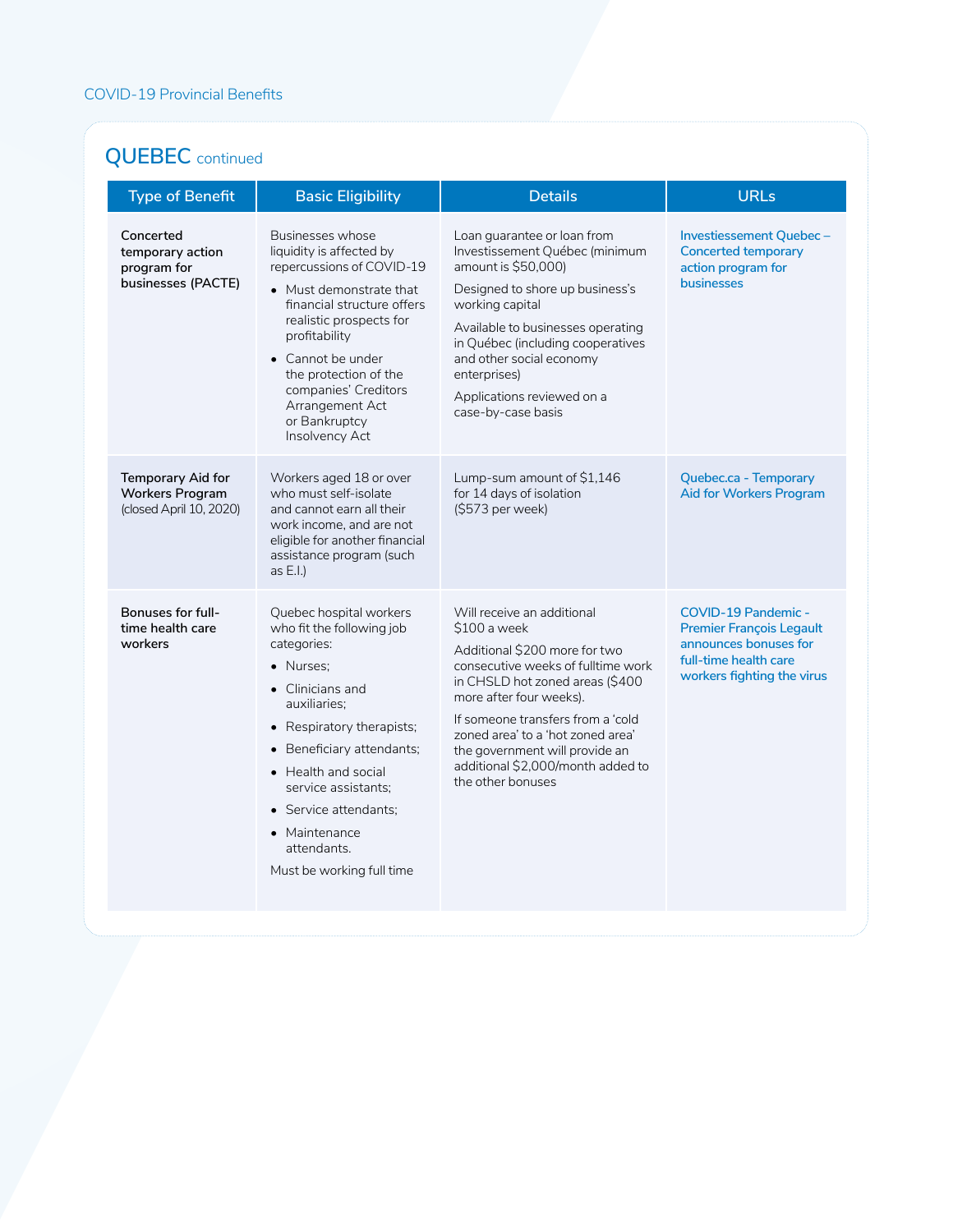# **QUEBEC** continued

| <b>Type of Benefit</b>                                             | <b>Basic Eligibility</b>                                                                                                                                                                                                                                                                                                                                                                                                                                                                  | <b>Details</b>                                                                                                                                                                                                                                                                                                                                   | <b>URLs</b>                                                                                                          |
|--------------------------------------------------------------------|-------------------------------------------------------------------------------------------------------------------------------------------------------------------------------------------------------------------------------------------------------------------------------------------------------------------------------------------------------------------------------------------------------------------------------------------------------------------------------------------|--------------------------------------------------------------------------------------------------------------------------------------------------------------------------------------------------------------------------------------------------------------------------------------------------------------------------------------------------|----------------------------------------------------------------------------------------------------------------------|
| <b>Incentive Program</b><br>to Retain Essential<br>Workers (IPREW) | Individuals working<br>essential service jobs<br>during the COVID-19<br>pandemic (part-time or<br>full-time)<br>Cannot be receiving CERB<br>for the week to qualify<br>Receiving gross wages of<br>\$550 or less per week<br>Need annual employment<br>income of at least \$5,000<br>for 2020<br>Total annual income of<br>no more than \$28,600<br>for 2020<br>Be at least 15 years old<br>Resident of Quebec on<br>December 31, 2019 and<br>plan to reside in Quebec<br>throughout 2020 | Makes up difference between the<br>Canada Emergency Response<br>Benefit (CERB) and eligible<br>individuals wages.<br>Applications begin May 19<br>\$100 for each week (\$400<br>per month) of qualifying work<br>beginning March 15, 2020 up to<br>maximum of 16 weeks<br>Payments made every 2 weeks<br>starting May 27, 2020<br>Can apply here | <b>Incentive Program to</b><br><b>Retain Essential Workers</b><br>(IPREW)<br>COVID-19: FAQ for<br><b>Individuals</b> |
| Non-subsidized<br>childcare services                               | Childcare centres                                                                                                                                                                                                                                                                                                                                                                                                                                                                         | Increasing the financing of<br>\$5.95 per day to \$10.10 per<br>day for each seat for cold zones<br>beginning May 11, 2020, and hot<br>zones on May 25, 2020<br>Increased aid will apply until<br>June 19, 2020                                                                                                                                  | Non-subsidized childcare<br>services                                                                                 |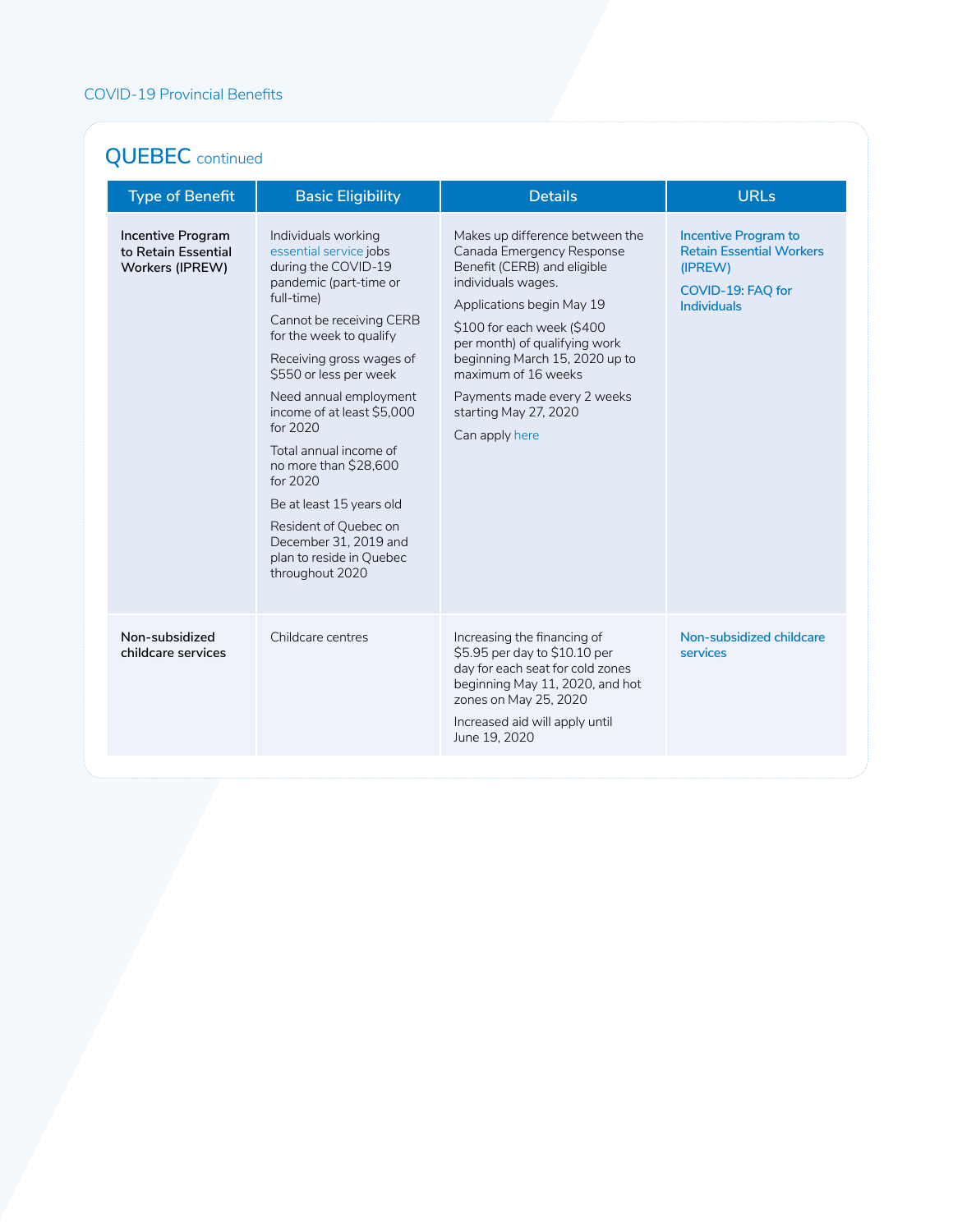#### **NEWFOUNDLAND AND LABRADOR**

| <b>Type of Benefit</b>                                                               | <b>Basic Eligibility</b>                                                                  | <b>Details</b>                                                                                                                                                                                                                                                                                                                                                                                                                                                                                                                | <b>URLs</b>                                                                                                                                                                     |
|--------------------------------------------------------------------------------------|-------------------------------------------------------------------------------------------|-------------------------------------------------------------------------------------------------------------------------------------------------------------------------------------------------------------------------------------------------------------------------------------------------------------------------------------------------------------------------------------------------------------------------------------------------------------------------------------------------------------------------------|---------------------------------------------------------------------------------------------------------------------------------------------------------------------------------|
| Compensation<br>for workers in<br>COVID-19 isolation                                 | Private-sector employers<br>(to pay affected<br>employees)                                | Compensation for private sector<br>employers to ensure continuation<br>of pay for employees required to<br>self-isolate<br>Employees should retain<br>documents regarding their travel<br>to facilitate reimbursement                                                                                                                                                                                                                                                                                                         | Gov.nl.ca - Provincial<br><b>Government to Provide</b><br><b>Compensation to Workers</b><br>in COVID-19 Self-Isolation<br>COVID-19- Business<br><b>Supports</b>                 |
| <b>Provincial student</b><br>loan repayment<br>suspension                            | Students with<br>provincial loans                                                         | No repayments required for the<br>next 6 months, effective March 30<br>- September 30, 2020<br>No interest will accrue during this<br>period (provincial government<br>does not charge interest)<br>No application necessary for<br>repayment suspension                                                                                                                                                                                                                                                                      | Gov.nl.ca - Provincial<br><b>Government Announces</b><br><b>Temporary Suspension of</b><br><b>Repayment of Provincial</b><br><b>Portion of Student Loans</b>                    |
| <b>Financial support</b><br>for childcare sector<br>(Closed as of April<br>30, 2020) | Childcare centres.<br>family childcare homes, &<br>families with children in<br>childcare | Funding to regulated childcare<br>centres and family childcare homes<br>at childcare subsidy program rates<br>for all licensed spaces, to ensure<br>families do not have to pay fees<br>during closure period (in place until<br>April 30, and will be reassessed if<br>closures still in place at that time)<br>Reimbursement for any fees paid<br>after childcare closure date from<br>provider (March 17 for childcare<br>centres & March 19 for family<br>childcare homes)<br>Assistance in place until<br>April 30, 2020 | Gov.nl.ca - Minister Warr<br><b>Announces Financial</b><br><b>Supports for Child Care</b><br>Sector (March 22, 2020)<br><b>COVID-19 Business</b><br><b>Supports</b>             |
| <b>Fuel Tax Exemption</b><br>Permits extended                                        | Fuel Tax Exemption Permit<br>holders                                                      | Expiry date has been extended<br>from March 31 to June 30, 2020                                                                                                                                                                                                                                                                                                                                                                                                                                                               | Gov.nl.ca - Public<br><b>Advisory: Deadline</b><br><b>Extended for Fuel Tax</b><br><b>Exemption Permits</b><br>(March 30, 2020)<br><b>COVID-19 Business</b><br><b>Supports</b>  |
| Aquaculture<br>licences extended                                                     | Aquaculture licence<br>holders                                                            | All current existing aquaculture<br>licences extended from March 31<br>to May 31, 2020                                                                                                                                                                                                                                                                                                                                                                                                                                        | Gov.nl.ca - Public<br><b>Advisory: Deadline</b><br><b>Extended for Current</b><br><b>Aquaculture Licences</b><br>(April 3, 2020)<br><b>COVID-19 Business</b><br><b>Supports</b> |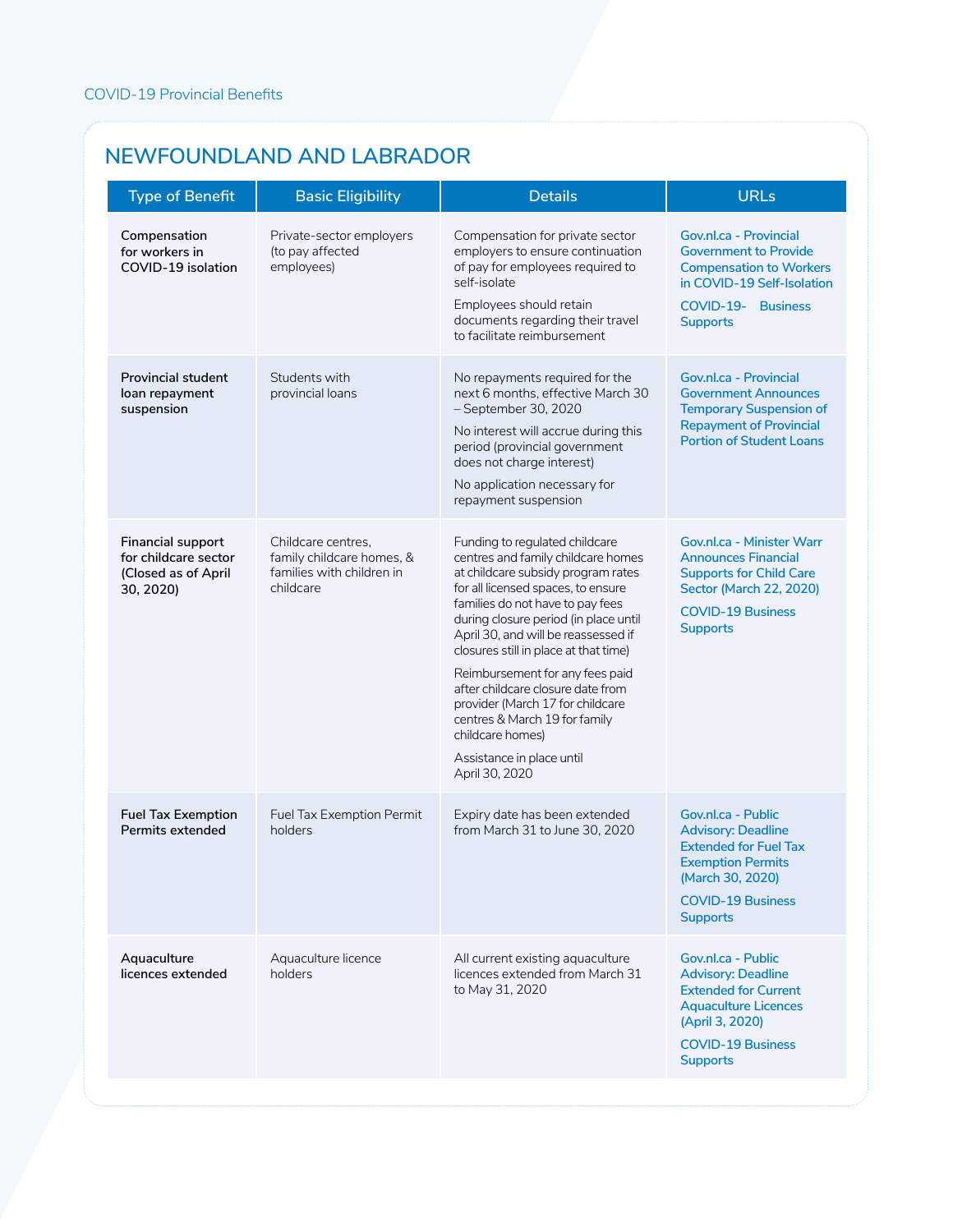#### **NEWFOUNDLAND AND LABRADOR** continued

| <b>Type of Benefit</b>                                                                                         | <b>Basic Eligibility</b>                                                                     | <b>Details</b>                                                                                                                                                                                                                                                                                                                                                                | <b>URLs</b>                                                                                                                                                                                                       |
|----------------------------------------------------------------------------------------------------------------|----------------------------------------------------------------------------------------------|-------------------------------------------------------------------------------------------------------------------------------------------------------------------------------------------------------------------------------------------------------------------------------------------------------------------------------------------------------------------------------|-------------------------------------------------------------------------------------------------------------------------------------------------------------------------------------------------------------------|
| Eviction<br>suspensions                                                                                        | Tenants of rental<br>properties                                                              | Tenants of rental properties cannot<br>be evicted if they have lost income<br>resulting from COVID-19 and<br>cannot pay rent                                                                                                                                                                                                                                                  | Gov.nl.ca - Urgent<br><b>Legislative Sitting</b><br><b>Supports Social and</b><br><b>Economic Well-Being of</b><br>Newfoundlanders and<br>Labradorians<br>(March 26, 2020)                                        |
| Newfoundland and<br>Labrador Liquor<br>Corporation (NLC)<br>fee waivers                                        | Businesses with liquor<br>licenses                                                           | NLC will waive license fees for the<br>2020-21 fiscal year<br>Waving warehousing service fees<br>for microbreweries with annual<br>production of 1,000 hectoliters<br>or less<br>Increase in product commission<br>discounts for craft breweries.<br>wineries, distilleries and cideries<br>producing 1,000 hectoliters or less<br>to 55% for non-NLC distributed<br>products | <b>Provincial Government</b><br><b>Announces Changes</b><br>at the Newfoundland<br>and Labrador Liquor<br><b>Corporation that will</b><br><b>Support Local Business</b><br>COVID-19 > Business<br><b>Supports</b> |
| Innovation<br>and Business<br>Investment<br><b>Fund Loans</b>                                                  | Businesses with a<br><b>Innovation and Business</b><br><b>Investment Corporation</b><br>loan | Deferral of loan payments under<br>the Innovation and Business<br>Investment Corporation's Business<br>Investment Fund for six months                                                                                                                                                                                                                                         | <b>Provincial Government</b><br><b>Announces Support for</b><br><b>Businesses Impacted by</b><br>COVID-19<br>$COVID-19 > Business$<br><b>Supports</b>                                                             |
| Hiring eligibility<br>and cost coverage<br>for commercial<br>Research and<br>Development<br>projects increased | Eligible Research and<br>Development projects                                                | Salary support for up to six<br>positions may be considered for<br>eligible commercial R&D projects<br>May include existing or<br>new employees<br>Temporary policy pertains to<br>applications approved between<br>April 1 and September 30, 2020<br>Eligible costs temporarily increased<br>from 50% to 75% coverage until<br>September 30, 2020                            | <b>Provincial Government</b><br><b>Announces Support for</b><br><b>Businesses Impacted by</b><br>COVID-19<br>$COVID-19 > Business$<br><b>Supports</b>                                                             |
| Vegetable<br><b>Transplant Program</b><br>Expansion                                                            | Commercial vegetable<br>producers                                                            | Doubling the number of accepted<br>applicants for the Vegetable<br>Transplant Program<br>Priority will be given to farmers<br>who demonstrated strong<br>compliance with the 2019<br>program.                                                                                                                                                                                 | <b>Public Advisory:</b><br><b>Vegetable Transplant</b><br><b>Program Expanding to</b><br><b>Provide More Assistance</b><br>to Farmers during<br>Pandemic<br>$COVID-19 > Business$<br><b>Supports</b>              |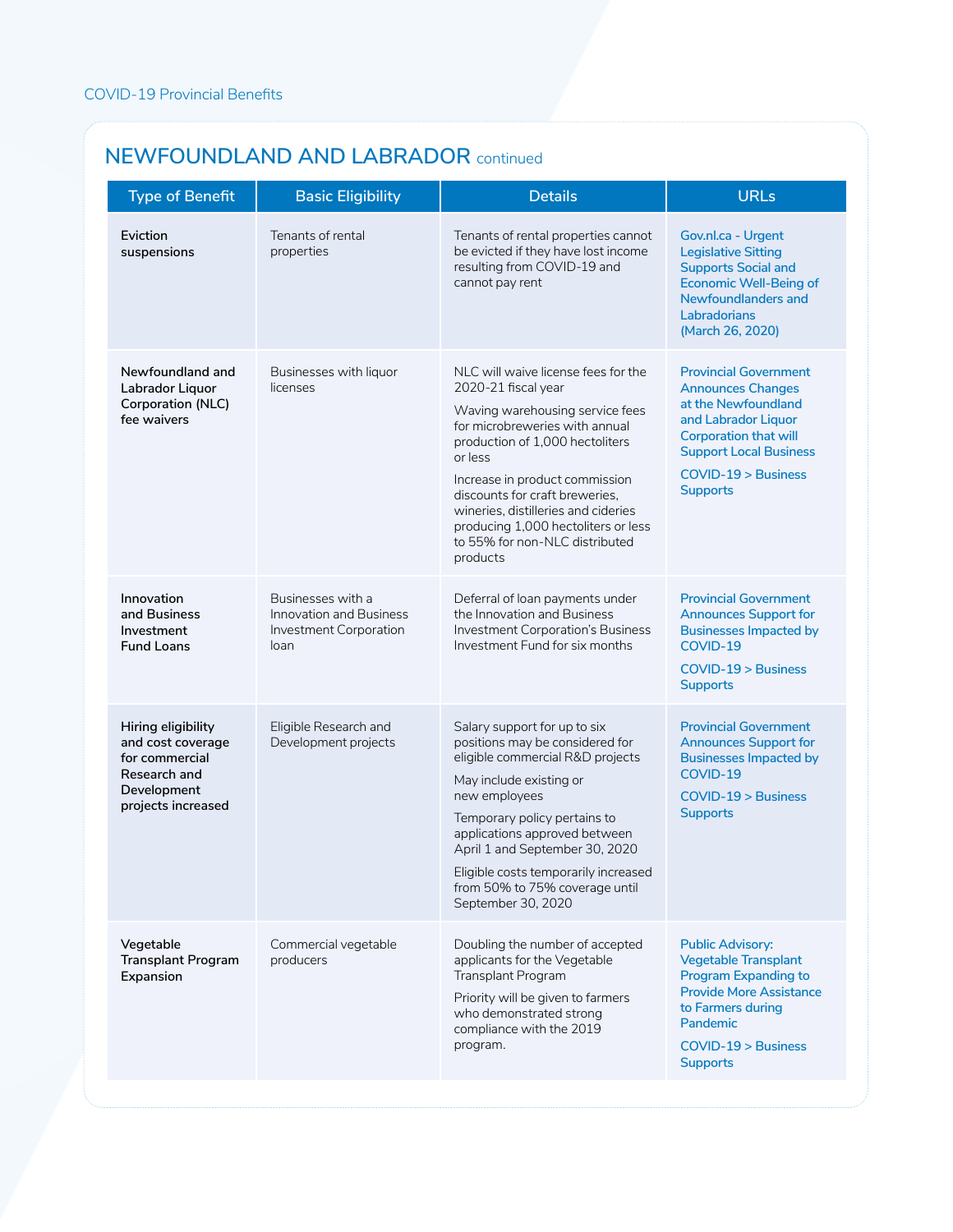#### **NEWFOUNDLAND AND LABRADOR** continued

| <b>Type of Benefit</b>                                                                                                                                                                   | <b>Basic Eligibility</b>                                                                                                                                                         | <b>Details</b>                                                                                                                                                                                                                                                          | URLs                                                                                                                               |
|------------------------------------------------------------------------------------------------------------------------------------------------------------------------------------------|----------------------------------------------------------------------------------------------------------------------------------------------------------------------------------|-------------------------------------------------------------------------------------------------------------------------------------------------------------------------------------------------------------------------------------------------------------------------|------------------------------------------------------------------------------------------------------------------------------------|
| Changes to tax<br>return filing<br>deadlines<br>• International Fuel<br><b>Tax Agreement</b><br>returns (Q1)<br>• Other applicable<br>returns:<br>$\bullet$ Gasoline Tax<br>• Carbon Tax | Applicable taxpayers                                                                                                                                                             | International Fuel Tax Agreement<br>returns for Q1 previously due on<br>April 30 are now due and payable<br>on June 1, 2020<br>All other tax returns falling under<br>the Revenue Administration Act<br>and Regulations, which would<br>otherwise be due March 20, 2020 | Gov.nl.ca - Changes<br>Made to Tax Return Filing<br><b>Deadlines and Remission</b><br>of Interest and Penalties                    |
| Remission of<br>interest and<br>penalties                                                                                                                                                | Taxpayers prevented from<br>making a payment due to<br>$COVID-19$                                                                                                                | Remission of interest and penalties<br>granted on a case-by-case basis<br>Requests should be submitted by<br>e-mailing to taxadmin@gov.nl.ca<br>Requests must be submitted to<br>the government                                                                         | Gov.nl.ca - Changes<br><b>Made to Tax Return Filing</b><br><b>Deadlines and Remission</b><br>of Interest and Penalties             |
| Changes to<br>defaulted student<br>loan account<br>collections                                                                                                                           | Individuals with provincial<br>student loans in default<br>and who file income tax<br>returns with CRA from<br>April 9, 2020 to September<br>30, 2020 resulting in a<br>"refund" | CRA will send refunds and GST<br>credits directly to individuals<br>instead of the Provincial<br>Government<br>Automatic pause for<br>eligible individuals                                                                                                              | Gov.nl.ca - Provincial<br><b>Government Announces</b><br><b>Changes to Defaulted</b><br><b>Student Loan Account</b><br>Collections |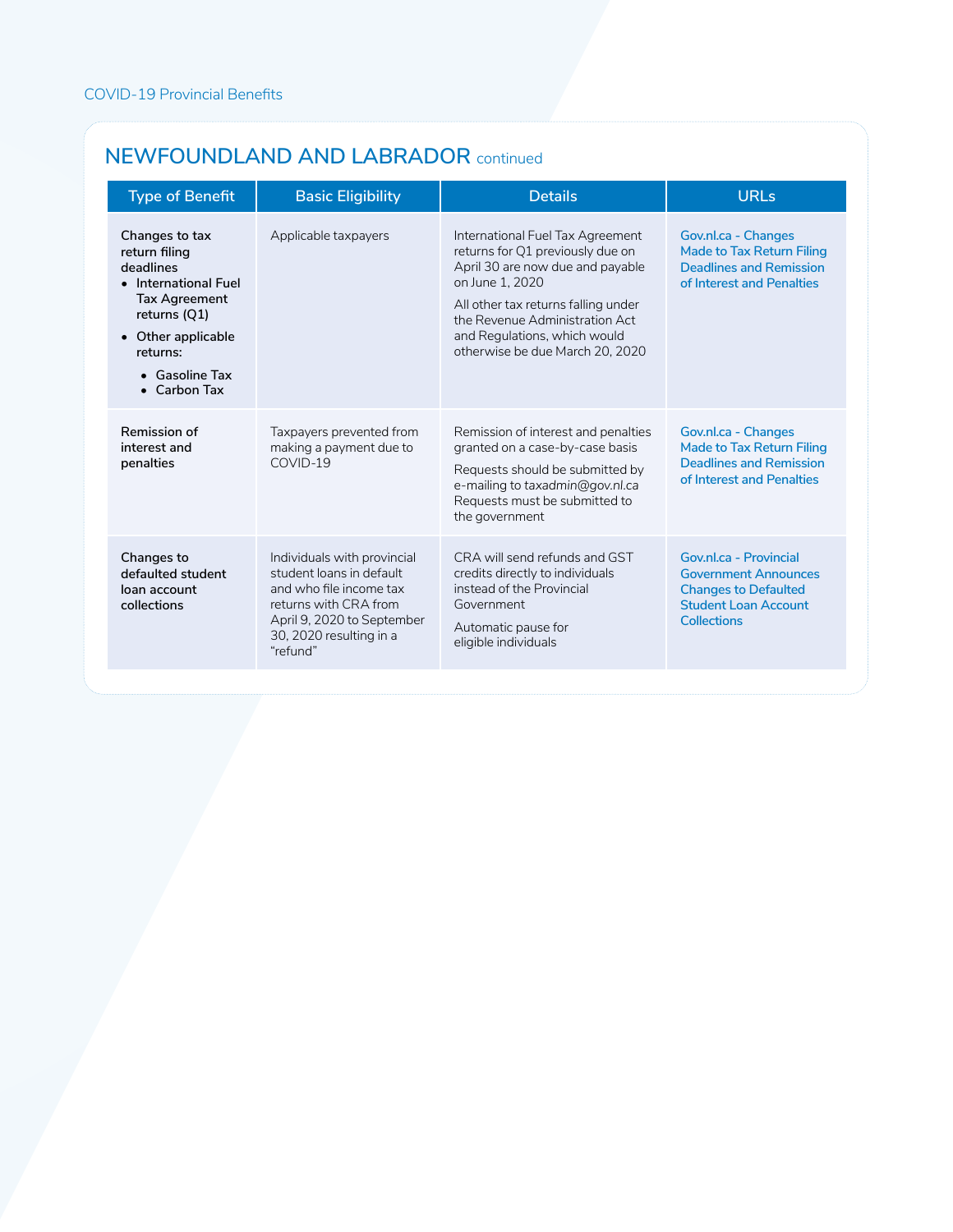### **NEW BRUNSWICK**

| <b>Type of Benefit</b>                                                                       | <b>Basic Eligibility</b>                                                                 | <b>Details</b>                                                                                                                                                                                                                                                                                                                                                                                                                                                                                                                                                                                                                                                                                                      | <b>URLs</b>                                                                                                                                                                                                                                                                                                                                                                                                |
|----------------------------------------------------------------------------------------------|------------------------------------------------------------------------------------------|---------------------------------------------------------------------------------------------------------------------------------------------------------------------------------------------------------------------------------------------------------------------------------------------------------------------------------------------------------------------------------------------------------------------------------------------------------------------------------------------------------------------------------------------------------------------------------------------------------------------------------------------------------------------------------------------------------------------|------------------------------------------------------------------------------------------------------------------------------------------------------------------------------------------------------------------------------------------------------------------------------------------------------------------------------------------------------------------------------------------------------------|
| <b>New Brunswick</b><br><b>Workers Emergency</b><br>Income Benefit<br>(closed April 9, 2020) | Workers or self-employed                                                                 | One-time \$900 benefit for workers<br>or self-employed who have lost<br>their job due to state of emergency<br>(age 18 or older, resident of New<br>Brunswick)<br>Must have lost job, laid off, or lost all<br>revenues on or after March 15th<br>Income from employment, self-<br>employment, or El must have been<br>at least \$5,000 in the last<br>12 months or last calendar year<br>Must have applied (or plan to)<br>for benefits through Federal<br>Government<br>Payment administered through the<br><b>Canadian Red Cross</b><br>Bridge between loss of<br>employment or close of business<br>after March 15, to when the<br>federal benefit comes into effect<br>Applications closed on April 9,<br>2020 | March 24 - Update on<br>COVID-19<br>March 24 - Update on<br>COVID-19<br>March 26 - Seven new<br>cases of COVID-19;<br>financial support for<br>impacted workers and<br><b>businesses</b><br><b>The New Brunswick</b><br><b>Workers Emergency</b><br><b>Income Benefit</b><br><b>REVISED / Fifteen new</b><br>cases of COVID-19<br>Measures to assist in<br>preventing spread of<br>COVID-19; two new cases |
| WorkSafeNB<br>premium deferral                                                               | Employers                                                                                | Deferral of premiums for 3 months<br>from March, April and May<br>Interest rate will be reduced to<br>0% to align with 3-month deferral<br>(normally prime plus 3 per cent)                                                                                                                                                                                                                                                                                                                                                                                                                                                                                                                                         | March 26 - Seven new<br>cases of COVID-19;<br>financial support for<br>impacted workers<br>and businesses<br><b>COVID-19 Guidance for</b><br><b>Businesses</b>                                                                                                                                                                                                                                             |
| Government of<br><b>New Brunswick</b><br>loan deferrals                                      | Businesses with<br>government loans                                                      | Case-by-case principal and<br>interest payment deferral,<br>for up to 6 months<br>Request made to government<br>department that issued loan                                                                                                                                                                                                                                                                                                                                                                                                                                                                                                                                                                         | March 26 - Seven new<br>cases of COVID-19;<br>financial support for<br>impacted workers and<br><b>businesses</b><br><b>COVID-19 Guidance for</b><br><b>Businesses</b>                                                                                                                                                                                                                                      |
| <b>New Brunswick</b><br><b>Small Business</b><br><b>Emergency Working</b><br>Capital Program | Small businesses<br>employing 1 to 49<br>employees, with sales less<br>than \$10 million | Small business owners can apply<br>for loans up to $$100,000$<br>Will not be required to pay<br>principal on loans for up to 12<br>months<br>Not required to pay interest for first<br>6 months, after becomes 4% per<br>annum<br>Applications to be made to here                                                                                                                                                                                                                                                                                                                                                                                                                                                   | <b>COVID-19 Guidance for</b><br><b>Businesses</b><br><b>Government of New</b><br><b>Brunswick Small Business</b><br><b>Emergency Working</b><br><b>Capital Program</b>                                                                                                                                                                                                                                     |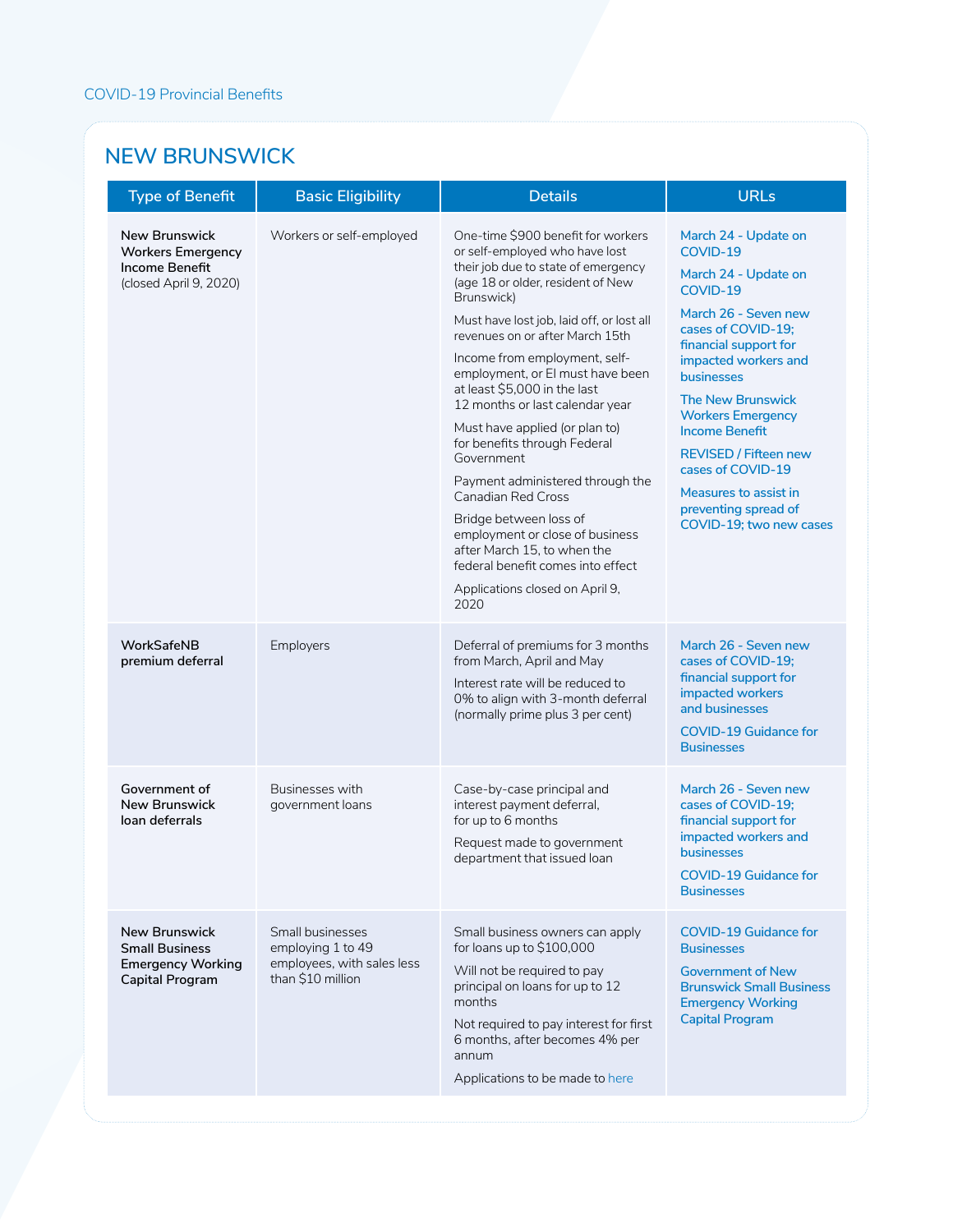#### **NEW BRUNSWICK** continued

| <b>Type of Benefit</b>                                                                                 | <b>Basic Eligibility</b>                                                                                                 | <b>Details</b>                                                                                                                                                                                                                                                                                                                                                                                                                                                                    | <b>URLs</b>                                                                                                                       |
|--------------------------------------------------------------------------------------------------------|--------------------------------------------------------------------------------------------------------------------------|-----------------------------------------------------------------------------------------------------------------------------------------------------------------------------------------------------------------------------------------------------------------------------------------------------------------------------------------------------------------------------------------------------------------------------------------------------------------------------------|-----------------------------------------------------------------------------------------------------------------------------------|
| <b>Opportunities NB's</b><br>COVID-19 Working<br><b>Capital Loans</b>                                  | Private company<br>employers<br>Been in business for at<br>least 24 months<br>Must have employees<br>Not publicly traded | Working capital in excess of<br>\$100,000, up to a maximum of<br>\$1,000,000 is available<br>Will not be required to pay<br>principal on loans for up to<br>12 months<br>Not required to pay interest (4%)<br>for first 6 months<br>After 12 months, loan balance<br>including capitalized interest<br>from the first 6 months will be<br>amortized over 48 blended<br>principal and interest payments<br>(max term of 5 years)<br>Applications to be made to<br>Opportunities NB | <b>COVID-19 Guidance for</b><br><b>Businesses</b><br><b>Opportunities NB's</b><br><b>COVID-19 Working</b><br><b>Capital Loans</b> |
| Late penalties on<br>property taxes<br>waived                                                          | Businesses with<br>property taxes                                                                                        | Business property taxes must<br>be paid by May 31, however late<br>penalties will be reviewed on<br>a case-by-case basis if due to<br>undue financial challenges such as<br>COVID-19                                                                                                                                                                                                                                                                                              | <b>COVID-19 Guidance</b><br>for Businesses<br><b>Business Property Tax</b><br><b>Penalty Relief Program</b>                       |
| <b>Emergency Bridging</b><br><b>Fund for Vulnerable</b><br>Post-Secondary<br><b>Students</b>           | Vulnerable post-secondary<br>students                                                                                    | One-time payment of up to<br>\$750/student<br>Eligible students who demonstrate<br>a financial gap in meeting their<br>basis needs<br>Assessed on a case-by-case basis<br>To be eligible, cannot qualify for<br>the \$900 provincial emergency<br>fund as of March 30<br>To be eligible, cannot access<br>money through student loans,<br>El, personal savings, or other<br>COVID-19 financial assistance<br>programs                                                             | Four new cases of<br>COVID-19, assistance for<br>post-secondary students                                                          |
| <b>Electricity bill</b><br>payment deferrals<br>and suspension of<br>disconnections for<br>non-payment | NB Power customers                                                                                                       | Disconnections for non-payment<br>have been suspended<br>Bill payments for residential,<br>seasonal and small business<br>customers deferred for up to 90<br>days for impacted customers<br>Interest waived for past due<br>balances and late payment<br>charges issued after March 19,<br>2020 for impacted customers                                                                                                                                                            | <b>NB Power - Supporting</b><br>our customers                                                                                     |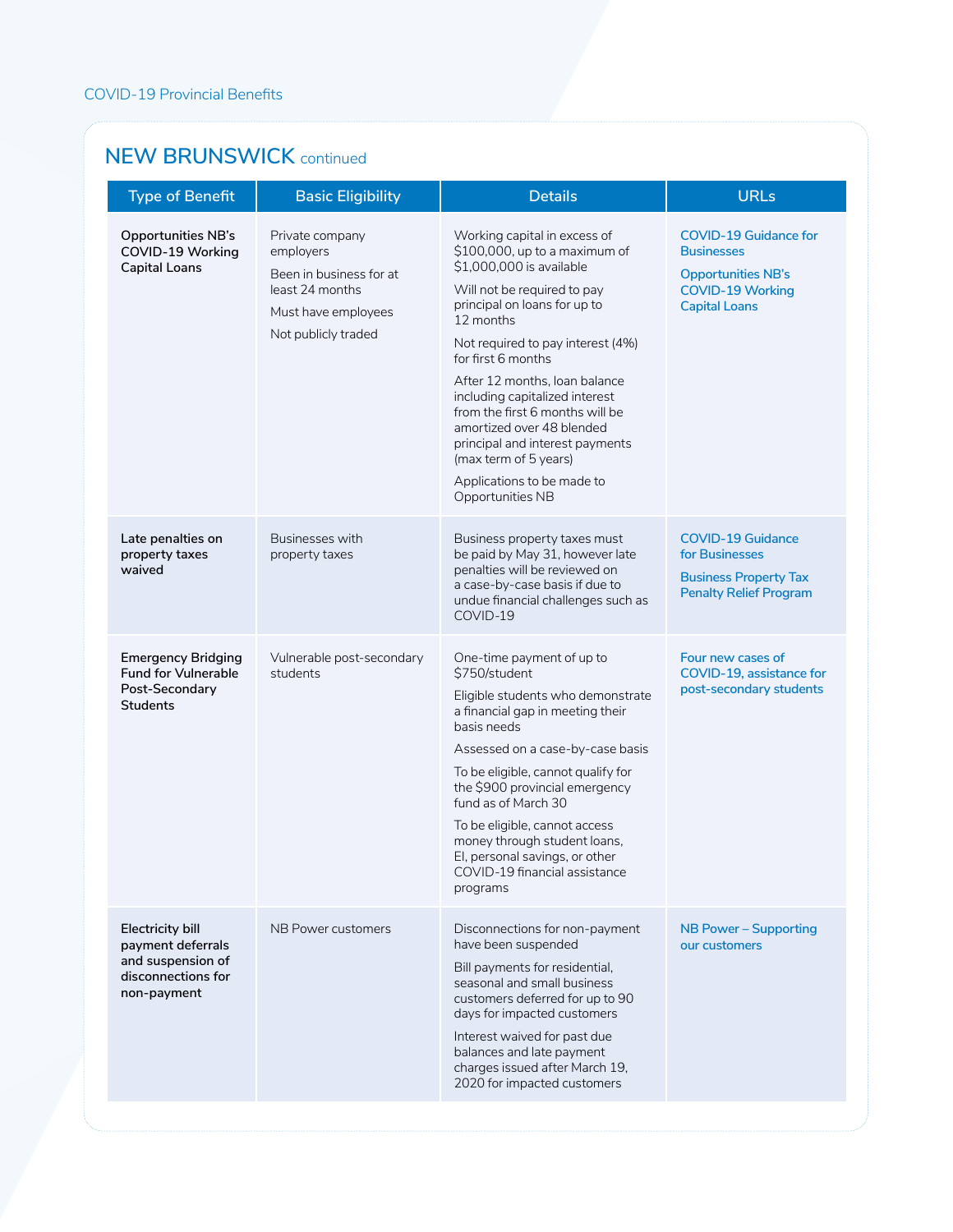### **PRINCE EDWARD ISLAND**

| <b>Type of Benefit</b>                                                                                     | <b>Basic Eligibility</b>                                                                                                                                                                                                                                                                                                                                                                                                                                                                                                                                                    | <b>Details</b>                                                                                                                                                                                                                                                                                                               | <b>URLs</b>                                                                                                                         |
|------------------------------------------------------------------------------------------------------------|-----------------------------------------------------------------------------------------------------------------------------------------------------------------------------------------------------------------------------------------------------------------------------------------------------------------------------------------------------------------------------------------------------------------------------------------------------------------------------------------------------------------------------------------------------------------------------|------------------------------------------------------------------------------------------------------------------------------------------------------------------------------------------------------------------------------------------------------------------------------------------------------------------------------|-------------------------------------------------------------------------------------------------------------------------------------|
| <b>Employee Gift</b><br><b>Card Program</b><br>(in partnership<br>with Sobeys)                             | Employers who have<br>issued an ROE to layoff<br>1 or more employees as<br>a result of COVID-19,<br>between April 15 - 30,<br>2020                                                                                                                                                                                                                                                                                                                                                                                                                                          | \$100 Sobeys gift card to any<br>employee living and working in<br>PEI, who has been laid off as a<br>result of COVID-19<br>Issued by employer                                                                                                                                                                               | <b>Province announces</b><br>additional supports for<br>individuals and families<br><b>Employee Gift Card</b><br>Program            |
| COVID-19 Income<br><b>Support Fund</b><br>(closed April 30,<br>2020)                                       | Individuals who lost their<br>job or were laid off on or<br>after March 13, 2020 due<br>to the state of emergency<br>Individuals whose E.I.<br>benefits have expired and<br>have no job to return to due<br>to the state of emergency<br>Self-employed individuals<br>who have lost all revenues<br>through self-employment<br>on or after March 13.<br>2020 due to the state<br>of emergency and have<br>not already accessed the<br>Emergency Income Relief<br>for the Self-Employed, and<br>have applied for support<br>through the Federal<br>government (E.I. or CERB) | One-time taxable lump sum<br>payment of \$750, effective<br>March 13, 2020<br>Earned a minimum of \$5,000<br>gross earnings in the last<br>12 months or calendar year<br>Lost primary source of income<br>Individuals must be 18 years<br>of age or older and resident<br>of PEI for tax purposes as of<br>December 31, 2019 | <b>COVID-19 Income</b><br><b>Support Fund</b><br><b>COVID-19 Income</b><br><b>Support Fund Frequently</b><br><b>Asked Questions</b> |
| COVID-19 Special<br><b>Situation Fund for</b><br>individuals<br>(closed May 8,<br>2020)                    | Individuals not eligible for<br>other federal or provincial<br>funding support<br>Over the age of 16, not<br>eligible for EI, and a PEI<br>resident for tax purposes<br>as of December 31, 2019                                                                                                                                                                                                                                                                                                                                                                             | Up to \$1,000 for Islanders who<br>have experienced urgent income<br>loss as a result of COVID-19<br>Eligibility period from March 16 to<br>June 16, 2020                                                                                                                                                                    | <b>COVID-19 Special</b><br><b>Situation Fund for</b><br><b>individuals</b>                                                          |
| <b>Emergency Income</b><br><b>Relief Fund for the</b><br>self-employed<br>(closed as of<br>April 30, 2020) | Self-employed individuals                                                                                                                                                                                                                                                                                                                                                                                                                                                                                                                                                   | Maximum of \$500 per week for<br>period of March 16-29, 2020<br>Business income must have been<br>declared on most recent tax return.<br>must be primary source of income,<br>able to demonstrate financial<br>losses as a result of COVID-19.<br>not be El eligible or receiving other<br>income support                    | <b>Emergency Income Relief</b><br>Fund for the self-employed                                                                        |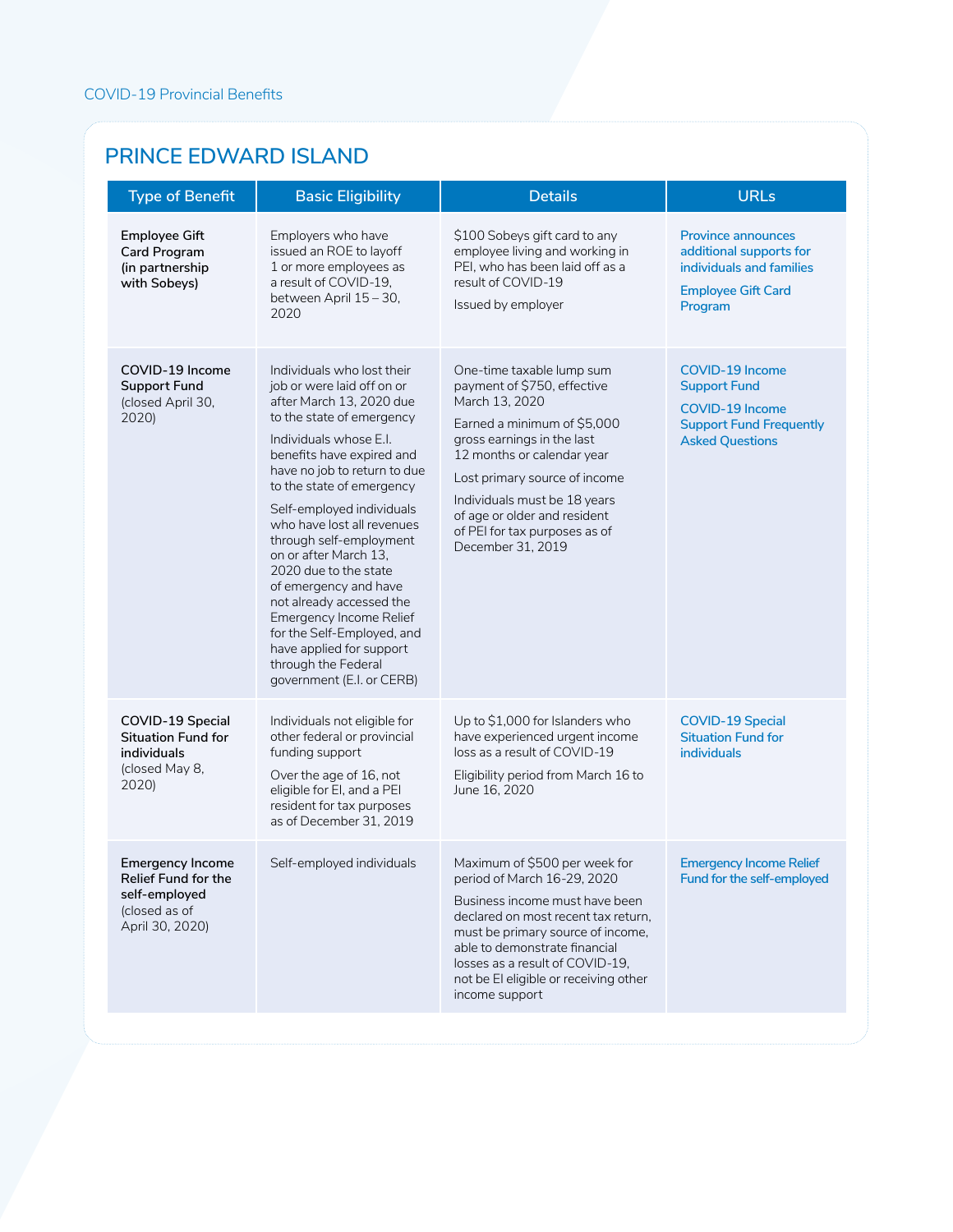| <b>Type of Benefit</b>                                                                             | <b>Basic Eligibility</b>                                                                                                                                                                 | <b>Details</b>                                                                                                                                                                                                                                                                                                                                                                                                                                                                                                                                                                                                                                                                       | <b>URLs</b>                                                                                                          |
|----------------------------------------------------------------------------------------------------|------------------------------------------------------------------------------------------------------------------------------------------------------------------------------------------|--------------------------------------------------------------------------------------------------------------------------------------------------------------------------------------------------------------------------------------------------------------------------------------------------------------------------------------------------------------------------------------------------------------------------------------------------------------------------------------------------------------------------------------------------------------------------------------------------------------------------------------------------------------------------------------|----------------------------------------------------------------------------------------------------------------------|
| <b>Temporary Rental</b><br>Assistance Benefit                                                      | Eligible tenants                                                                                                                                                                         | Up to \$1,000 per household to<br>help cover the cost of rent for a<br>3-month period (\$500 in first<br>month, \$250 in the following<br>2 months)<br>Payment made directly to<br>landlords of eligible tenants<br>Must be in receipt of or applying<br>for El or the CERB as a result of<br>COVID-19 (for students, this<br>criteria is waived)<br>Must rent primary residence in<br>PEI and rent cannot be subsidized<br>for any other government<br>program, or assisted by othering<br>funding sources such as a non-<br>governmental organization, non-<br>profit organization<br>Must be a resident of PEI<br>(provincial health number required<br>to demonstrate residency) | <b>COVID-19 Supports for</b><br><b>Renters and Landlords</b><br><b>Temporary Rental</b><br><b>Assistance Benefit</b> |
| <b>Emergency Relief</b><br><b>Worker Assistance</b><br>Program<br>(closed as of<br>April 30, 2020) | Employers in order to assist<br>employees (private sector<br>or non-profit)                                                                                                              | Financial support to employers to<br>assist employed workers who have<br>been impacted by reduced hours<br>as a result of COVID-19<br>\$250 per week for each<br>employed worker with a reduction<br>of at least 8 hours per week,<br>during the 2-week period from<br>March 16-29, 2020                                                                                                                                                                                                                                                                                                                                                                                             | <b>Emergency Relief -</b><br><b>Worker Assistance</b><br>Program                                                     |
| <b>Emergency Working</b><br><b>Capital Financing</b>                                               | Existing small businesses<br>that registered to conduct<br>business within PEI, with<br>revenues in PEI, with a<br>satisfactory credit rating<br>and no defaulted debt (no<br>start-ups) | Working capital loans of up to<br>\$100,000 per company<br>Fixed interest rate of 4% to assist<br>with operating costs (payroll, rent,<br>utilities, etc.)<br>Principal and interest payments<br>deferred for 12 months<br>Balance paid over 5 years (starting<br>1 year after first disbursement)                                                                                                                                                                                                                                                                                                                                                                                   | <b>Emergency Working</b><br><b>Capital Financing</b>                                                                 |
| Property tax & fee<br>payment deferral                                                             | Property taxpayers                                                                                                                                                                       | Payments deferred until December<br>31, 2020<br>Interest relief for tax year 2020<br>including all past due amounts                                                                                                                                                                                                                                                                                                                                                                                                                                                                                                                                                                  | <b>Province provides</b><br>COVID-19 economic<br>update, confirms property<br>tax relief                             |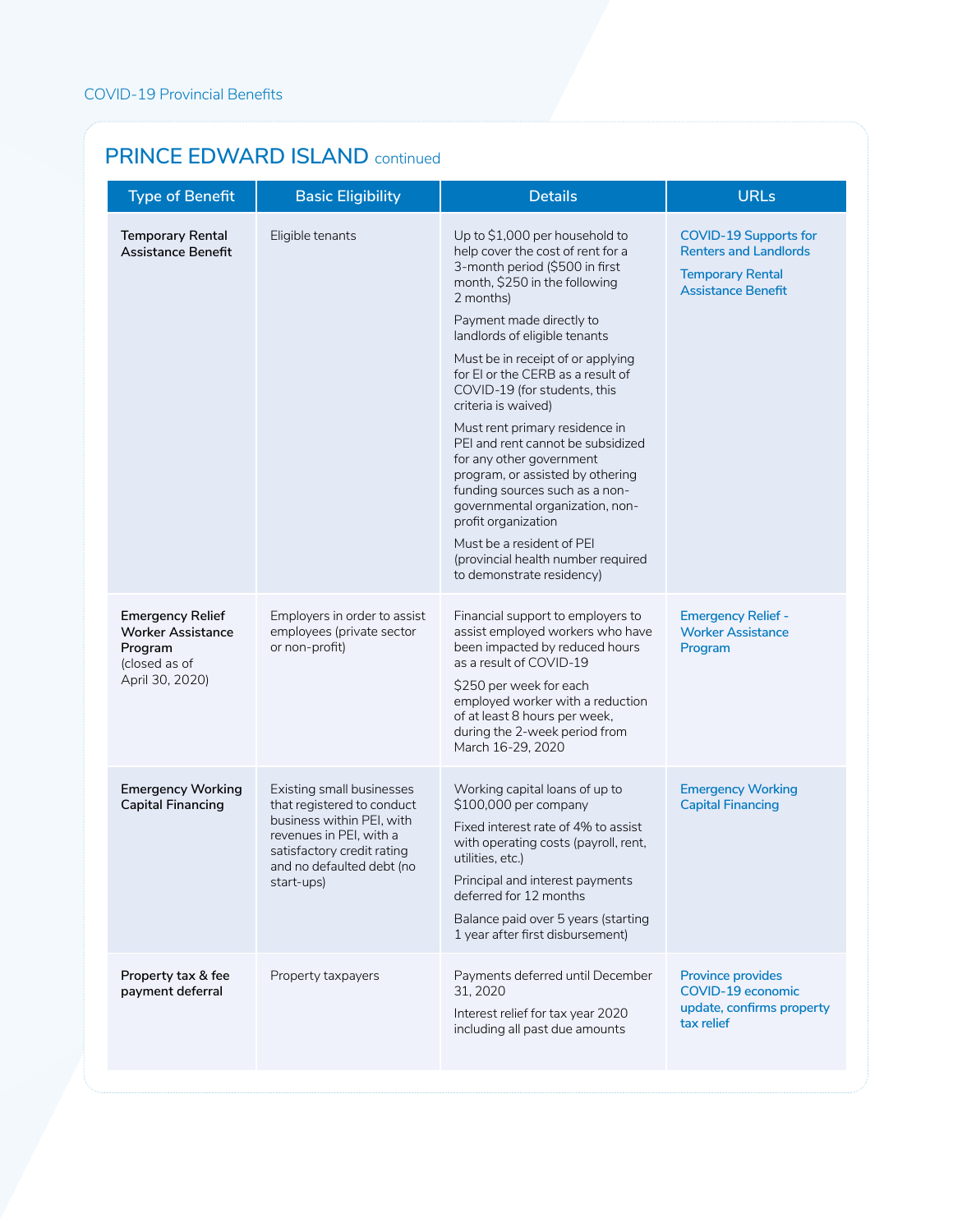| <b>Type of Benefit</b>                                                                                                                                                 | <b>Basic Eligibility</b>                                                                                                                                            | <b>Details</b>                                                                                                                                                                                                                                                                                                                                                                                                                        | <b>URLs</b>                                                                                                     |
|------------------------------------------------------------------------------------------------------------------------------------------------------------------------|---------------------------------------------------------------------------------------------------------------------------------------------------------------------|---------------------------------------------------------------------------------------------------------------------------------------------------------------------------------------------------------------------------------------------------------------------------------------------------------------------------------------------------------------------------------------------------------------------------------------|-----------------------------------------------------------------------------------------------------------------|
| COVID-19 Special<br><b>Situation Fund for</b><br>businesses and<br>organizations<br>(closed as of April<br>15, 2020)                                                   | Businesses, community<br>groups and non-<br>government organizations                                                                                                | Experienced urgent income loss<br>as a result of COVID-19 and are<br>not eligible for other federal and<br>provincial funding support<br>Eligibility period from March 16 to<br>April 15, 2020<br>Businesses must have declared<br>business income on must recent<br>tax return<br>Community groups and non-<br>government organizations must<br>have been operating in PEI as of<br>December 31, 2019<br>Closed as of April 15, 2020 | <b>COVID-19 Special</b><br><b>Situation Fund for</b><br>businesses and<br>organizations                         |
| Commercial<br>Lease Rent<br><b>Deferral Program</b><br>/ COVID-19 Small<br><b>Business Rental</b><br>Deferral Guarantee<br>Program<br>(closed as of April<br>30, 2020) | Landlords who defer<br>rent payments for their<br>commercial tenants for<br>three months (May - July)                                                               | Up to \$50,000 per landlord and<br>\$15,000 per tenant in financial<br>assistance if rent cannot be<br>recovered<br>Closed as of April 30, 2020                                                                                                                                                                                                                                                                                       | <b>Province announces</b><br>rental support measures<br><b>Commercial Lease Rent</b><br><b>Deferral Program</b> |
| <b>COVID-19 Business</b><br><b>Adaptation Advice</b><br>Program                                                                                                        | Businesses, entrepreneurs,<br>not-for-profit, non-<br>governmental<br>organizations who hire<br>professional advice<br>to adapt/recover from<br>impacts of COVID-19 | Up to 100% of the cost (max of<br>\$2,500) to engage a professional<br>business consultant<br>Applications due by July 31, 2020<br>Projects must be completed by<br>December 31, 2020<br>Projects must be claimed by<br>January 31, 2020                                                                                                                                                                                              | <b>COVID-19 Business</b><br><b>Adaptation Advice</b><br>Program                                                 |
| <b>Prince Edward</b><br><b>Island Fish</b><br><b>Emergency Loan</b><br>Program Fish<br>harvesters                                                                      | Fish harvesters                                                                                                                                                     | Up to \$25,000 to Islander<br>harvesters at 4% interest over a<br>5-year term<br>Principle will be deferred for<br>18 months<br>Interest will be paid by<br>Department of Fisheries and<br>Communities on behalf of the<br>borrower for the first 18 months                                                                                                                                                                           | <b>Province announces</b><br>support for essential<br>workers, small business<br>and fisheries                  |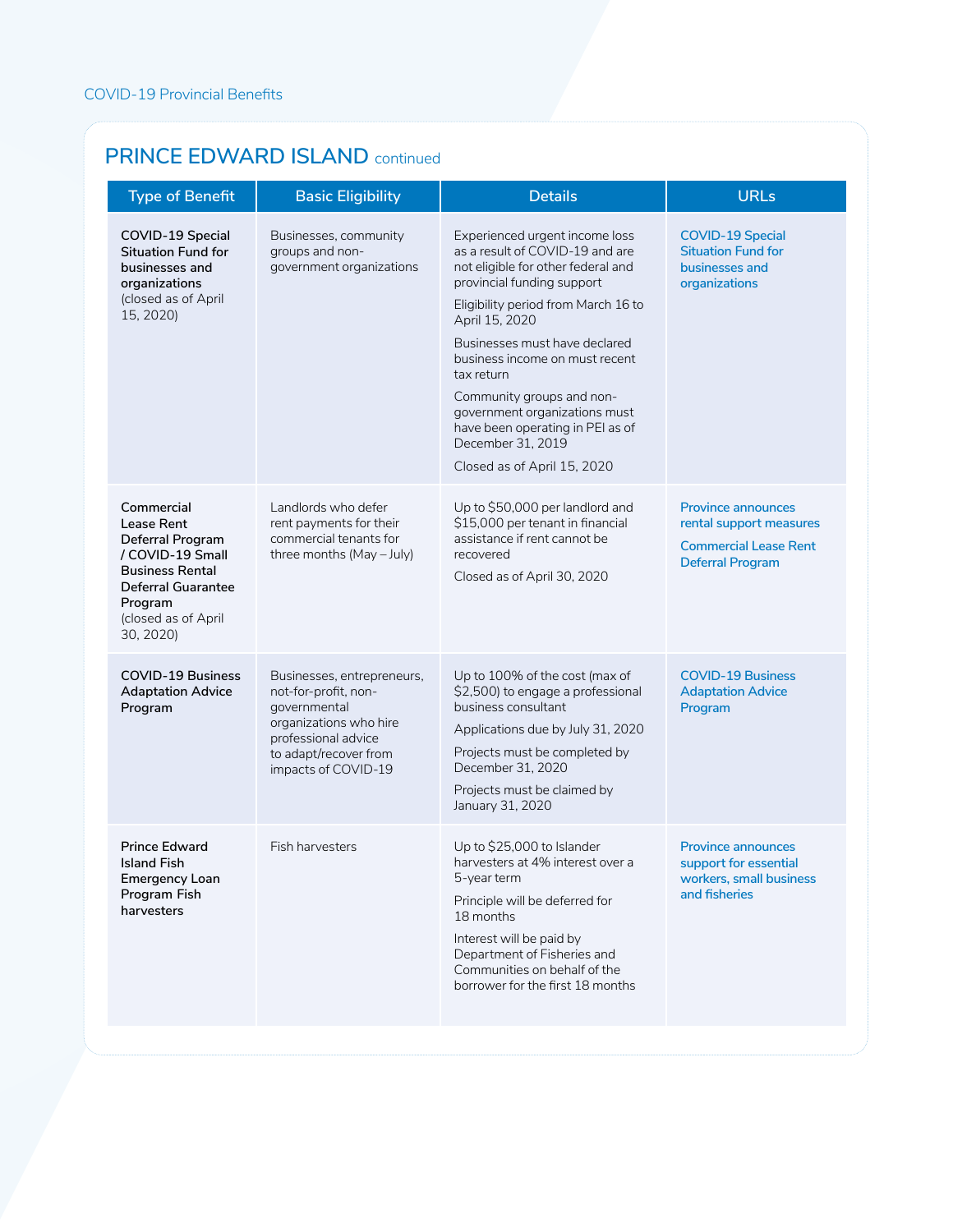| <b>Type of Benefit</b>                                                                      | <b>Basic Eligibility</b>                                                                                                                                                                                                                                                                                                                                                                                                                                                                                                                                     | <b>Details</b>                                                                                                                                                                                                                                                                                                                                                                                             | <b>URLs</b>                                                                                                                                                                                     |
|---------------------------------------------------------------------------------------------|--------------------------------------------------------------------------------------------------------------------------------------------------------------------------------------------------------------------------------------------------------------------------------------------------------------------------------------------------------------------------------------------------------------------------------------------------------------------------------------------------------------------------------------------------------------|------------------------------------------------------------------------------------------------------------------------------------------------------------------------------------------------------------------------------------------------------------------------------------------------------------------------------------------------------------------------------------------------------------|-------------------------------------------------------------------------------------------------------------------------------------------------------------------------------------------------|
| COVID-19 Support<br>for Essential<br><b>Workers earning</b><br>\$3,000 per month<br>or less | Essential workers who<br>make less than \$3,000/<br>four-week period<br>Eligible employees must:<br>• Be a resident of PEI and<br>legally authorized to<br>work in Canada<br>$\bullet$ Employed in an<br>organization providing<br>"essential services"<br>$\bullet$ Have earnings less than<br>\$3,000 in a consecutive<br>four-week period during<br>eligibility period of April<br>6, 2020 to July 26,<br>2020<br>• Have an hourly wage of<br>less than \$18.75/hour<br>• Have worked a<br>minimum of 60 hours<br>during the four-week<br>period selected | Employees receive a one-time<br>payment of \$1,000 through<br>their employers<br>Employers also eligible for 10%<br>administrative costs to cover the<br>Mandatory Employer Related<br>Costs (MERC's)<br>Employers must complete<br>application on behalf of employees<br>and applications can be submitted<br>here until August 28, 2020<br>Program eligibility period is from<br>April 6 - July 26, 2020 | <b>Province announces</b><br>support for essential<br>workers, small business<br>and fisheries<br><b>COVID-19 Support for</b><br><b>Essential Workers -</b><br>Earning \$3,000/Month<br>or Less |
| COVID-19<br>Workplace<br>Adaption<br><b>Assistance Fund</b>                                 | Businesses, not-for-profits,<br>and non-governmental<br>organizations with some<br>exceptions                                                                                                                                                                                                                                                                                                                                                                                                                                                                | Up to \$2,000 grant (based on 75%<br>of eligible project costs) towards<br>implementing safety measures<br>of a COVID-19 Operational Plan<br>(physical changes, equipment,<br>services, PPE, signage)<br>Application deadline is October<br>30, 2020                                                                                                                                                       | <b>Province announces</b><br>support for essential<br>workers, small business<br>and fisheries<br><b>COVID-19 Workspace</b><br><b>Adaption Assistance Fund</b>                                  |
| <b>Provincial student</b><br>loan payment<br>deferral                                       | Provincial student loan<br>holders                                                                                                                                                                                                                                                                                                                                                                                                                                                                                                                           | Payments automatically<br>suspended on P.E.I student<br>loans from March 30, 2020 to<br>September 30, 2020                                                                                                                                                                                                                                                                                                 | <b>Province announces</b><br>supports for post-<br>secondary students<br><b>Student Loan Repayment</b>                                                                                          |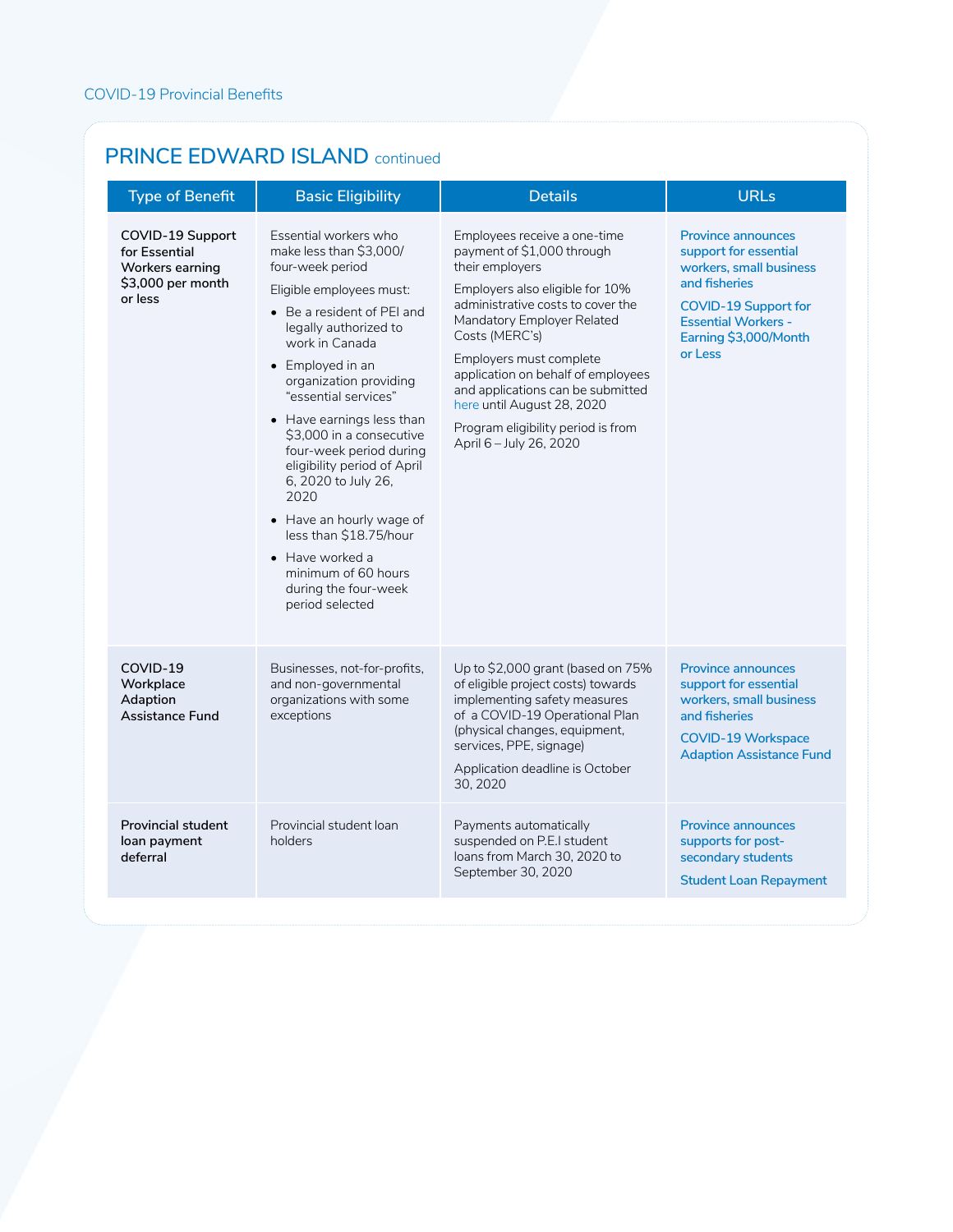| <b>Type of Benefit</b>                             | <b>Basic Eligibility</b>                                                                                                                                                                                                                                                                                                                                                                                                                                                                                                                                                                                                                                                                  | <b>Details</b>                                                                                                                                                                                                                                                                                                | <b>URLs</b>                                                                                                                                          |
|----------------------------------------------------|-------------------------------------------------------------------------------------------------------------------------------------------------------------------------------------------------------------------------------------------------------------------------------------------------------------------------------------------------------------------------------------------------------------------------------------------------------------------------------------------------------------------------------------------------------------------------------------------------------------------------------------------------------------------------------------------|---------------------------------------------------------------------------------------------------------------------------------------------------------------------------------------------------------------------------------------------------------------------------------------------------------------|------------------------------------------------------------------------------------------------------------------------------------------------------|
| <b>Fisheries Interest</b><br><b>Relief Program</b> | Eligible fish harvesters who<br>meet the following criteria:<br>$\bullet$ Can show a 30%<br>decrease in fish<br>related revenues for<br>2020 fishing season<br>(compared to 2019)<br>• Must provide<br>documentation to<br>validate debt is with<br>an arm's length entity<br>• Must provide<br>documentation to<br>validate debt was<br>incurred for the purpose<br>of earning income on<br>PEI for fishing activities<br>• Must demonstrate<br>operations in PEI within<br>one of the following<br>sectors:<br>• Lobster;<br>• Rock crab:<br>$\bullet$ Tuna:<br>• Herring;<br>• Mackerel;<br>· Silverside:<br>• Mussels;<br>• Clams and quahogs;<br>• Oysters and other<br>aquaculture; | Reimbursement of interest<br>expenses incurred for 12 months<br>on existing term debt (lines of<br>credit excluded) incurred on or<br>before May 1, 2020<br>Eligible loans through<br>Finance PEI will also qualify<br>for principal payment deferral<br>for same 12 month period<br>(May 1 - April 30, 2021) | <b>Province announces</b><br>support for essential<br>workers, small business<br>and fisheries<br><b>Fisheries Interest</b><br><b>Relief Program</b> |
|                                                    |                                                                                                                                                                                                                                                                                                                                                                                                                                                                                                                                                                                                                                                                                           |                                                                                                                                                                                                                                                                                                               |                                                                                                                                                      |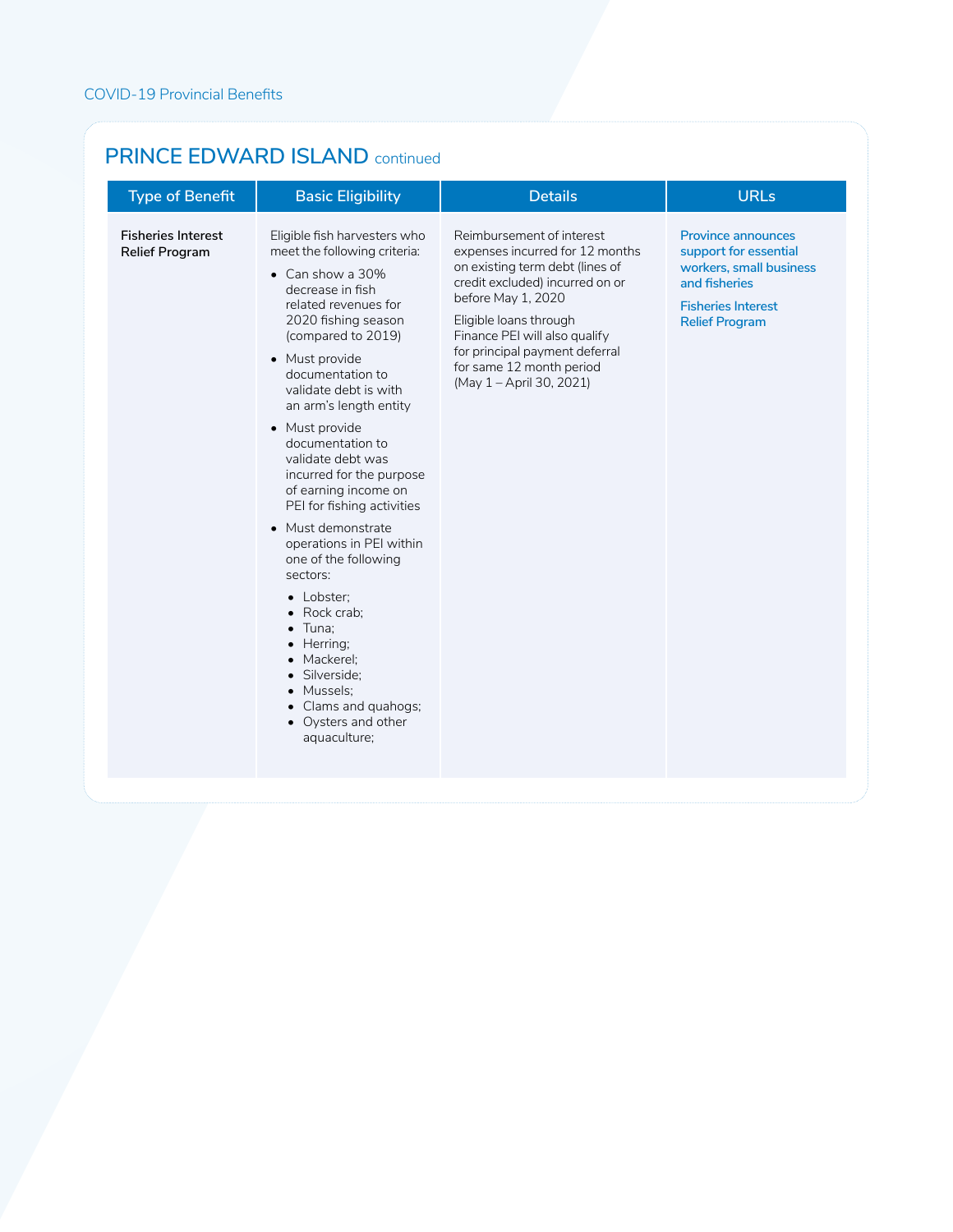#### **NOVA SCOTIA**

| <b>Type of Benefit</b>                                                | <b>Basic Eligibility</b>                                                                                                                                                                                                                                                                                                                                                                                  | <b>Details</b>                                                                                                                                                                                                                                                                                                                                                                                                                                                                                     | <b>URLs</b>                                                                                                                                                                                                                |
|-----------------------------------------------------------------------|-----------------------------------------------------------------------------------------------------------------------------------------------------------------------------------------------------------------------------------------------------------------------------------------------------------------------------------------------------------------------------------------------------------|----------------------------------------------------------------------------------------------------------------------------------------------------------------------------------------------------------------------------------------------------------------------------------------------------------------------------------------------------------------------------------------------------------------------------------------------------------------------------------------------------|----------------------------------------------------------------------------------------------------------------------------------------------------------------------------------------------------------------------------|
| Income assistance<br>additional payment                               | Low-income individuals on<br>income assistance                                                                                                                                                                                                                                                                                                                                                            | Additional \$50 payment for people<br>on income assistance, starting<br>March 20, 2020<br>Do not need to apply                                                                                                                                                                                                                                                                                                                                                                                     | COVID-19 - Support for<br><b>Nova Scotians, businesses</b><br>and health care                                                                                                                                              |
| <b>Worker Emergency</b><br><b>Bridge Fund</b>                         | Self-employed or laid-<br>off individuals who don't<br>qualify for El<br>• Age 18 or older Nova<br>Scotia Residents that<br>were employed and laid<br>off, or self-employed<br>and lost all revenue<br>because of COVID-19<br>on or after March 16<br>$\bullet$ Have earned a<br>minimum of \$5,000 and<br>less than \$34,000<br>• Have applied for the<br>Canada Emergency<br>Response Benefit<br>(CERB) | One-time taxable payment of<br>\$1,000 to bridge gap between<br>layoff/closure and the Canada<br><b>Emergency Response Benefit</b><br>(CERB)                                                                                                                                                                                                                                                                                                                                                       | COVID-19 - Support for<br><b>Nova Scotians, businesses</b><br>and health care<br><b>Measures to Help Citizens,</b><br><b>Businesses Affected by</b><br>COVID-19<br><b>COVID-19: Worker</b><br><b>Emergency Bridge Fund</b> |
| <b>Suspending Nova</b><br>Scotia student loan<br>payments             | Students with student<br>loans                                                                                                                                                                                                                                                                                                                                                                            | Payments will be suspended until<br>September 30, 2020<br>Interest will not accrue during<br>this period<br>Automatic - do not need to apply                                                                                                                                                                                                                                                                                                                                                       | COVID-19 - Support for<br><b>Nova Scotians, businesses</b><br>and health care                                                                                                                                              |
| <b>Commercial rent</b><br>deferral<br>(closed as of April 3,<br>2020) | Landlords to support<br>small and medium-sized<br>businesses                                                                                                                                                                                                                                                                                                                                              | Landlords encouraged to deferred<br>rent for commercial tenants for<br>3 months<br>Deferred rent would be spread out<br>over rest of lease term<br>If deferred due to tenant's business<br>closure by Health Protection Act<br>order, may be eligible for coverage<br>up to a maximum of \$50,000 per<br>landlord and \$15,000 per tenant<br>To be eligible for the COVID-19<br>Small Business Rental Deferral<br>Guarantee Program, landlords<br>must register with the Department<br>of Business | COVID-19 - Support for<br><b>Nova Scotians, businesses</b><br>and health care<br><b>Rent Deferral Program</b>                                                                                                              |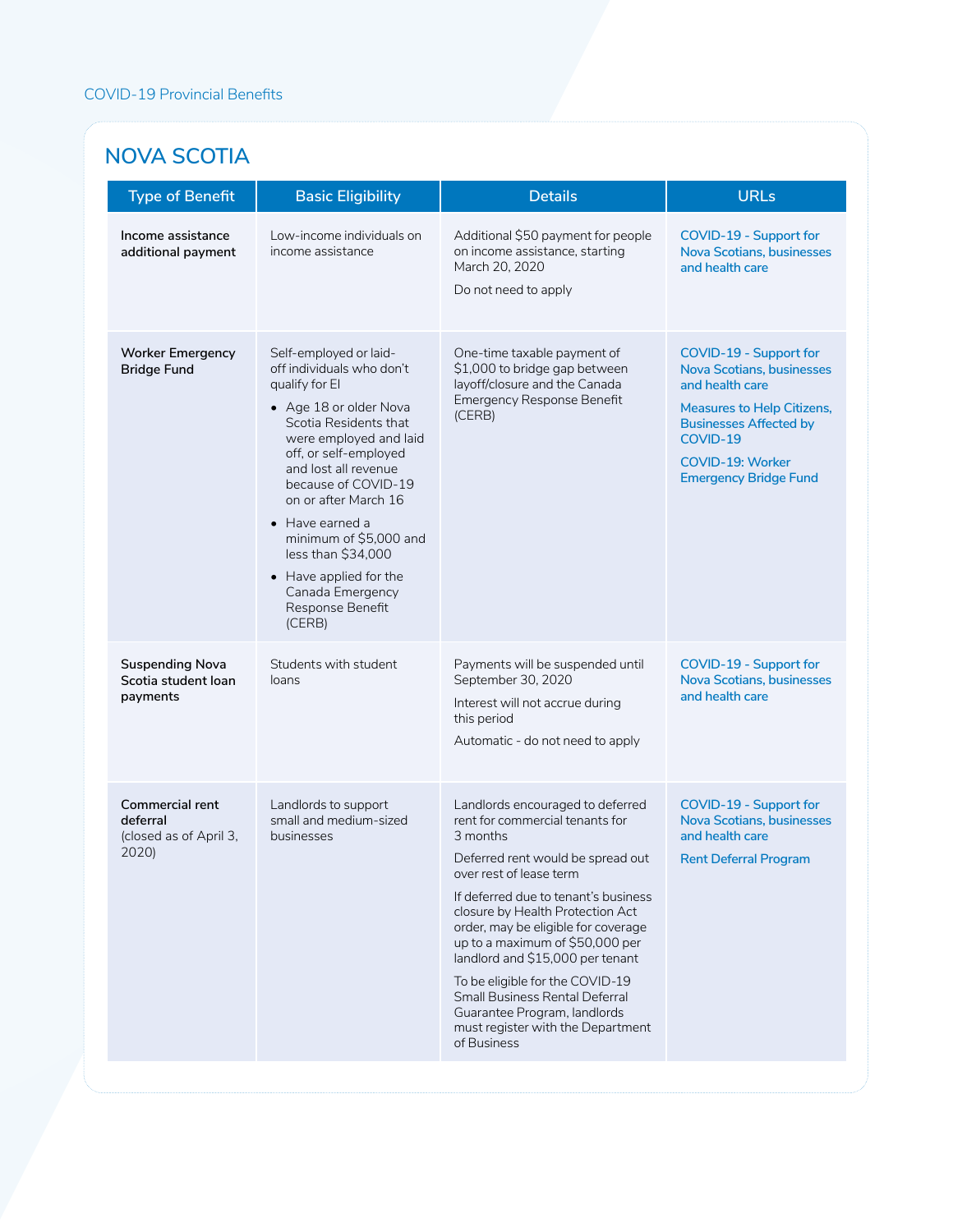#### **NOVA SCOTIA** continued

| <b>Type of Benefit</b>                                                                                                                       | <b>Basic Eligibility</b>                                  | <b>Details</b>                                                                                                                                                                                                                                                                 | <b>URLs</b>                                                                                                                             |
|----------------------------------------------------------------------------------------------------------------------------------------------|-----------------------------------------------------------|--------------------------------------------------------------------------------------------------------------------------------------------------------------------------------------------------------------------------------------------------------------------------------|-----------------------------------------------------------------------------------------------------------------------------------------|
| Deferred payments<br>for government<br>loans                                                                                                 | Entities with<br>government loans                         | Deferred payments until June 30<br>for all government loans, including<br>those under the Farm Loan Board.<br>Fisheries and Aquaculture Loan<br>Board, Jobs Fund, Nova Scotia<br>Business Fund, Municipal Finance<br>Corp. and Housing Nova Scotia                             | COVID-19 - Support for<br><b>Nova Scotians, businesses</b><br>and health care                                                           |
| <b>Small Business</b><br><b>Impact Grant</b><br>(closed as of April<br>25, 2020)                                                             | Eligible small businesses<br>and social enterprises       | 15% of revenue from sales either<br>from April 2019 or February 2020,<br>up to a maximum of \$5,000<br>One-time grant can be used for<br>any purpose                                                                                                                           | Measures to Help Citizens,<br><b>Businesses Affected by</b><br>COVID-19                                                                 |
| <b>Small Business</b><br>Loan Guarantee<br>Program deferrals<br>(temporarily closed<br>while Province<br>of Nova Scotia<br>assesses funding) | Small businesses                                          | <b>Changes to the Small Business</b><br>Loan Guarantee Program,<br>administered through credit<br>unions, include deferring principal<br>and interest payments until June<br>30, enhancing the program to<br>make it easier for businesses to<br>access credit up to \$500,000 | COVID-19 - Support for<br><b>Nova Scotians, businesses</b><br>and health care<br><b>Small Business Loan</b><br><b>Guarantee Program</b> |
| <b>Health Care</b><br><b>Worker Bonus</b>                                                                                                    | Eligible health care workers<br>(full-time and part-time) | <b>Combined Federal and</b><br>Provincial program<br><b>Essential Health Care Workers</b><br>will receive a bonus of up to<br>\$2,000 after a four-month period,<br>beginning March 13, 2020                                                                                   | <b>New Program Gives</b><br><b>Health-care Workers Up</b><br>to \$2,000 Bonus                                                           |
| Deferred payments<br>on small business<br>renewal fees                                                                                       | Small businesses                                          | Government will defer payments<br>until June 30 for small business<br>renewal fees, including business<br>registration renewal fees and<br>workers compensation premiums<br>(a list of fees will be posted online<br>sometime soon).                                           | COVID-19 - Support for<br><b>Nova Scotians, businesses</b><br>and health care                                                           |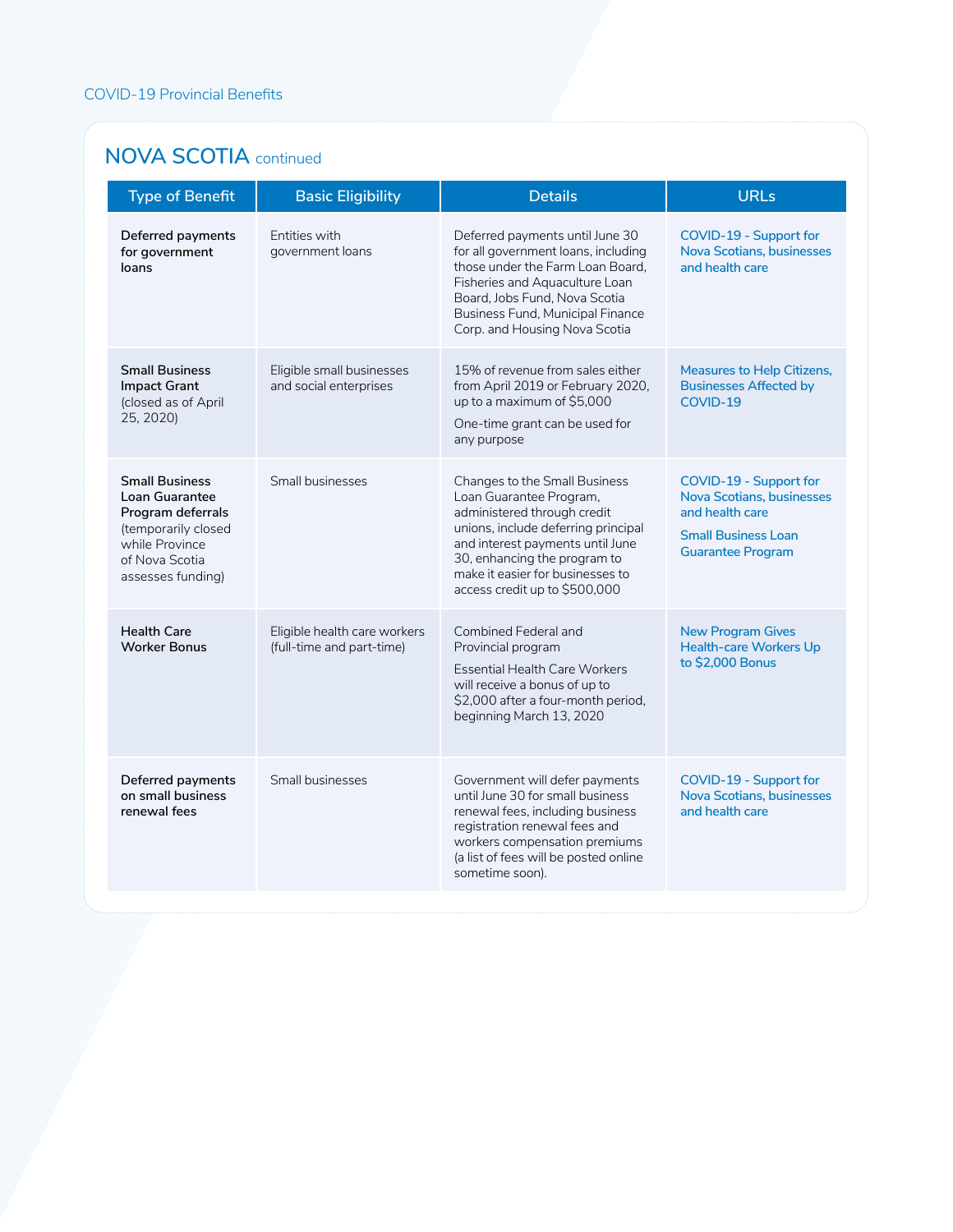## **YUKON**

| <b>Type of Benefit</b>                                                             | <b>Basic Eligibility</b>                                                                                                                                                                                                                                                           | <b>Details</b>                                                                                                                                                                                                                                                                                           | <b>URLs</b>                                                                                                                                                                                                                                                                                           |
|------------------------------------------------------------------------------------|------------------------------------------------------------------------------------------------------------------------------------------------------------------------------------------------------------------------------------------------------------------------------------|----------------------------------------------------------------------------------------------------------------------------------------------------------------------------------------------------------------------------------------------------------------------------------------------------------|-------------------------------------------------------------------------------------------------------------------------------------------------------------------------------------------------------------------------------------------------------------------------------------------------------|
| <b>Paid Sick Leave</b><br>Rebate                                                   | Employers with employees<br>that do not currently have<br>existing paid sick leave days.<br>Employees requiring time<br>off for sickness or for self-<br>isolation due to COVID-19<br>Employer and employees<br>must be Yukon-based.<br>Self-employed people are<br>also eligible. | Employers will be reimbursed for<br>paid wages of 10 days maximum<br>per employee to allow for sick<br>leave. The maximum daily rebate<br>will be \$378.13 per day per<br>employee.<br>The program is in place for six<br>months effective March 11 until<br>September 11, 2020.                         | <b>Paid Sick Leave Rebate</b><br>for employers<br>Yukon press release -<br><b>Premier Silver announces</b><br>a stimulus package to<br>support businesses and<br>workers                                                                                                                              |
| Workers'<br>Compensation<br><b>Health and Safety</b><br>premium payment<br>changes | All employers facing<br>financial pressures due to<br>COVID-19                                                                                                                                                                                                                     | Deferral of assessment premiums<br>without penalty or interest until<br>a date deemed appropriate for a<br>business' situation<br>Reimbursement of premiums paid-<br>up front, waiver of penalties and<br>interest with approval from<br>the Board<br>Opportunity to revise annual<br>payroll estimates. | Yukon press release -<br><b>Premier Silver announces</b><br>a stimulus package to<br>support businesses and<br>workers<br>WCB press release $-$<br><b>Yukon Workers'</b><br><b>Compensation Health and</b><br><b>Safety Board proud to</b><br>participate in COVID-19<br>economic stimulus<br>package |
| <b>Temporary Support</b><br>for Events Funding<br>Program                          | Businesses with costs from<br>the cancellation of major<br>events due to COVID-19<br>Major events are any<br>gatherings of more than 50<br>people<br>All Yukon businesses and<br>NGOs are eligible                                                                                 | Any business with major events<br>cancelled may apply to recover<br>costs incurred as a result of<br>COVID-19. The costs must relate<br>specifically to perishable goods or<br>the cancellation of accommodation<br>and services<br>Application due before<br>August 31, 2020 here                       | Yukon press release -<br><b>Yukon businesses to</b><br>benefit from funding for<br>cancelled events<br><b>Business support for</b><br>cancelled events                                                                                                                                                |
| Property tax<br>payment dead-line<br>extension                                     | All Yukon citizens and<br>business-es with property<br>tax payments due July<br>2, 2020 that have had<br>incomes affected by<br>COVID-19                                                                                                                                           | Deadline extended until<br>September 2, 2020 without<br>penalty                                                                                                                                                                                                                                          | Yukon press release -<br>Property tax payment<br>deadline extended to<br>September 2                                                                                                                                                                                                                  |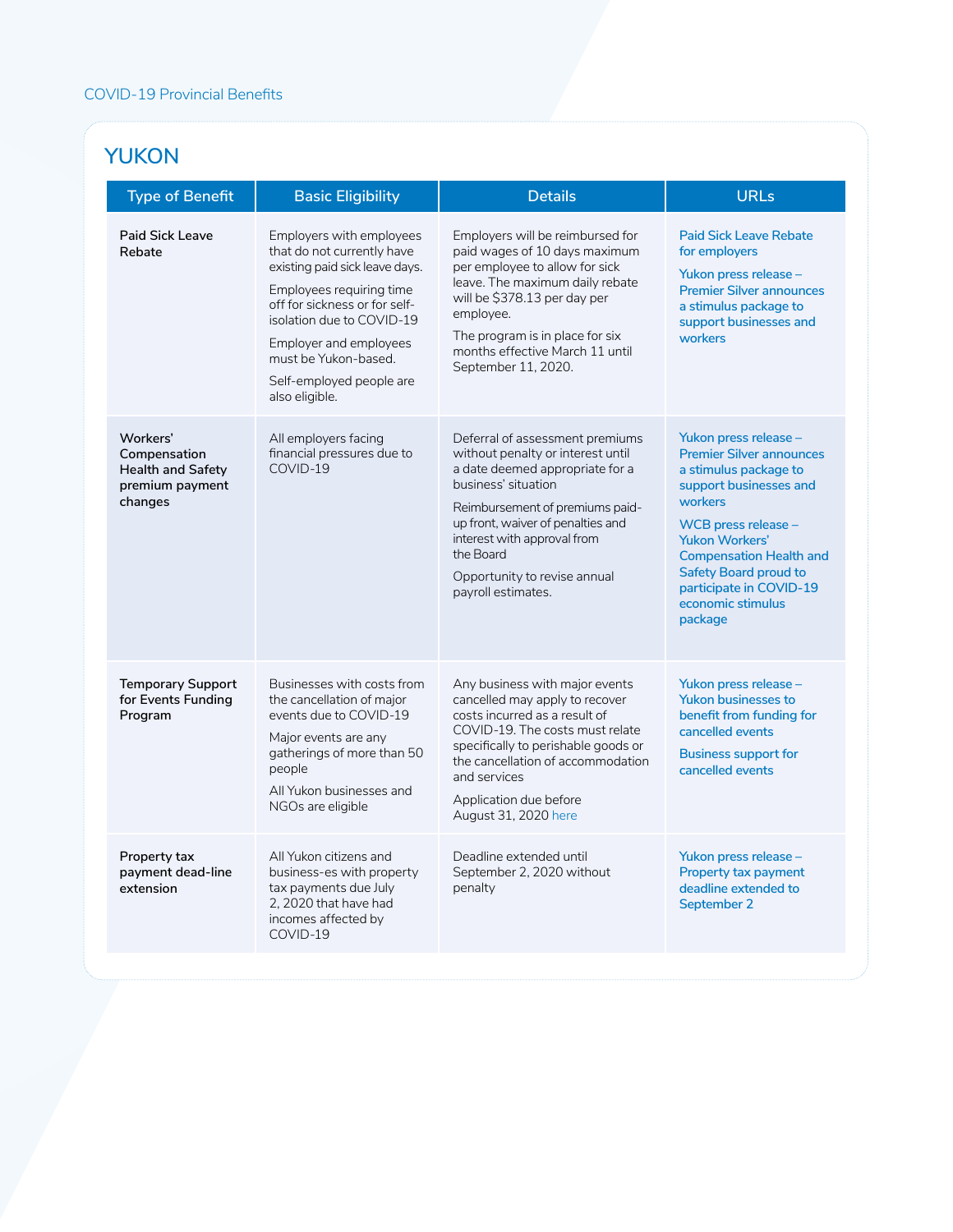#### YUKON continued

| <b>Type of Benefit</b>                         | <b>Basic Eligibility</b>                                                                                                                                                                                                                                                                                                                                                                                                                                                                                                                                                                                                                                                                                               | <b>Details</b>                                                                                                                                                                                                                                                                                                              | <b>URLs</b>                                                  |
|------------------------------------------------|------------------------------------------------------------------------------------------------------------------------------------------------------------------------------------------------------------------------------------------------------------------------------------------------------------------------------------------------------------------------------------------------------------------------------------------------------------------------------------------------------------------------------------------------------------------------------------------------------------------------------------------------------------------------------------------------------------------------|-----------------------------------------------------------------------------------------------------------------------------------------------------------------------------------------------------------------------------------------------------------------------------------------------------------------------------|--------------------------------------------------------------|
| <b>Yukon Business</b><br><b>Relief Program</b> | Yukon businesses,<br>including home-based<br>businesses, which have<br>faced a minimum of 30 per<br>cent loss in gross revenue<br>due to the COVID-19<br>pandemic. Must meet the<br>following:<br>• has an office with a<br>physical address in<br>Yukon;<br>• is subject to the Yukon<br>Income Tax Act;<br>• is registered as per the<br><b>Business Corporations</b><br>Act or the Partnership<br>and Business Name<br>Act, where applicable;<br>and<br>has a valid municipal<br>business license, where<br>applicable.<br>The program does not<br>include not-for-profits,<br>religious organizations,<br>the finance and<br>insurance industries.<br>real estate, utilities,<br>telecommunications.<br>or mining. | Eligible Yukon businesses will<br>receive between 75 and 100 per<br>cent of their fixed costs up to a<br>maximum of \$30,000 per month.<br>The program will cover eligible<br>costs incurred from March 23 to<br>May 22. Applications are open<br>until June 30.                                                            | <b>Yukon Business Relief</b><br>Program                      |
| <b>Tenant Support</b>                          | Tenants living in private<br>non-subsidized market<br>rental housing in Yukon<br>who have lost 30% or<br>more of their income due<br>to COVID-19                                                                                                                                                                                                                                                                                                                                                                                                                                                                                                                                                                       | Grant available to cover rent from<br>April-June 2020<br>Can receive 50% of the median<br>market rent based on unit size<br>using the Whitehorse median<br>market rent<br>• \$415 - room or bachelor<br>$\bullet$ \$500 – 1 Bedroom<br>S600 – 2 Bedroom<br>\$800 - 3 Bedroom or larger<br>• Paid directly towards landlords | New support will help<br>tenants pay rent during<br>COVID-19 |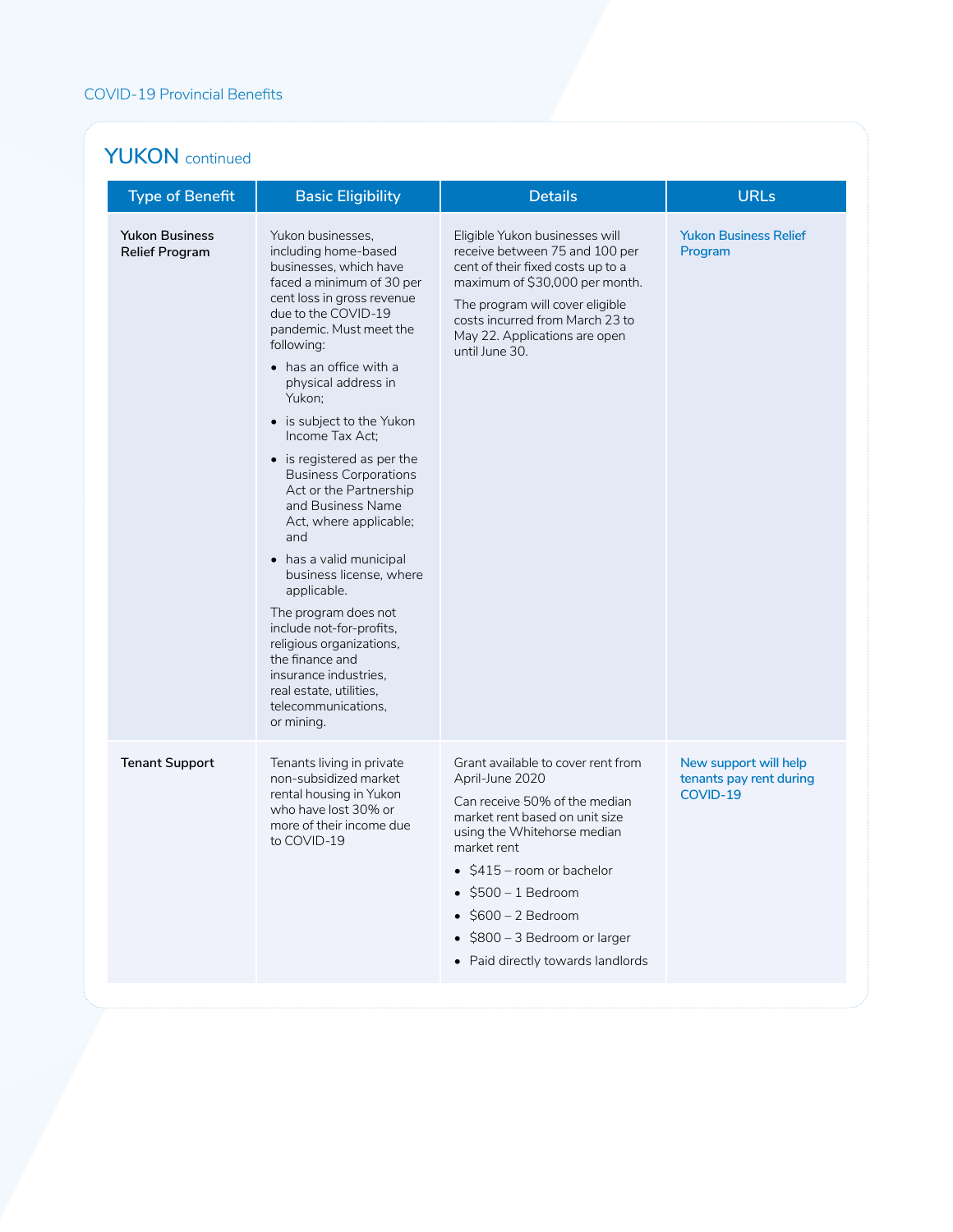#### **NORTHWEST TERRITORIES**

| <b>Type of Benefit</b>                                                             | <b>Basic Eligibility</b>                                                                                                                                                                                                                                                                                                                                                                                                                                                                                                            | <b>Details</b>                                                                                                                                                                                                     | <b>URLs</b>                                                                                                                                                                                                                  |
|------------------------------------------------------------------------------------|-------------------------------------------------------------------------------------------------------------------------------------------------------------------------------------------------------------------------------------------------------------------------------------------------------------------------------------------------------------------------------------------------------------------------------------------------------------------------------------------------------------------------------------|--------------------------------------------------------------------------------------------------------------------------------------------------------------------------------------------------------------------|------------------------------------------------------------------------------------------------------------------------------------------------------------------------------------------------------------------------------|
| <b>BDIC Working</b><br><b>Capital Loans</b>                                        | Businesses with working<br>capital concerns as a result<br>of COVID-19. Businesses<br>must provide:<br>• Demonstration of<br>financial need for a<br>30-60 day period<br>due to cash flows<br>issues resulting from<br>the COVID-19 crisis,<br>ideally backed up by<br>supporting documents;<br>• A completed loan<br>application form;<br>• A summary of other<br>business relief that<br>you have applied for<br>or received due to<br>COVID-19; and<br>• A copy of your NWT<br>business license.<br>• Maximum of 50<br>employees | Low interest loans to businesses<br>to help offset one month of<br>COVID-19 impacts. Loans are for<br>a maximum of \$25,000 at a rate<br>of 1.75%.<br>Priority given to businesses with<br>fewer than 20 employees | <b>Northwest Territories</b><br><b>COVID-19 Economic Relief</b><br><b>Northwest Territories</b><br><b>COVID-19 Economic Relief</b><br><b>Northwest Territories</b><br><b>Applying for COVID-19</b><br><b>Business Relief</b> |
| <b>BDIC Loan payment</b><br>deferral                                               | All existing business<br>loans qualify (no need to<br>demonstrate hardship)                                                                                                                                                                                                                                                                                                                                                                                                                                                         | All borrowers can apply to<br>reduce or defer (up to 3 months)<br>loan payments without penalty<br>or additional interest charges<br>between April 1 and September 24.<br>Regular interest will still be charged.  | <b>Northwest Territories</b><br><b>COVID-19 Economic Relief</b><br><b>Northwest Territories</b><br><b>COVID-19 Economic Relief</b>                                                                                           |
| <b>WSCC Employer</b><br>payment deferral<br>(Deferral closed as<br>of May 1, 2020) | All employers with<br>assessment payments due<br>April 1, 2020                                                                                                                                                                                                                                                                                                                                                                                                                                                                      | April 1, 2020 payment deferred<br>until May 1, 2020                                                                                                                                                                | <b>Update on WSCC</b><br><b>Services for Claimants and</b><br><b>Employers</b>                                                                                                                                               |
| One-time emergency<br>allowance for<br><b>Income Assistance</b><br>recipients      | Allowance available to all<br>individuals currently on<br>Income Assistance                                                                                                                                                                                                                                                                                                                                                                                                                                                         | \$500 payment to single recipients<br>and \$1000 to households with<br>two or more people<br>Gifts and unearned income<br>removed from calculation of<br>earned income until June 30, 2020                         | <b>Update to Northwest</b><br><b>Territories COVID-19</b><br><b>Economic Relief</b>                                                                                                                                          |
| <b>Waiver of interest</b><br>charges on all late<br>tax returns                    | All taxpayers with late tax<br>returns between March 15<br>and June 30 (including fuel<br>tax and payroll tax)                                                                                                                                                                                                                                                                                                                                                                                                                      | Waiver of all interest charges on<br>all late tax returns due between<br>March 15 and June 30                                                                                                                      | <b>Update to Northwest</b><br><b>Territories COVID-19</b><br><b>Economic Relief</b>                                                                                                                                          |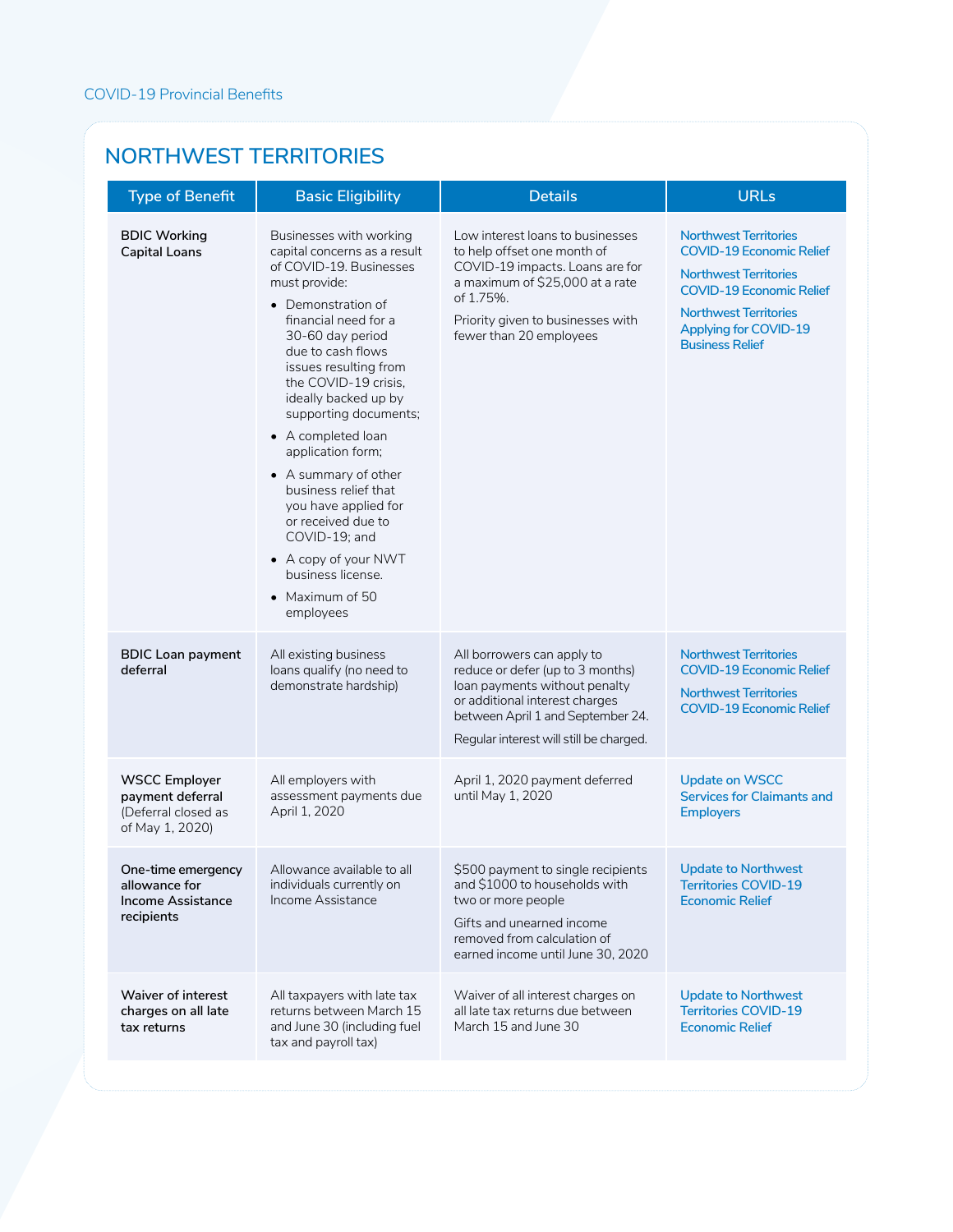#### **NORTHWEST TERRITORIES** continued

| <b>Type of Benefit</b>                                                                   | <b>Basic Eligibility</b>                                                                                                                                                                                                                 | <b>Details</b>                                                                                                                                                                                                             | URLs                                                                                                                                                                                |
|------------------------------------------------------------------------------------------|------------------------------------------------------------------------------------------------------------------------------------------------------------------------------------------------------------------------------------------|----------------------------------------------------------------------------------------------------------------------------------------------------------------------------------------------------------------------------|-------------------------------------------------------------------------------------------------------------------------------------------------------------------------------------|
| <b>Provincial student</b><br>loan payment freeze                                         | Provincial student loan<br>borrowers                                                                                                                                                                                                     | Effective immediately, payments<br>are automatically frozen until<br>September 30, 2020. Interest will<br>not accrue during this time.                                                                                     | <b>Information for NWT</b><br><b>Residents - Information</b><br>for Post-Secondary<br><b>Students</b><br><b>Post-Secondary Students</b><br>Need to Know About<br><b>Their Loans</b> |
| Temporary<br>regulations to allow<br>tenants to defer<br>rent with landlord<br>knowledge | Tenants who are<br>experiencing financial<br>hardship as a result of<br>COVID-19. This requires<br>job loss or a significant<br>decline in income.<br>Tenant must notify landlord<br>in writing and include a<br>future plan for payment | Tenants may defer rental<br>payments until their circumstances<br>change, or when the pandemic<br>eases and the temporary<br>regulation is revoked<br>Letter must be written to landlord.<br>and evidence may be requested | <b>New Temporary</b><br><b>Regulation allows tenants</b><br>to defer their rent with<br>landlord's knowledge                                                                        |
| Support for<br>Entrepreneurs<br>and Economic<br>Development<br>(SEED)                    | Businesses proposals<br>meant to promote<br>employment or economic<br>recovery                                                                                                                                                           | Funding ranging from \$30,000-<br>\$75,000 will be given to<br>successful applicants                                                                                                                                       | <b>SEED Program Guidelines</b><br><b>Support for Entrepreneurs</b><br>and Economic<br>Development (SEED)                                                                            |
| Funding for low<br>wage workers                                                          | Available for those who<br>make under \$18/hour and<br>are over the age of 15                                                                                                                                                            | Temporary funding to increase<br>wages to \$18/hour for a maximum<br>of 16 weeks                                                                                                                                           | <b>GNWT Provides Funding</b><br>for Low Wage Workers                                                                                                                                |